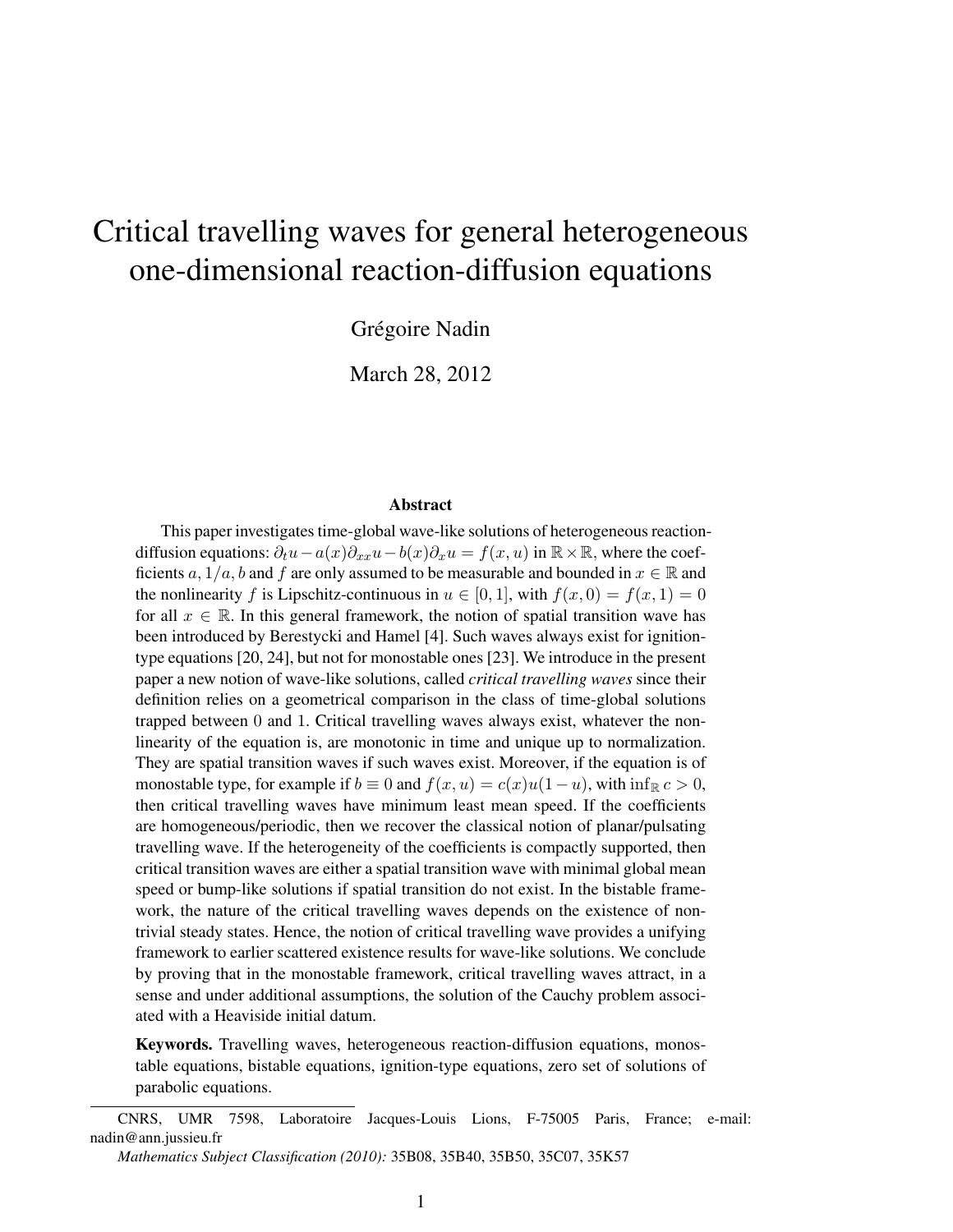# 1 Earlier notions of waves for reaction-diffusion equations

### 1.1 General framework

This paper investigates time-global wave-like solutions of general heterogeneous reactiondiffusion equations

$$
\partial_t u - a(x)\partial_{xx} u - b(x)\partial_x u = f(x, u) \quad \text{in} \quad \mathbb{R} \times \mathbb{R}.
$$
 (E)

We shall make the following assumptions on the coefficients throughout the paper:

$$
a, a_x, a_{xx}, 1/a, b, b_x \in L^{\infty}(\mathbb{R}), f \in L^{\infty}(\mathbb{R} \times [0, 1]),
$$
  
\n
$$
\exists C > 0 \text{ s.t. } |f(x, u) - f(x, v)| \le C|u - v| \text{ a.e. } (x, u, v) \in \mathbb{R} \times [0, 1] \times [0, 1], \quad \text{(H)}
$$
  
\n
$$
f(x, 0) = f(x, 1) = 0 \text{ a.e. } x \in \mathbb{R}.
$$

This equation arises in many scientific fields such as genetics, population dynamics, chemistry or combustion. The underlying models rely on a simple mecanism:  $u \in [0, 1]$ is the proportion of a population or of a product, which diffuses and reacts in the environment. Hence,  $a(x)$  is sometimes called the diffusion coefficient,  $b(x)$  the advection coefficient and  $f(x, u)$  the reaction term. The last hypothesis  $f(x, 0) = f(x, 1) = 0$  means that equation (E) admits two uniform steady states  $u = 0$  and  $u = 1$ . The key question in all these models is to understand how the steady state 1 invades the steady state 0. One way to adress this question is to investigate the existence of wave-like solutions.

Note that one can consider the more general framework where the two steady states  $u_-=u_-(x)$  and  $u_+=u_+(x)$  depend on space, under the conditions that  $u_{\pm}$  are measurable, essentially bounded and  $u_{+} > u_{-}$ , just by performing the change of variables  $v(t,x) := (u(t,x) - u_-(x))/(u_+(x) - u_-(x)).$  Hence, there is no loss of generality in assuming that  $u_-\equiv 0$  and  $u_+\equiv 1$ .

We underline that our results will be stated without making any other structural hypothesis on the dependence in  $x$  of the coefficients, such as periodicity, almost periodicity or ergodicity for examples. We do not even need the coefficients to be continuous in general. Considering such a general heterogeneity is natural in many applications, for example in population dynamics models. Before stating our results in this general framework, we will first review earlier existence results for wave-like solutions in homogeneous and periodic one-dimensional reaction-diffusion equations.

## 1.2 Planar travelling waves for homogeneous equations

Equation (E) has first been investigated by Kolmogorov, Petrovski, Piskunov [15] and Fisher [11] in the 30's when  $a \equiv 1$ ,  $b \equiv 0$ , and f does not depend on x:

$$
\partial_t u - \partial_{xx} u = f(u) \quad \text{in} \quad \mathbb{R} \times \mathbb{R}.
$$
 (1.1)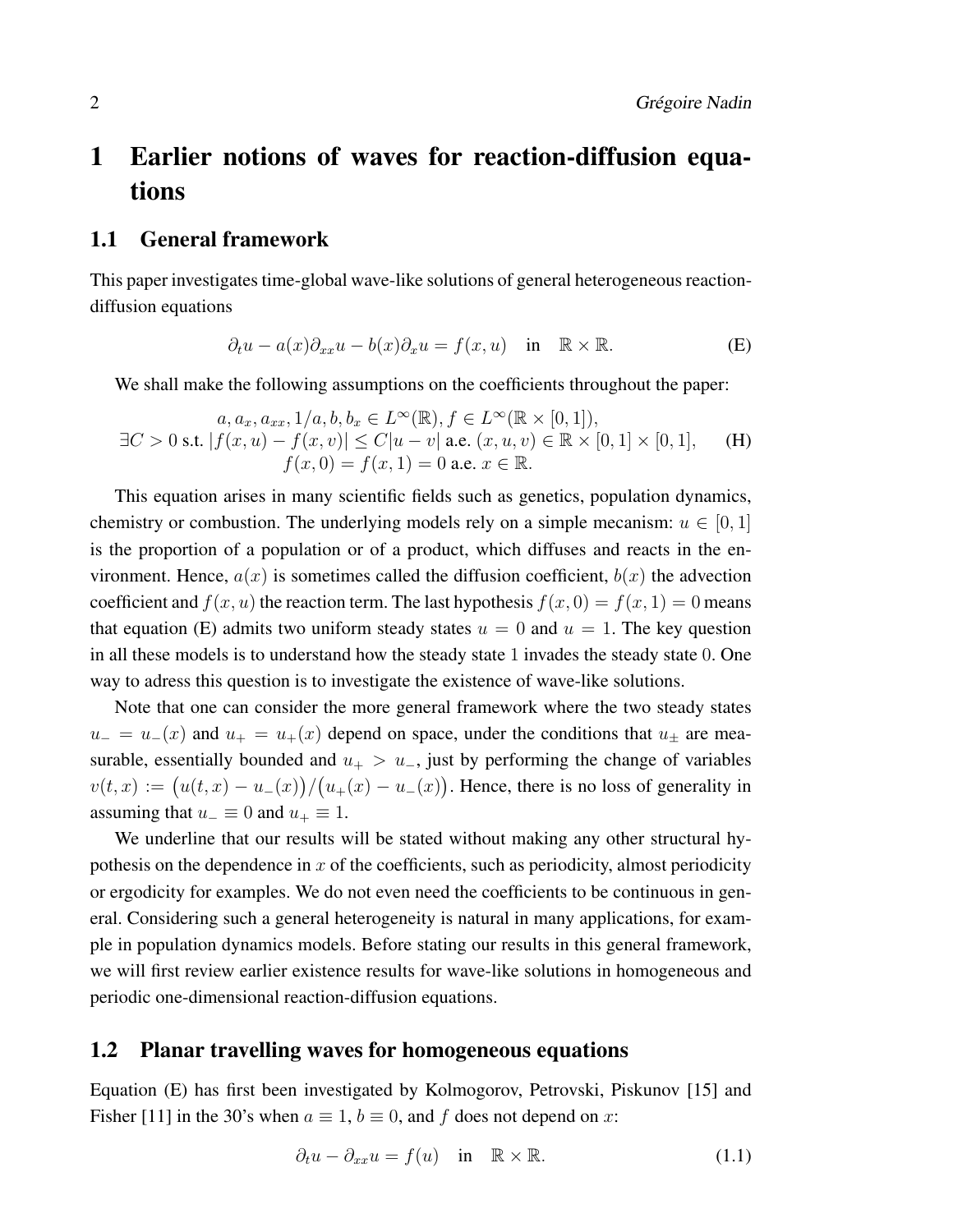Kolmogorov, Petrovski and Piskunov proved that, if f is derivable,  $f(u) > 0$  and  $f'(u) \leq$  $f'(0)$  for all  $u \in (0,1)$ , then (1.1) admits a *planar travelling wave* of speed c for all  $c \geq c^* = 2\sqrt{f'(0)}$ . That is, for all  $c \geq c^*$ , there exists a function  $u = u(t, x)$  which satisfies (1.1) and which can be written

$$
u(t,x) = U(x - ct), \quad \text{with } U \in \mathcal{C}^2(\mathbb{R}), \quad 0 < U < 1, \quad U(-\infty) = 1, \quad U(+\infty) = 0. \tag{1.2}
$$

The quantity c is called the *speed* of the planar travelling wave u and U is called its *profile*. Moreover, if  $v$  is a solution of

$$
\begin{cases}\n\partial_t v - \partial_{xx} v = f(v) \text{ in } (0, \infty) \times \mathbb{R}, \\
v(0, x) = 1 \text{ if } x \le 0, \ v(0, x) = 0 \text{ if } x > 0,\n\end{cases}
$$
\n(1.3)

then for all  $\theta \in (0, 1)$ , there exists a unique function  $X \in C^0(\mathbb{R})$  such that  $v(t, X(t)) = \theta$ for all  $t > 0$  and one has  $\lim_{t \to +\infty} v(t, x + X(t)) = u^*(0, x)$  uniformly in  $x \in \mathbb{R}$ , where u<sup>\*</sup> is a planar travelling wave with speed  $c^* = 2\sqrt{f'(0)}$  such that  $u^*(0,0) = \theta$  [15]. Hence, the travelling wave with minimal speed  $c^*$  is attractive in a sense.

More general types of nonlinearities, still independent of  $x$ , have been considered by Aronson and Weinberger [2]. These authors distinguished three classes of equations. When  $f(u) > 0$  for all  $u \in (0, 1)$ , then (1.1) is called a *monostable* equation because the steady state 0 is unstable while 1 is globally attractive. In combustion models, it may be relevant to assume that the reaction only starts when the temperature is large enough. These models gave rise to *ignition-type* equations, for which there exists  $\theta_0 \in (0, 1)$  such that  $f(u) = 0$  for all  $u \in [0, \theta_0]$  and  $f(u) > 0$  for all  $u \in (\theta_0, 1)$ . The quantity  $\theta_0$  can be viewed as an ignition temperature. Lastly, if there exists  $\theta_0 \in (0,1)$  such that  $f(u) < 0$ for all  $u \in (0, \theta_0)$  and  $f(u) > 0$  for all  $u \in (\theta_0, 1)$ , then the equation is called *bistable* since the two steady states 0 and 1 are both stable, while  $\theta_0$  is an unstable steady state.



The classical result proved by Aronson and Weinberger [2] (see also [10, 29]) is the following:

• if equation (1.1) is monostable, then there exists a speed  $c^* > 0$  such that (1.1) admits a planar travelling wave with speed c if and only if  $c \geq c^*$ ,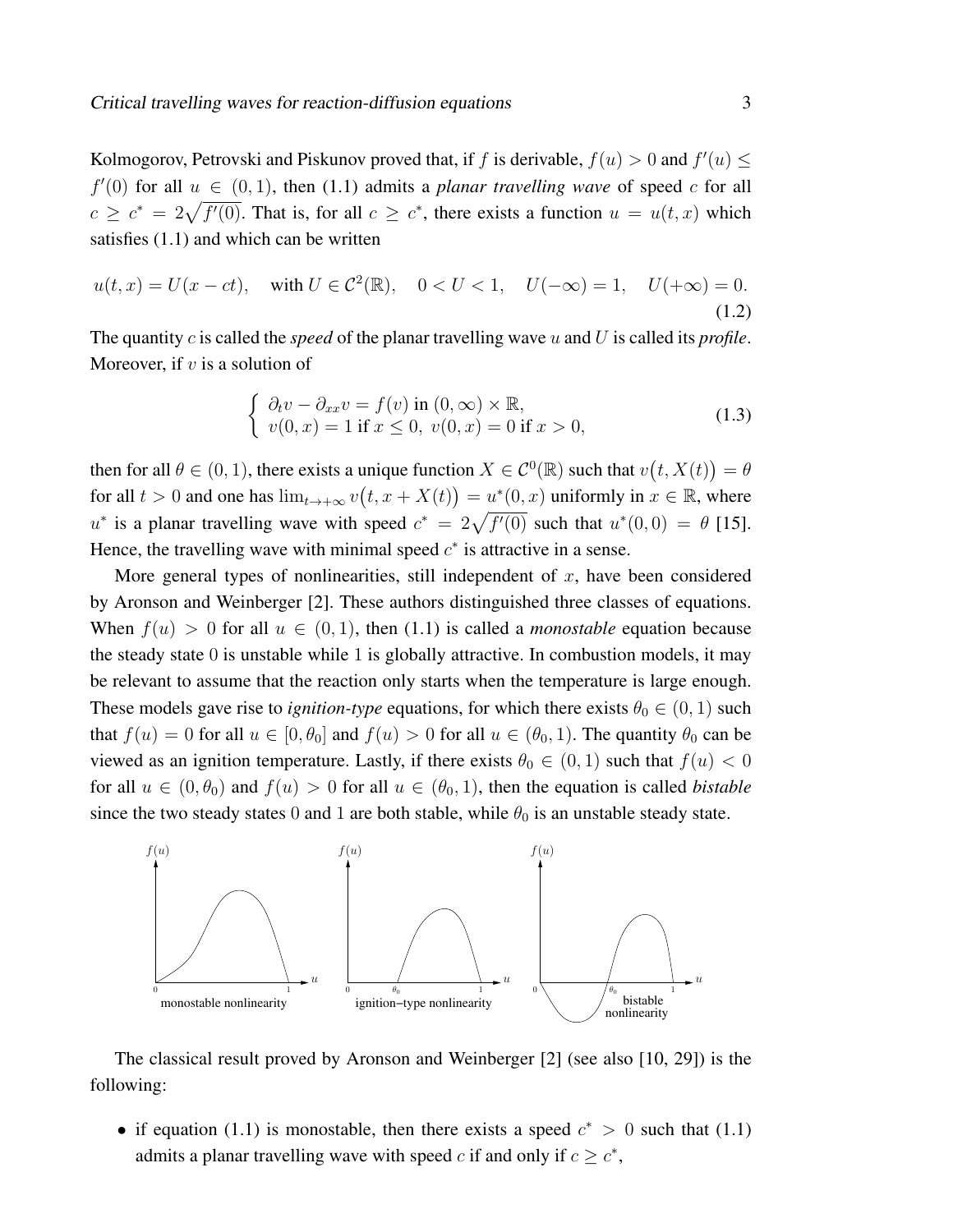• if equation (1.1) is bistable or of ignition-type, then there exists a speed  $c^*$  such that (1.1) admits a planar travelling wave with speed c if and only if  $c = c^*$ . Moreover,  $c^*$  has the same sign as  $\int_0^1 f(s)ds$ .

For bistable and ignition-type equations, planar travelling waves (of speed  $c^*$ ) attract, in a sense, the solutions of the Cauchy problem (1.3) [10]. For monostable equations, the solutions of the Cauchy problem (1.3) are attracted, in the same meaning as in [15], by a travelling wave with minimal speed  $c = c^*$  [29]. Hence, the travelling wave with minimal speed is the most important one in order to understand the dynamics of the Cauchy problem (1.3) in the monostable framework.

### 1.3 Pulsating travelling waves for periodic equations

A first heterogeneous generalization of the Fisher-KPP reaction-diffusion equation (1.1) investigated in the last decades was the periodic reaction-diffusion equation. Assume that the coefficients are  $L$ −periodic in x, with  $L > 0$ , that is,

$$
a(x+L) = a(x),
$$
  $b(x+L) = b(x),$   $f(x+L, u) = f(x, u)$  for all  $(x, u) \in \mathbb{R} \times [0, 1].$ 

In this case the notion of *pulsating travelling wave* has been introduced in parallel ways by Shigesada, Kawazaki and Teramoto [28] and Xin [30]. A solution  $u$  of equation (E) is called a pulsating travelling wave with speed  $c > 0$  if for all  $(t, x) \in \mathbb{R} \times \mathbb{R}$ :

$$
u(t + L/c, x) = u(t, x - L), \quad 0 < u < 1, \quad \lim_{x \to -\infty} u(t, x) = 1, \quad \lim_{x \to +\infty} u(t, x) = 0
$$
\n(1.4)

where the limits hold locally in  $t \in \mathbb{R}$ .

The existence of pulsating travelling waves has been proved by Xin [30] when only the diffusion a is heterogeneous in the ignition-type framework, and by Berestycki and Hamel [3] for general monostable and ignition-type equations. For periodic bistable equations, the existence of pulsating travelling waves is due to Xin when the equation is a uniform perturbation of a homogeneous equation [31] and to Heinze if the equation is close to some homogenization limit [14]. It remains unknown for general periodic bistable equations.

The literature on the properties of these pulsating travelling waves is very dense and we will not describe it here since this is not the main topic of the present paper. Let us just mention that the attractivity of pulsating travelling waves has been proved by Xin [31] in the ignition-type framework but is still an open problem in the monostable one. However, Ducrot, Giletti and Matano [9] have announced some results in this direction.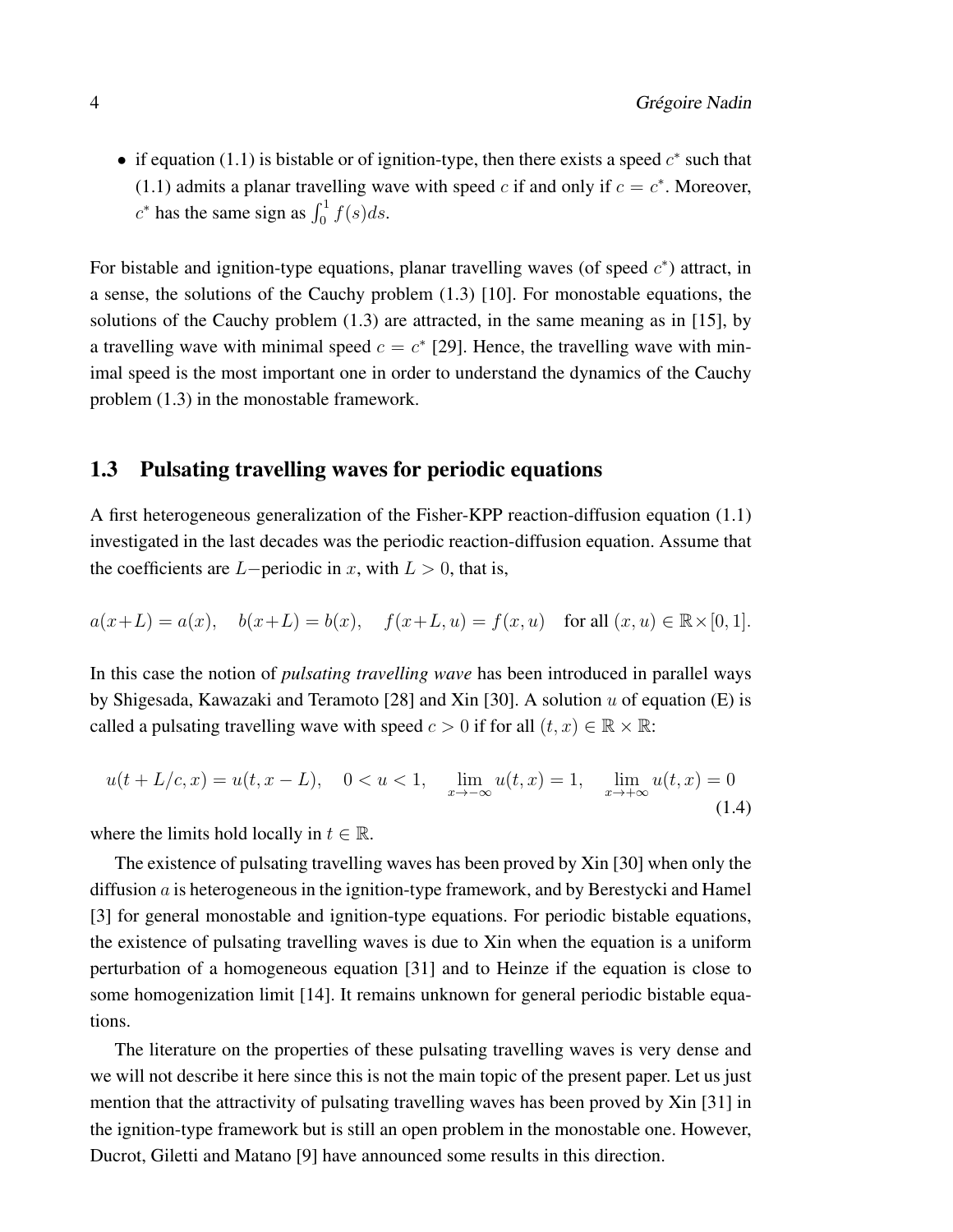### 1.4 Spatial transition waves for general heterogeneous equations

### Definition of the spatial transition waves

A generalization of the notions of planar and pulsating travelling waves to heterogeneous equations like (E) has been given by Berestycki and Hamel in [4, 5].

**Definition 1.1.** [4, 5] A *spatial transition wave* (to the right) of equation (E) is a timeglobal (weak) solution  $u \in C^0(\mathbb{R} \times \mathbb{R})$ , with  $0 < u < 1$ , such that there exists a function  $X : \mathbb{R} \to \mathbb{R}$  such that

$$
\lim_{x \to -\infty} u(t, x + X(t)) = 1 \text{ and } \lim_{x \to +\infty} u(t, x + X(t)) = 0 \text{ uniformly in } t \in \mathbb{R}. \quad (1.5)
$$

Heuristically, this definition means that the solution  $x \mapsto u(t, x)$  connects 0 to 1 for all t, and that the widths of the spatial interfaces  $I_{\varepsilon}(t) = \{x \in \mathbb{R}, \varepsilon < u(t, x) < 1 - \varepsilon\}$ are bounded with respect to  $t \in \mathbb{R}$  for all  $\varepsilon \in (0, 1/2)$ .



Figure 1: The interface  $I_{\varepsilon}(t)$  of the spatial transition wave u.

Such solutions were called generalized transition waves in [4, 5]. We add the term "spatial" here because  $\lim_{x\to-\infty} u(t,x) = 1$  and  $\lim_{x\to+\infty} u(t,x) = 0$  for all  $t \in \mathbb{R}$ . This will be useful later in order to emphasize a difference with other notions of waves, see Section 3.4 below. Note that Definition 1.1 holds in a general framework: one could consider time-dependent coefficients and multidimensional equations. Several properties of spatial transition waves have been proved in [4, 5]. Berestycki and Hamel showed in particular that the notion of spatial transition waves includes all the previous notions of fronts in homogeneous or periodic media, including non-trivial ones such as fronts with a speed which changes with respect to time (which have been proved to exist in [13]). Thus Definition 1.1 could be a good generalization of the notion of waves to heterogeneous equations. But such a generalization is meaningful only if one could prove that such spatial transition waves exist.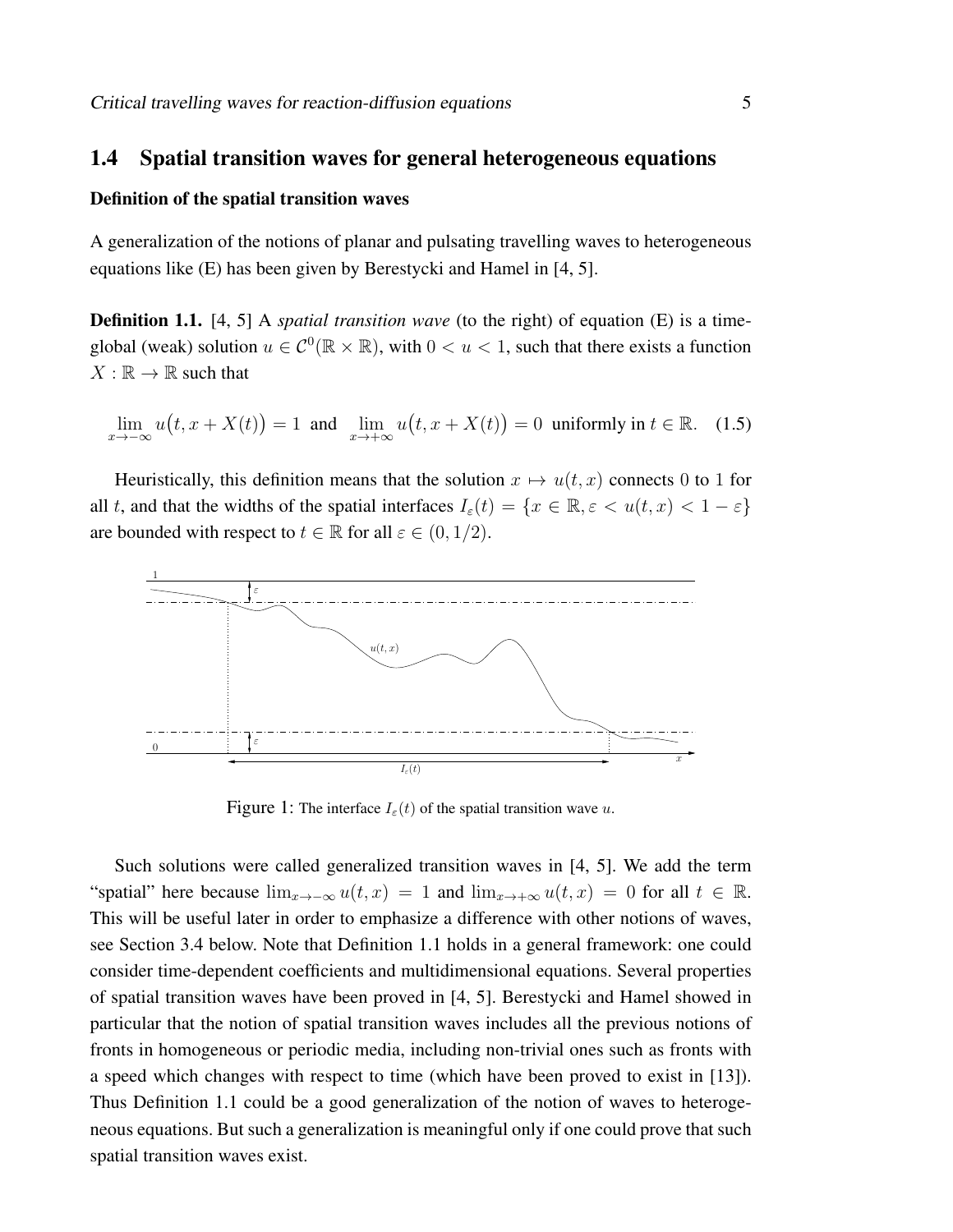#### Existence results for spatial transition waves

The first existence result of spatial transition waves in a heterogeneous framework is due to Shen, for bistable and time-dependent equations [26]. Next, spatial transition waves for the space-heterogeneous equation (E) has been proved to exist for ignition-type equations in parallel by Nolen and Ryzhik [24] and Mellet, Roquejoffre and Sire [20] (see Section 3.2 for the definition of such equations). Then, Mellet, Nolen, Roquejoffre and Ryzhik [19] proved that these spatial transition waves are unique (up to translation in time) and stable, still for ignition-type equations. These results have been extended by Zlatos [32] to multidimensional ignition-type equations with periodic shear heterogeneities.

The existence of spatial transition waves for monostable time-dependent equations have been proved when the coefficients are assumed to be uniquely ergodic by Shen [27] and in the general framework by Rossi and the author [22]. In these two papers, the nonlinearity is assumed to be KPP, that is, it is  $C^1$  in  $u = 0$  and  $f(t, u) \le f'_u(t, 0)u$ for all  $(t, u) \in \mathbb{R} \times [0, 1]$ . Due to this property, one can construct  $X(t)$  in Definition 1.1 explicitely with respect to the coefficients and thus the spatial transition waves satisfy the same types of properties as the coefficients.

The existence of waves for the spatially heterogeneous equation (E) is still poorly understood when the nonlinearity is bistable, even in the periodic case. Spatial transition waves solutions of the homogeneous multidimensional equation with a convex obstacle have been constructed by Berestycki, Hamel and Matano [6]. However, in other frameworks the bistability could produce new steady states which could block the propagation between 0 and 1 [6, 8, 17, 25]. Such non-trivial steady states are spatial transition waves with null speed, i.e.  $X \equiv 0$ .

#### Nonexistence results for spatial transition waves

A remaining gap was the existence of spatial transition waves for the spatially heterogeneous monostable equation (E). In this framework, a counter-example to the existence of spatial transition waves has been constructed by Nolen, Roquejoffre, Ryzhik and Zlatos [23]. These authors proved that if  $a \equiv 1$  and  $b \equiv 0$ , if there exists  $R > 0$  such that  $f(x, u) = f_{min}(u)$  for all  $|x| > R$  and  $u \in [0, 1]$ , if  $f'_{min}(0) = 1$ , if  $f(x, s) \le f'_{u}(x, 0)u$ for all  $(x, u) \in \mathbb{R} \times [0, 1]$  and if there exists a principal eigenvalue  $\lambda$ , defined by the existence of a positive function  $\psi \in L^2(\mathbb{R})$  such that  $\psi'' + f'_u(x,0)\psi = \lambda \psi$ , which satisfies  $\lambda > 2$ , then for all time-global solution u of (E) such that  $0 < u < 1$ , and for all  $c < \lambda/\sqrt{\lambda - 1}$ , there exists  $C_c > 0$  such that

$$
u(t,x) \le C_c e^{-|x|+ct} \text{ for all } (t,x) \in \mathbb{R}^- \times \mathbb{R}.
$$
 (1.6)

In particular, spatial transition waves do not exist in this framework, since any time-global solution converges to 0 as  $|x| \to +\infty$  locally in time.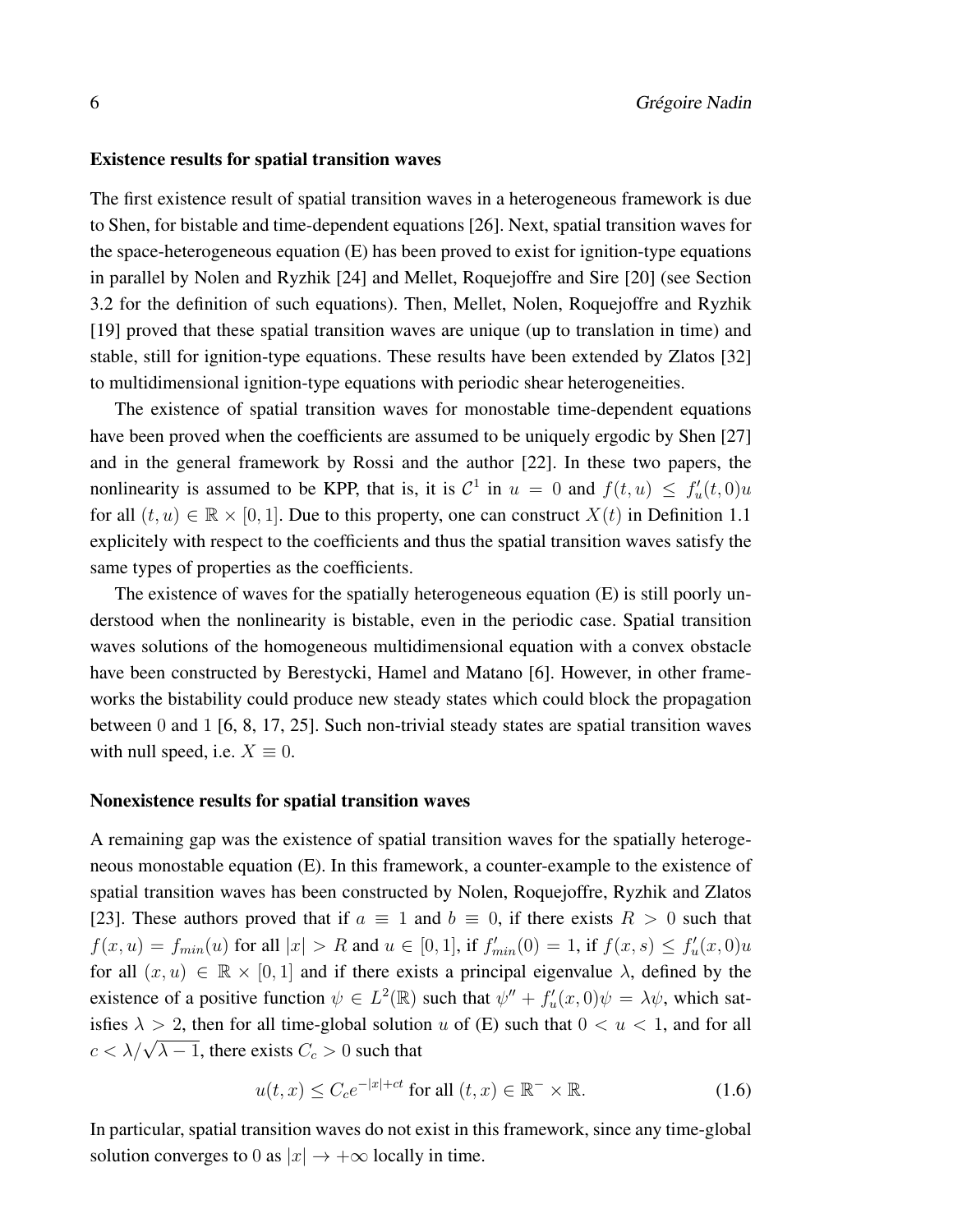On the other hand, if  $\lambda < 2$ , then spatial transition waves exist with various global mean speeds [23]. This existence result has been extended by Zlatos [33] to equation (E), still under a hypothesis which is the analogous of  $\lambda < 2$ . Namely, assume that  $a \equiv 1, b \equiv 1$ 0 and  $f(x, u) = c(x)u(1 - u)$  in order to simplify the presentation. Let  $\lambda$  the supremum of the spectrum of the operator  $\frac{d^2}{dx^2} + c(x)$  and assume that  $\lambda < 2 \inf_{x \in \mathbb{R}} c(x)$ . Then, for all  $\gamma \in (\lambda, 2 \inf_{\mathbb{R}^n} c)$ , there exists a unique solution  $\varphi_{\gamma} > 0$  of equation  $\varphi''_{\gamma} + c(x)\varphi_{\gamma} = \gamma \varphi_{\gamma}$ in R such that  $\varphi_{\gamma}(0) = 1$  and  $\lim_{x \to +\infty} \varphi_{\gamma}(x) = 0$ , and there exists a spatial transition wave  $u_\gamma$  of equation (E) which is increasing in time and such that  $u_\gamma(t,x) \sim e^{\gamma t} \varphi_\gamma(x)$ when  $u_{\gamma}(t, x) \rightarrow 0$ . Zlatos' result [33] is indeed more general: it holds for heterogeneous diffusion and advection terms a and b.

However, we repeat that spatial transition waves do not exist in general because of the counter-example in [23] and that the identification of optimal conditions on the coefficients which ensure the existence of spatial transition waves is still an open problem.

#### Matano's alternative definition

Let us mention to conclude another notion of wave introduced by Matano [18]. This definition relies on a different point of view involving a translation property of the wave with respect to the environment  $(a, b, f)$ . Namely, assume that the coefficients are uniformly continuous with respect to  $x \in \mathbb{R}$  and define the *hull* H of the coefficients by

$$
\mathcal{H} := cl\{(\pi_y a, \pi_y b, \pi_y f), y \in \mathbb{R}\}
$$
  
where  $\pi_y a(x) := a(x + y), \pi_y b(x) := b(x + y)$  and  $\pi_y f(x, u) := f(x + y, u)$  (1.7)

and the closure is associated with the topology of the local convergence. The uniform continuity of the coefficients in  $x$  ensures that this set is relatively compact.

Definition 1.2. [18, 26] A *generalized travelling wave* (in the sense of Matano) is a continuous function  $u : \mathbb{R} \times \mathbb{R} \times \mathcal{H} \rightarrow [0, 1]$  such that

- for all  $(\tilde{a}, \tilde{b}, \tilde{f}) \in \mathcal{H}$ ,  $(t, x) \mapsto u(t, x; (\tilde{a}, \tilde{b}, \tilde{f}))$  is a solution of equation (E) with coefficients  $(\widetilde{a}, \widetilde{b}, \widetilde{f})$ ,
- there exists a function  $X : \mathbb{R} \to \mathbb{R}$  such that  $\lim_{x \to -\infty} u(t, x + X(t); (a, b, f)) = 1$ and  $\lim_{x\to+\infty}u(t,x+X(t);(a,b,f))=0$  uniformly in  $t\in\mathbb{R}$ ,
- (translation property)  $u(t, x+X(t); (a, b, f)) = u(0, x; \pi_{X(t)}(a, b, f))$  for all  $(t, x) \in$  $\mathbb{R} \times \mathbb{R}$ .

This last property implies in particular that if the coefficients are homogeneous/periodic, generalized travelling waves are necessarily planar/pulsating travelling waves.

The second property in Definition 1.2 means that  $(t, x) \mapsto u(t, x; (a, b, f))$  is a spatial transition wave of equation (E). The reciprocal assertion is not true since, when the coefficients do not depend on  $x$ , then Matano's waves are necessarily planar travelling waves,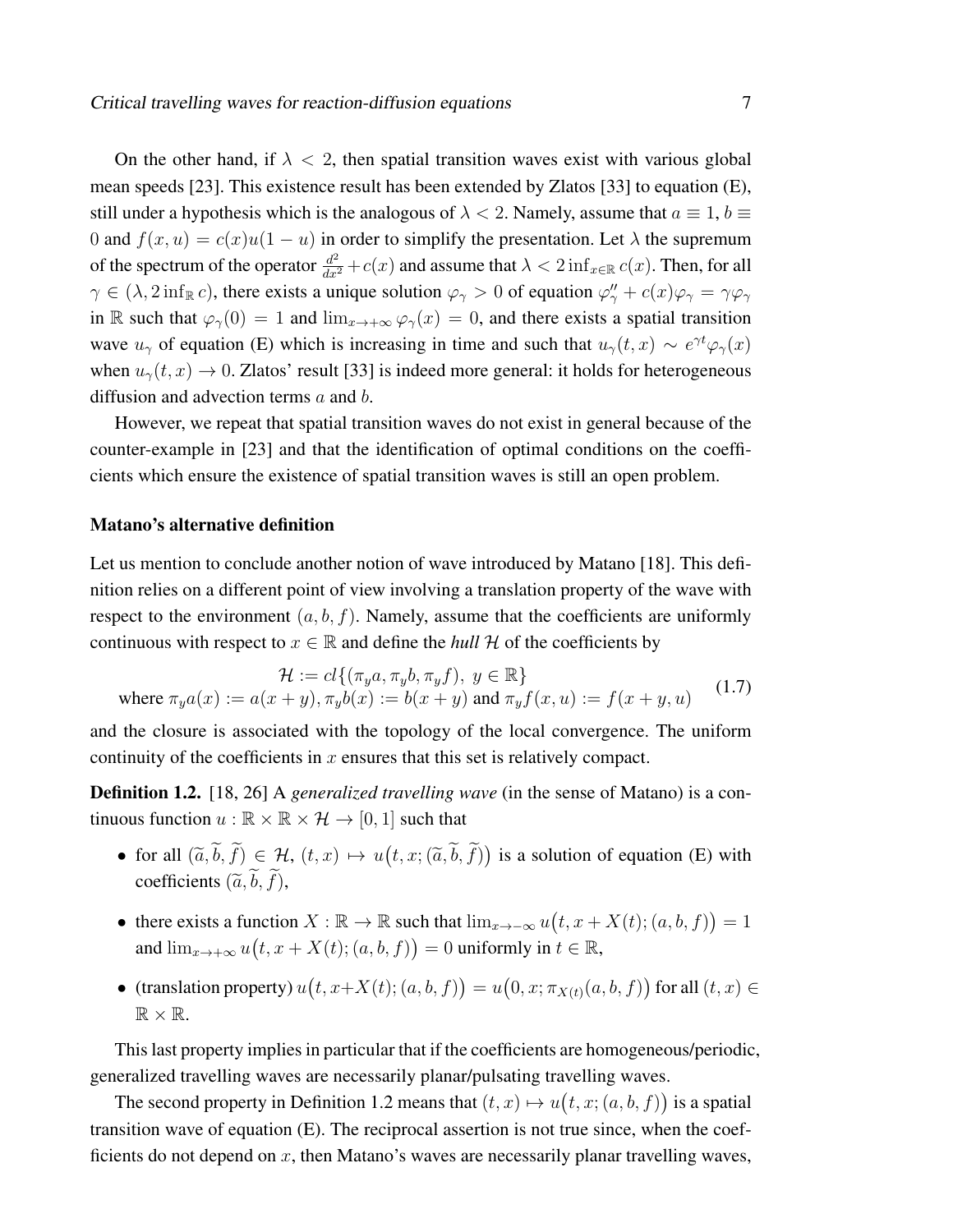while Hamel and Nadirashvili [13] proved that there exist spatial transition waves which are not planar.

The two additional properties required on  $u$  are the continuity with respect to the environment  $(\tilde{a}, b, f) \in \mathcal{H}$  and the translation property. Shen proved in a general framework that if there exists a family of spatial transition waves  $v(\cdot, \cdot; (\tilde{a}, \tilde{b}, \tilde{f}))$  for all  $(\tilde{a}, \tilde{b}, \tilde{f}) \in \mathcal{H}$ such that the convergences in Definition 1.1 are uniform with respect to  $(\tilde{a}, \tilde{b}, \tilde{f}) \in \mathcal{H}$ , then there exists a function  $u : \mathbb{R} \times \mathbb{R} \times \mathcal{H} \to [0, 1]$  which satisfies all the above properties *except the continuity* with respect to  $(\tilde{a}, \tilde{b}, \tilde{f}) \in \mathcal{H}$  [26]. Shen noticed that u was continuous on a residual subset of H.

It is easily checked that the translation property in Definition 1.2 is immediatly satisfied if the spatial transition wave is unique (up to translation in time). Hence, in all the cases where spatial transition waves are known to exist and to be unique [19, 22, 26], these solutions are indeed generalized travelling waves in the sense of Matano.

As generalized travelling waves are necessarily spatial transition waves, such waves do not exist for the monostable equations with compactly supported heterogeneities considered in [23]. Hence, this alternative notion does not help to fill the non-existence gap exhibited in [23].

### 1.5 Scope of the paper

The aim of the present paper is to find a new generalization of the notion of wave for equation (E). In order to find a meaningful generalization, we want to

- prove the existence of this new notion of wave in a general setting,
- recover the earlier notions of planar/pulsating waves with minimal speed when the coefficients are homogeneous/periodic and of spatial transition waves for ignitiontype equations with general heterogeneities.

Ideally, we would also like this new type of waves to give some information about the large-time behaviour of the solution of the Cauchy problem associated with equation (E). For example, we would like such waves to attract the solutions of the Cauchy problem associated with Heaviside-type initial data, as in homogeneous media.

We introduce the notion of critical travelling waves and prove their existence for general spatially-heterogeneous equations in Section 2. We then compare this notion and the notion of spatial transition waves in Section 3. In Section 4, we prove a translation property of critical travelling waves close to [18], from which we derive that this new notion of wave fits with earlier notions in homogenous, periodic or compactly supported heterogeneities. We also derive new results in the random stationary ergodic monostable framework, for which no notion of wave-like solution was known to exist before. We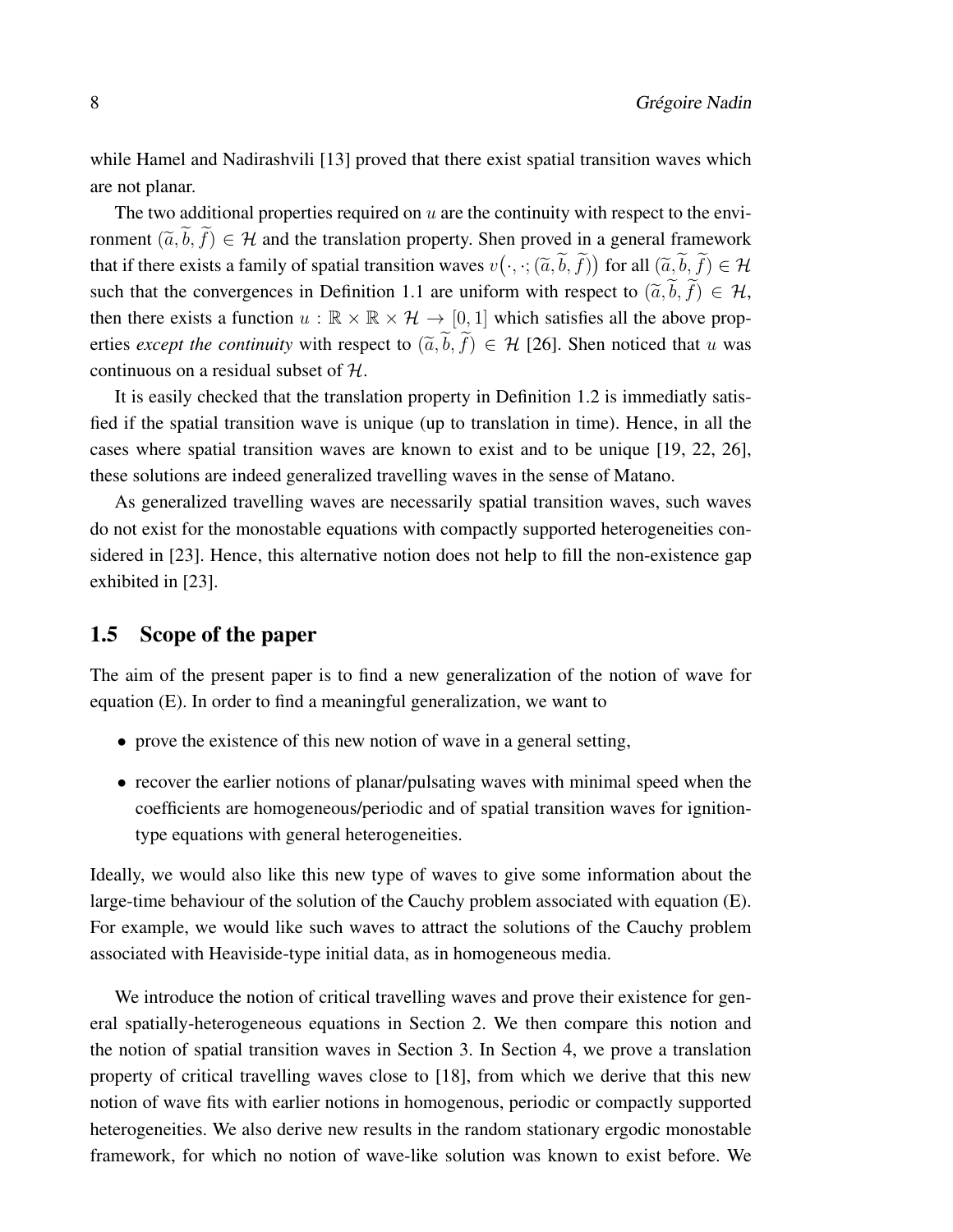discuss the attractivity of these waves and state some open problems in this direction in Section 5. A particular example of bistable equations admitting non-trivial steady states is investigated in Section 6. Sections 7 to 11 are devoted to the proof of the results. Lastly, we give a brief summary of the results in Section 12.

## 2 Statement of the main results

### 2.1 Definition of critical travelling waves

Our generalization of the notion of wave to general spatially heterogeneous reactiondiffusion equations (E) is stated in the next Definition.

**Definition 2.1.** We say that a time-global (weak) solution  $u \in C^0(\mathbb{R} \times \mathbb{R})$  of (E), with  $0 < u < 1$ , is a *critical travelling wave* (to the right) if for all  $(t_0, x_0) \in \mathbb{R} \times \mathbb{R}$ , if  $v \in C^0(\mathbb{R} \times \mathbb{R})$  is a time-global (weak) solution of (E) such that  $v(t_0, x_0) = u(t_0, x_0)$  and  $0 < v < 1$ , then either  $u \equiv v$  or

 $u(t_0, x) > v(t_0, x)$  if  $x < x_0$  and  $u(t_0, x) < v(t_0, x)$  if  $x > x_0$ . (2.1)



Figure 2: The critical travelling wave u compared with a time-global solution v at  $t = t_0$ .

On Figure 2, the critical travelling wave u converges to 1 as  $x \to -\infty$  and to 0 as  $x \to +\infty$ . This is just one possible behaviour: it may happen that u converges to 0 as  $|x| \rightarrow +\infty$  for example, as in Section 4.4 below.

Critical travelling wave to the left could be defined similarly, only by reversing the inequalities in (2.1). In the sequel, only critical travelling waves to the right will be considered.

The notion of criticality is not new. Shen introduced a similar notion in [26] but as a property of travelling waves (in the sense of Matano). She proved the existence of such waves under the assmuption that there exists a particular family of spatial transition waves (see the discussion after Theorem 3.1 below). The contribution of the present paper is to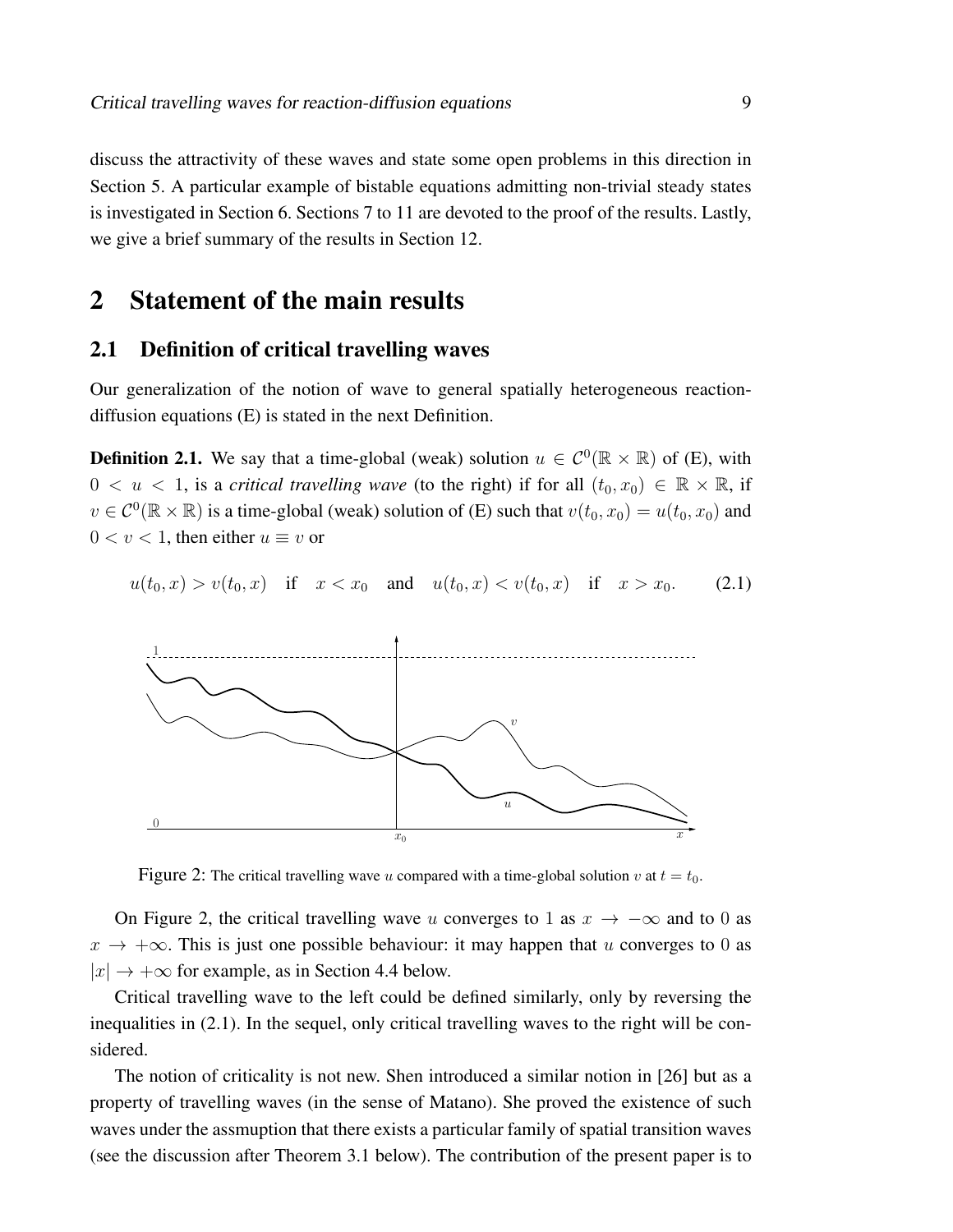use the criticality property as a definition for a new notion of wave. As we require a comparison in the class of time-global solutions instead of that of travelling waves like in [26], our definition is meaningful whether travelling waves exist or not. Many properties, in particular existence, will be derived from this simple definition. We will prove in Section 4 that if the coefficients are homogeneous/periodic, then the critical travelling wave is a planar/pulsating travelling wave with minimal speed. Hence, the notion of criticality is, somehow, the generalization to heterogeneous equations (E) of the minimality of the speed.

## 2.2 Existence, uniqueness and monotonicity of critical travelling waves in a general setting

We are now in position to state our main result.

#### Theorem 2.2. *Assume that (H) is satisfied.*

- *1. (Existence and uniqueness) For all*  $\theta \in (0,1)$  *and*  $x_0 \in \mathbb{R}$ *, equation (E) admits a unique critical transition wave* u *such that*  $u(0, x_0) = \theta$ .
- *2. (Monotonicity in time)*  $t \mapsto u(t, x)$  *is either decreasing for all*  $x \in \mathbb{R}$ *, increasing for all*  $x \in \mathbb{R}$  *or constant for all*  $x \in \mathbb{R}$ *.*
- *3. (Monotonicity in space)* If f does not depend on x, then  $x \mapsto u(t, x)$  is nonincreas*ing for all*  $t \in \mathbb{R}$ *.*

We underline that critical travelling waves exist for all reaction-diffusion equations, even when spatial transition waves do not exist as in [23], whatever the stabilities of the steady states 0 and 1 are and for general heterogeneous coefficients.

Definition 2.1 only fits to dimension 1. If one considers multidimensional versions of equation (E), then it is not clear at all whether there exist good generalizations of Definition 2.1 and Theorem 2.2 or not. This might help to understand why most of the known existence results of spatial transition waves hold in dimension 1.

One can check that Definition 2.1 and Theorem 2.2 still hold if one considers spacetime heterogeneous reaction-diffusion equations. However, as all the applications we provide in the present paper involve time-independent coefficients, we chose to present all the results in the spatially heterogeneous framework.

The monotonicity in time of the critical travelling waves yields that the limits  $u_{\pm}(x) :=$  $\lim_{t\to\pm\infty} u(t, x)$  always exist and are steady states of equation (E). Of course these limits are not necessarily  $u \equiv 0$  or  $u \equiv 1$  and may depend on the normalization  $u(0, x_0) = \theta$ . This may be the case in particular if non-trivial steady states exist as illustrated in Section 6 below. Hence, critical travelling waves can always be viewed as temporal heteroclinic connections between steady states.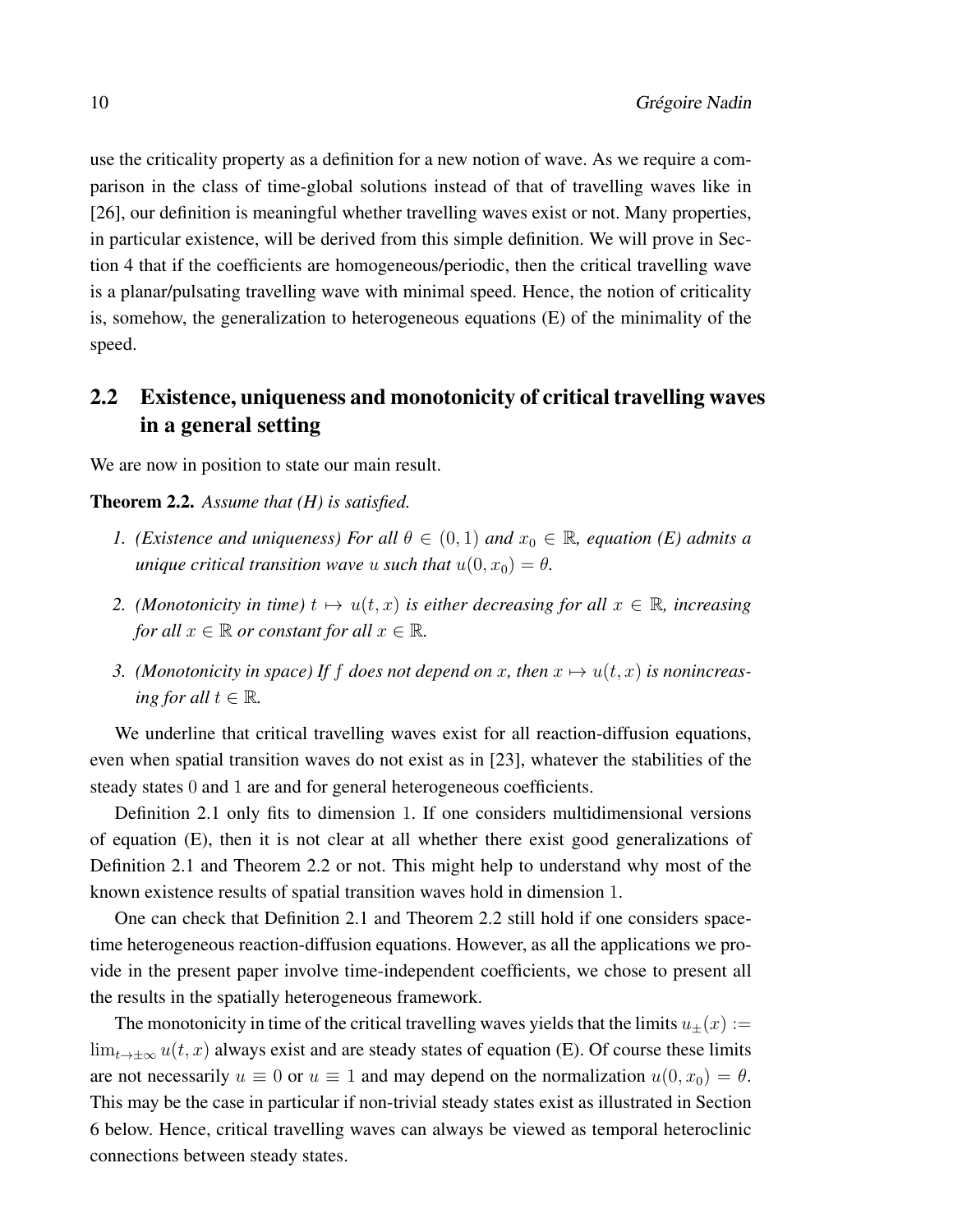## 3 Comparison with spatial transition waves

### 3.1 Comparison in the general framework

Let now consider equations which admit a spatial transition wave and investigate the properties of critical travelling waves in this framework.

Theorem 3.1. *Assume that equation (E) admits a spatial transition wave* v *(in the sense of Definition 1.1) such that*  $\lim_{t\to-\infty} v(t,x) = 0$  *and*  $\lim_{t\to+\infty} v(t,x) = 1$  *for all*  $x \in \mathbb{R}$ *. Then any critical transition wave* u *of equation (E) is a spatial transition wave and one has*  $\lim_{t\to-\infty} u(t,x) = 0$  *and*  $\lim_{t\to+\infty} u(t,x) = 1$  *for all*  $x \in \mathbb{R}$ *.* 

Hence, if there exists a spatial transition waves which connect  $0$  to  $1$  in time, then critical travelling waves are spatial transition waves. However, the two notions are not necessarily equivalent. First, critical travelling waves always exist, unlike spatial transition waves. Second, some spatial transition waves are not critical travelling waves (see the discusion in Section 4.2 below).

This result is close to Theorem A in Shen's paper [26]. She proved that if there exists a so called "wave-like solution" (in the sense of Definition 2.3 in [26]) then there exists a travelling wave solution which is critical (in the sense of Definition 2.2 in [26]). The notion of criticality we use here is very close from Shen's one, except that in Shen's paper the criticality is only related to comparison with respect to other travelling waves, unlike in the present paper where all the time-global solutions are involved. This enables us to use the criticality notion as a definition of critical travelling waves, unlike Shen who considered criticality as a property of particular spatial transition waves, which are thus required to exist in [26]. The other difference with Shen's result lies in her definition of "wave-like solutions". Such solutions are spatial transition wave such that the convergences in Definition 1.1 are uniform with respect to translations of the coefficients. We do not require such a uniformity in Theorem 3.1: we consider the classical notion of spatial transition wave (in the sense of Berestycki-Hamel).

Let now consider particular classes of nonlinearities for which further links between the two notions can be proved.

## 3.2 The case of ignition-type equations: equivalence between the two notions

Consider ignition-type equations in the sense of [19]:

 $a \equiv 1$ ,  $b \equiv 0$ ,  $f(x, u) = g(x)f_0(u)$ , g is uniformly bounded and Lipschitz-continuous over  $\mathbb R$  and  $\inf_{\mathbb R} g > 0$ ,  $f_0$  is Lipschitz-continuous and there exists  $\theta_0 \in (0, 1)$  such that  $f_0(s) = 0$  for  $s \in [0, \theta_0], f_0(1) = 0, f_0(s) > 0$  for  $s \in (\theta_0, 1), f_0'(1) < 0$ . (3.1)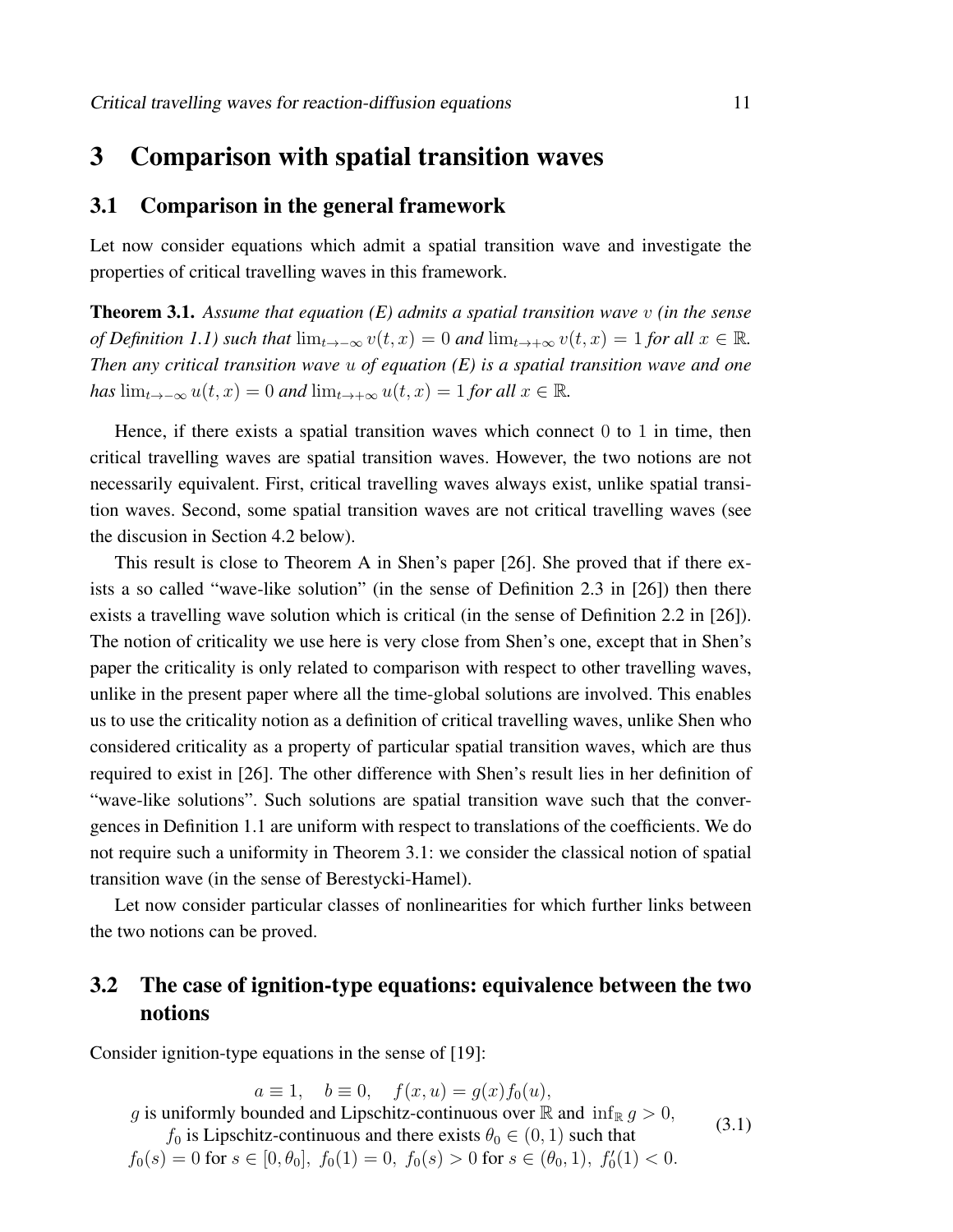Under these assumptions, spatial transition waves are known to exist and to be unique up to translation in time.

Theorem 3.2. *[19, 20, 24] Assume that (3.1) is satisfied. Then (E) admits a spatial transition wave v. Moreover, v is increasing in time and if*  $\tilde{v}$  *is another spatial transition wave, then there exists*  $\tau > 0$  *such that*  $v(t, x) = \tilde{v}(t + \tau, x)$  *for all*  $(t, x) \in \mathbb{R} \times \mathbb{R}$ *.* 

We just mentioned here the main properties of these spatial transition waves and we refer to [19, 20, 24] for further results.

In this framework, Theorems 3.1 and 3.2 yield that the notions of spatial transition waves and critical travelling waves are equivalent.

**Corollary 3.3.** Assume that (3.1) is satisfied. Then a solution u of (E), with  $0 < u < 1$ , *is a spatial transition wave if and only if it is a critical travelling wave. Consequently, critical travelling waves are increasing with respect to t and if u and*  $\tilde{u}$  *are two critical travelling waves of equation (E), then there exists*  $\tau \in \mathbb{R}$  *such that*  $u(t, x) = \tilde{u}(t + \tau, x)$ *for all*  $(t, x) \in \mathbb{R} \times \mathbb{R}$ *.* 

We underline that this result does not trivially follow from the uniqueness of spatial transition waves proved in [19] A new property of the spatial transition wave is proved: it is critical. Hence, Corollary 3.3 provides a new characterization of spatial transition waves in this framework.

Note that the difference between the uniqueness results of Theorem 2.2 and that of Corollary 3.3 is that in the Corollary we do not assume that  $\tilde{u}(0, x_0) = \theta$ . This is why we get a uniqueness result in Corollary 3.3 up to translation in time.

## 3.3 The case of monostable equations: minimization of the least mean speed

The notion of monostability we will use in this paper is the following.

Definition 3.4. We say that equation (E) is *monostable* if for all continuous function  $u_0 \neq 0$ , with  $0 \leq u_0 \leq 1$ , if  $u \in C^0([0,\infty) \times \mathbb{R})$  is the (weak) solution of

$$
\begin{cases}\n\partial_t u - a(x)\partial_{xx} u - b(x)\partial_x u = f(x, u) \text{ in } (0, \infty) \times \mathbb{R}, \\
u(0, x) = u_0(x) \text{ for all } x \in \mathbb{R},\n\end{cases}
$$
\n(3.2)

then  $\lim_{t\to+\infty} u(t,x) = 1$  locally uniformly in  $x \in \mathbb{R}$ .

In other words, any perturbation of  $0$  converges to 1, meaning that  $0$  is unstable while 1 is globally attractive. This implies in particular that there exists no non-trivial steady state between 0 and 1.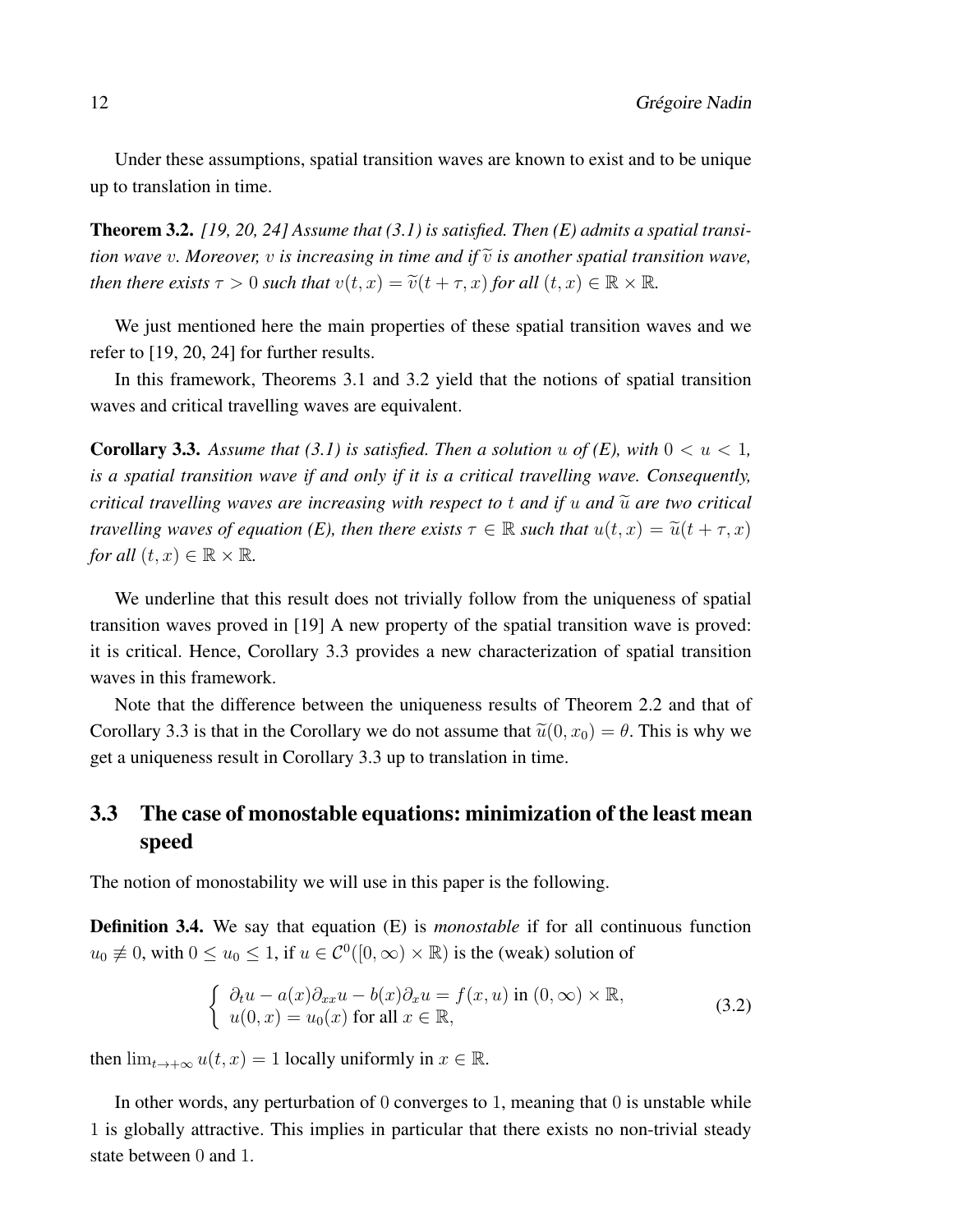$$
f_{min}(0) = f_{min}(1) = 0, \quad f_{min}(s) > 0 \quad \text{for all} \quad s \in (0, 1), \quad f'_{min}(0) > 0, f(x, u) \ge f_{min}(u) \quad \text{a.e.} \quad (x, u) \in \mathbb{R} \times [0, 1].
$$
 (3.3)

We refer to [7] for more general conditions on the coefficients guaranteeing the monostability of the equation. In particular, the results of [7] yield that the equation associated with  $b \equiv 0$ , f as in (3.3) and an arbitrary a (satisfying (H)) is monostable.

First, in this framework, critical travelling waves are time-increasing and unique up to translation in time, as in the ignition-type setting.

Proposition 3.5. *Assume that (H) is satisfied and that equation (E) is monostable in the sense of Definition 3.4. Let*  $\theta \in (0,1)$  *and*  $u$  *a critical travelling wave of equation (E). Then* u *is increasing in time and there exists a unique continuous function*  $T : \mathbb{R} \to \mathbb{R}$  $\text{such that } u(T(x),x) = \theta \text{ for all } x \in \mathbb{R}$ . Moreover, if  $\tilde{u}$  is another critical travelling *waves of equation (E), then there exists*  $\tau \in \mathbb{R}$  *such that*  $\tilde{u}(t, x) = u(t + \tau, x)$  *for all*  $(t, x) \in \mathbb{R} \times \mathbb{R}$ .

Note that this result holds in the general monostable framework: it does not depend on the existence of spatial transition waves.

Such a uniqueness up to translation does not hold in general. The shape of critical travelling waves may depend on their normalizations (see Section 6 below).

Next, assume that equation (E) is monostable and admits a spatial transition wave (which is not always true, see [23]). Together with their definition of spatial transition waves, Berestycki and Hamel  $[4, 5]$  gave a generalization of the notion of speed. If v is a spatial transition wave of equation (E), let  $\theta \in (0,1)$  and define for all  $t \in \mathbb{R}$ ,  $Y(t) := \sup\{x \in \mathbb{R}, v(t, x) \geq \theta\}.$  Then

if 
$$
\lim_{t \to +\infty} \frac{Y(s+t) - Y(s)}{t} = c
$$
 exists uniformly in  $s \in \mathbb{R}$ ,

we call c the *global mean speed* of the spatial transition wave v. It is easily checked that this quantity does not depend on  $\theta$ . Of course spatial transition waves do not always admit global mean speeds. This is why we are led to introduce another quantity here. Namely, with the same notations as above, let

$$
\underline{c} := \liminf_{t \to +\infty} \inf_{s \in \mathbb{R}} \frac{Y(s+t) - Y(s)}{t}
$$

.

We call  $\mathfrak c$  the *least mean speed* of the spatial transition wave  $v$ . This quantity is always well-defined in  $[-\infty, \infty)$  and it follows from the definition of spatial transition waves that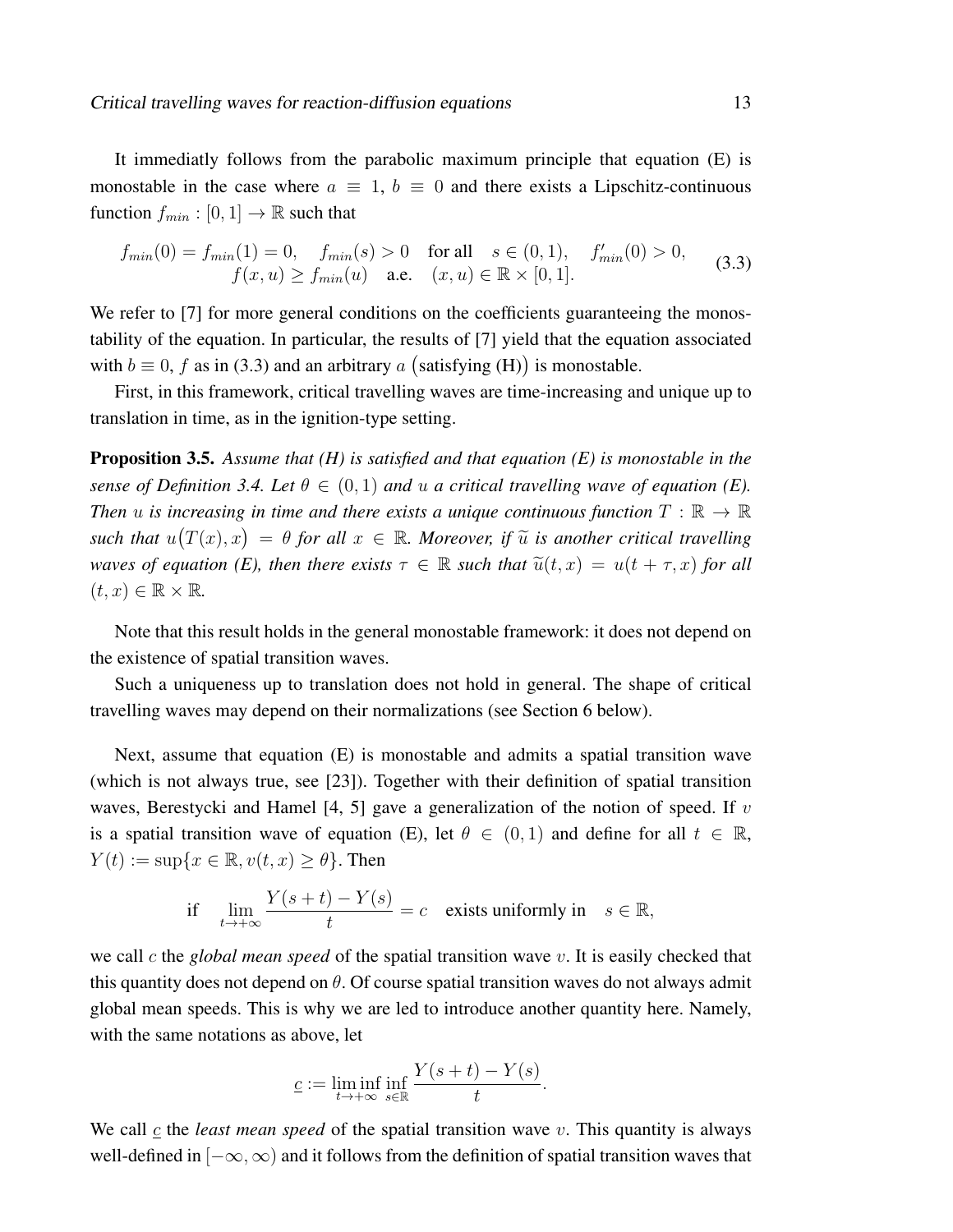it does not depend on  $\theta$ . Of course if v admits a global mean speed c, then c is also the least mean speed of v.

A similar quantity has been introduced by Rossi and the author in [22]. They proved that, in the framework of time-dependent monostable equations, there exists an explicit treshold  $c^*$  such that spatial transition wave with least mean speed  $\underline{c}$  exist for all  $\underline{c} > c^*$  and do not exist if  $c < c^*$ . This result generalizes the classical existence results in monostable homogeneous/periodic equations, where planar/pulsating travelling waves with speed c exist if and only if  $c \geq c^*$ . Hence, least mean speed seems to be an appropriate quantity in order to compute existence treshold in monostable heterogeneous equations.

Let now turn back to the spatially heterogeneous equation (E).

Theorem 3.6. *Assume that equation (E) is monostable in the sense of Definition 3.4 and admits a spatial transition wave solution* v. Assume in addition that  $s \mapsto f(x, s)/s$  is *nonincreasing for all*  $x \in \mathbb{R}$ *. Let*  $\theta \in (0,1)$ *, u a critical travelling wave of equation* (*E*) *and*

$$
X(t) := \sup\{x \in \mathbb{R}, u(t, x) > \theta\} \quad \text{and} \quad Y(t) := \sup\{x \in \mathbb{R}, v(t, x) > \theta\}.
$$

*Then there exists*  $L > 0$  *such that:* 

$$
\forall t \in \mathbb{R}, \quad \inf_{s \in \mathbb{R}} \left( X(s+t) - X(s) \right) \le \inf_{s' \in \mathbb{R}} \left( Y(s'+t) - Y(s') \right) + L.
$$

*Therefore, the least mean speed of the critical travelling wave* u *is smaller than the least mean speed of any spatial transition wave* v*.*

We remind to the reader that  $X(t)$  is well-defined since the critical travelling wave u is a spatial transition wave by Theorem 3.1.

Theorem 3.6 means that, in the monostable framework, critical travelling waves generalize the notion of waves with minimal speed. The monotonicity hypothesis on  $s \mapsto$  $f(x, s)/s$  is indeed quite strong and we do not know if this result holds in a more general setting. If we assume the coefficients to be homogeneous or periodic, then we will check in Propositions 4.2 and 4.3 that this result still holds without any monotonicity hypothesis on  $s \mapsto f(x, s)/s$ , under the additional assumption that the principal eigenvalue associated with the linearization near  $u = 1$  is negative. This assumption is not milder or stronger than the monotonicity hypothesis on  $s \mapsto f(x, s)/s$ , it is just different.

## 3.4 Spatial/temporal connections between steady states

Let conclude this section with some comments on the definition of spatial transition waves in the sense of Berestycki and Hamel [4, 5]. The convergences in Berestycki-Hamel's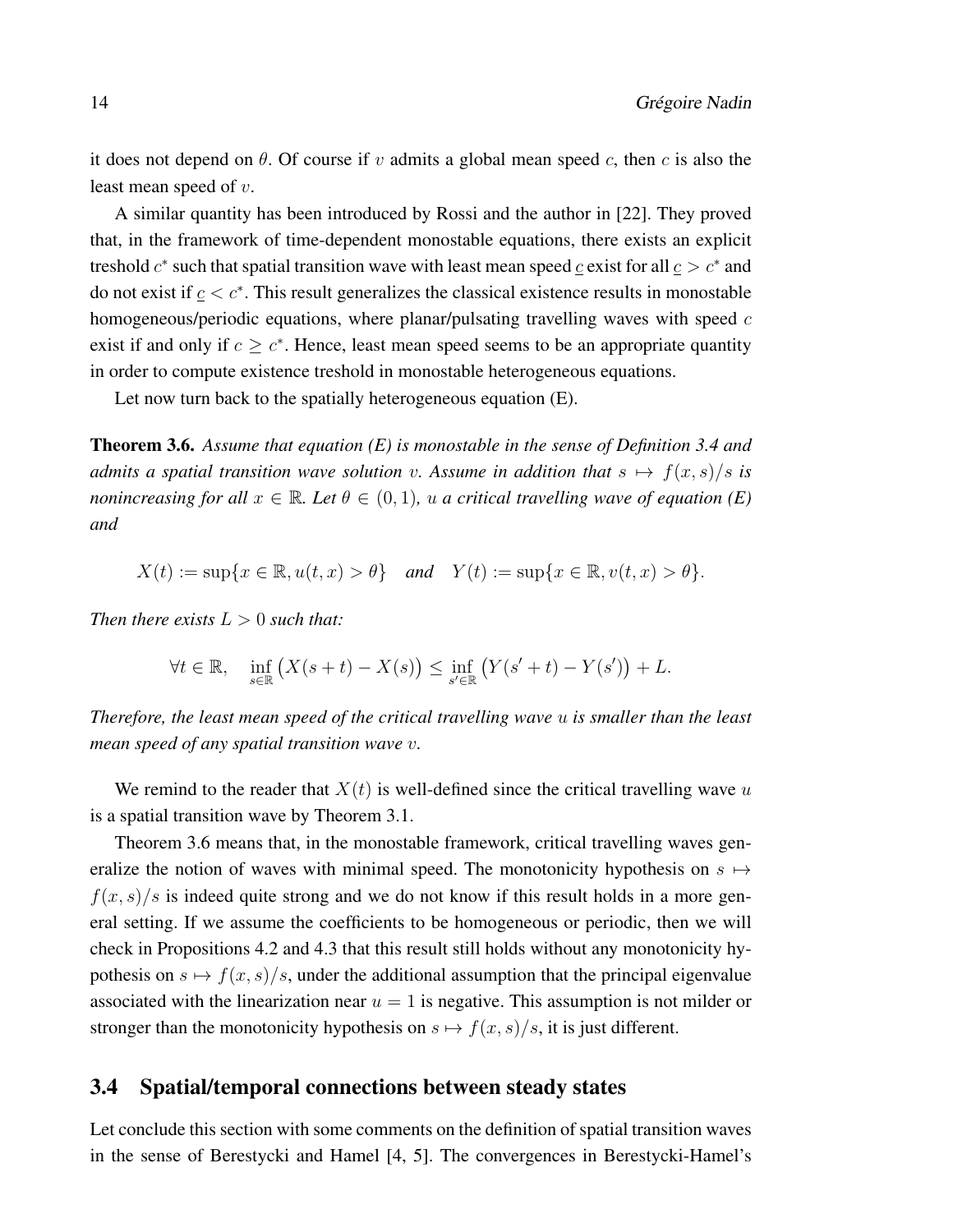Definition 1.1 are convergences as  $x \to \pm \infty$ . Hence, spatial transition waves are connections in x between two steady states. Definition 1.1 does not involve any convergences as  $t \to \pm \infty$ . This has very important consequences.

For example, assume that there exists a steady state  $w = w(x)$  of equation (E) such that  $0 < w < 1, w(-\infty) = 1$  and  $w(+\infty) = 0$ . Such a situation typically arises in bistable equations, even simple ones, see [17, 25, 31] for example. Then  $w = w(x)$  is a spatial transition wave with global mean speed 0 (with  $X \equiv 0$ ), but it does not converge to 0 or 1 as  $t \pm \infty$  since it does not depend on time. Moreover, it could block the convergence to 1 as  $t \to +\infty$  of the solution of the Cauchy problem associated with front-like initial data. This is why in the literature some authors [17, 31] consider that the existence of such nontrivial steady states prove that travelling waves do not exist, although such steady states are spatial transition waves using Berestycki-Hamel's definition.

On the other hand, some monostable equations have been constructed by Nolen, Roquejoffre, Ryzhik and Zlatos [23], for which any time-global solution u satisfies  $\lim_{|x|\to+\infty} u(t, x) =$ 0 for all  $t \in \mathbb{R}$ ,  $\lim_{t \to -\infty} u(t, x) = 0$  and  $\lim_{t \to +\infty} u(t, x) = 1$  for all  $x \in \mathbb{R}$ . Hence, spatial transition waves do not exist, but any time-global solution, in particular critical travelling waves, is a temporal connection between 0 and 1.

These two examples show that when one investigates the existence and properties of wave-like solutions of (E), that is, heteroclinic connections between two steady states, one could be led to different conclusions depending upon the nature of the connection: is this a connection in space or in time? This is why we use the name "spatial transition wave" in the present paper instead of "generalized transition waves" as in the original articles [4, 5].

Note that our definition of critical travelling waves does not involve any convergence to the steady states, which enables us to go beyond the difficulties described above. Indeed, Definition 2.1 yields that if there exists a spatial connection between the steady states, then any critical travelling wave converges to these steady states as  $x \to \pm \infty$ . On the other hand, as critical travelling waves are monotonic in time, they are always temporal connections between steady states (which may be constant in time).

# 4 Identification and properties of critical travelling waves for particular classes of heterogeneities

The aim of this Section is to identify critical travelling waves when particular structural dependences of the coefficients of equation  $(E)$  in x are prescribed. We will first prove that if the coefficients are homogeneous/periodic, then the critical travelling waves are planar/pulsating travelling waves (with minimal speed in the monostable framework). If the heterogeneity is compactly supported and if the equation is monostable, then the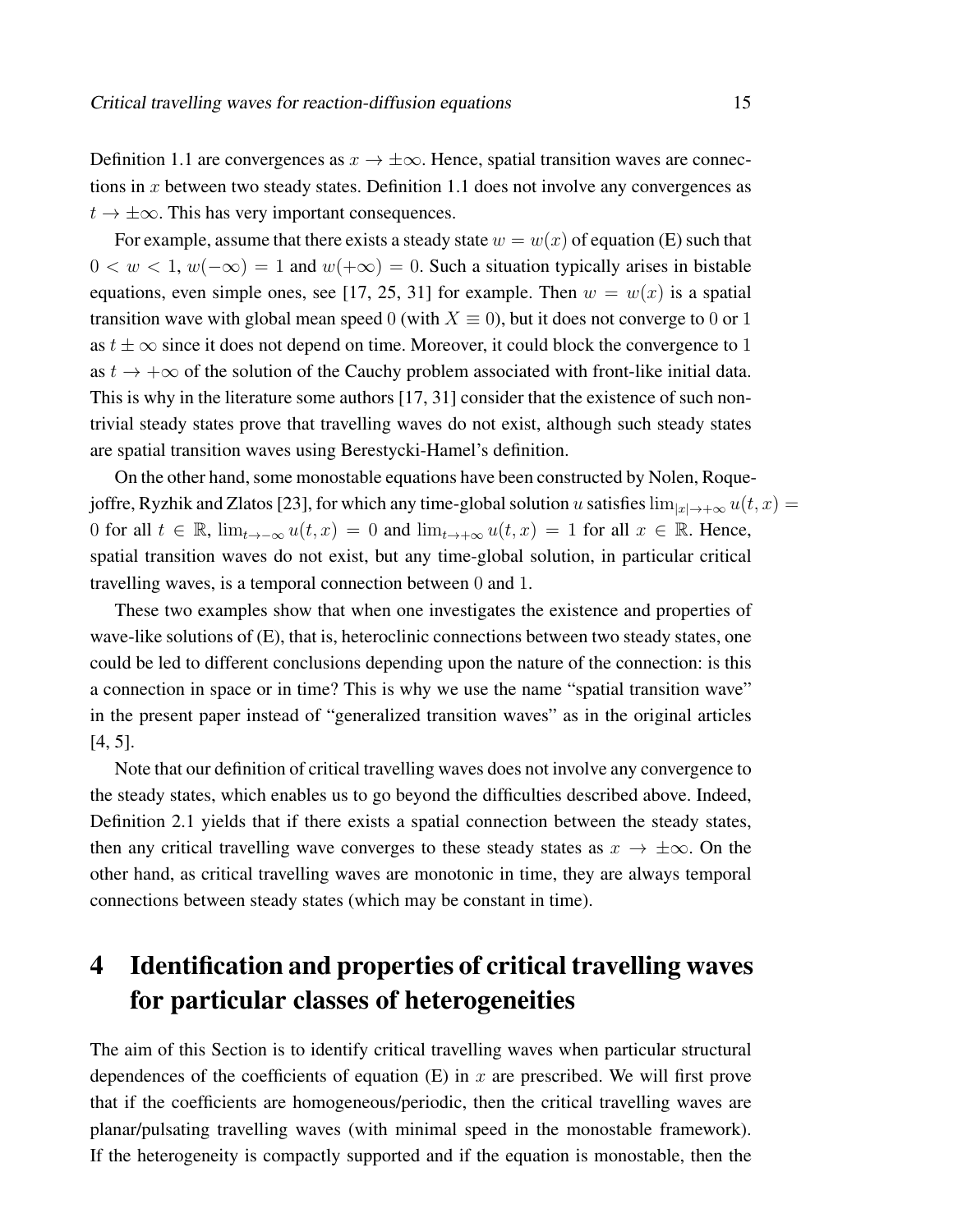critical travelling wave is either a spatial transition wave with minimal speed, or a bumplike solution in the sense of [19] if spatial transition waves do not exist. Lastly, if the coefficients are random stationary ergodic variables and the equation is almost surely monostable, then we prove that the critical travelling wave depends in a random stationary ergodic way, in a sense, on the environment. Most of these results rely on a translation property of critical travelling waves.

### 4.1 The translation property

We are interested here in proving some analogous of the translation property introduced by Matano (see Definition 1.2).

**Proposition 4.1.** *Assume that (H) is satisfied and let*  $\theta \in (0,1)$ *. For all*  $(\tilde{a}, \tilde{b}, \tilde{f}) \in \mathcal{H}$ *, let*  $u(\cdot, \cdot; (\tilde{a}, \tilde{b}, \tilde{f})) = u(t, x; (\tilde{a}, \tilde{b}, \tilde{f}))$  *the solution of (E) associated with the coefficients*  $(\widetilde{a},\widetilde{b},\widetilde{f})$  *constructed in Theorem 2.2 and normalized by*  $u(0,0; (\widetilde{a},\widetilde{b},\widetilde{f})) = \theta$ *. Assume that* lim<sub>t→−∞</sub>  $u(t, x; (a, b, f)) = 0$  and lim<sub>t→+∞</sub>  $u(t, x; (a, b, f)) = 1$  for all  $x \in \mathbb{R}$ .

*Then there exists a unique point*  $T(y) \in \mathbb{R}$  such that  $u(T(y), y; (a, b, f)) = \theta$  for all  $y \in \mathbb{R}$  *and one has for all*  $(t, x, y) \in \mathbb{R} \times \mathbb{R} \times \mathbb{R}$ *:* 

$$
u(t + T(y), x + y; (a, b, f)) = u(t, x; (\pi_y a, \pi_y b, \pi_y f)).
$$
\n(4.1)

Note that the hypothesis  $\lim_{t\to -\infty} u(t, x; (a, b, f)) = 0$  and  $\lim_{t\to +\infty} u(t, x; (a, b, f)) = 0$ 1 is at least checked for monostable and ignition-type equations and implies that  $u$  is time-increasing. If the limits are reversed, that is, if  $\lim_{t\to-\infty} u(t, x; (a, b, f)) = 1$  and  $\lim_{t\to+\infty}u(t,x;(a,b,f))=0$ , then the results still holds (just let  $v:=1-u$ ). If the critical travelling wave is time-independent or does not connect 0 to 1, then Proposition 4.1 does not hold anymore, as emphasized by the example investigated in Section 6.

The difference with Matano's translation property of Definition 1.2 is that here we translate in time instead of space, which is natural since, as already underlined, critical travelling waves are somehow temporal transitions.

### 4.2 Homogeneous equations

Let first consider coefficients which do not depend on  $x$ . Up to some well-chosen change of variables, one can always assume that  $a \equiv 1$  and  $b \equiv 0$ .

**Proposition 4.2.** Assume that  $a \equiv 1$ ,  $b \equiv 0$  and  $f = f(u)$  is a Lipschitz-continuous *function which does not depend on* x *such that*  $f(0) = f(1) = 0$ *. Then* 

• *if there exists*  $\theta_0 \in [0, 1)$  *such that*  $f(u) \leq 0$  *when*  $u \in [0, \theta_0]$ *,*  $f(u) > 0$  *when*  $u \in (\theta_0, 1]$  and  $\int_0^1 f(u) du > 0$ , then the critical travelling waves are unique up to *translation in time and are planar travelling waves in the sense of (1.2) ,*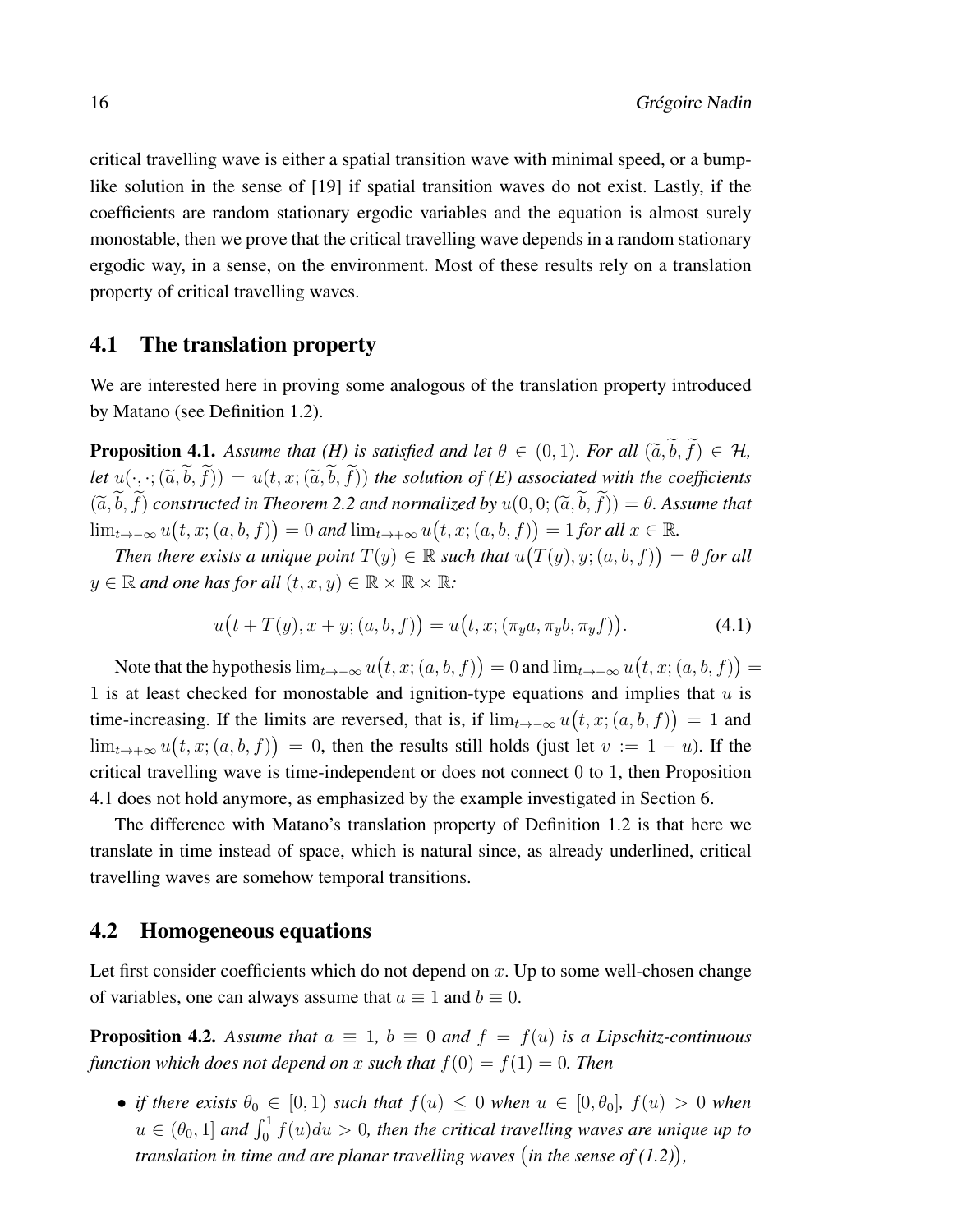• *moreover, if*  $\theta_0 = 0$ ,  $f'(1) < 0$  *and if we write the critical travelling wave*  $u(t, x) =$  $U(x-ct)$ , then there exists no planar travelling wave with speed  $c' < c$ .

Heuristically, this result means that if 0 is less stable than 1 (that is, when  $\int_0^1 f(u) du >$ 0), then we recover the classical notion of planar travelling waves. If this condition is not met, for example if  $f(u) = u(1-u)(u-1/2)$ , then such a result still holds except that one would get a uniqueness up to translation in space instead of time in general. The second part of the result means that, in the monostable framework  $(\theta_0 = 0)$ , if  $f'(1) < 0$ , critical travelling waves are a planar travelling wave with minimal speed.

Note that in the monostable framework, there exists many other wave-like solutions: planar travelling waves with speed  $c' > c$  and even non-planar travelling waves with a changing speed (see [13]). Such waves are spatial transition waves in the sense of Definition 1.1 but not critical travelling waves. Hence, the notion of critical travelling wave is not more general than the notion of spatial transition wave. One can just claim that critical travelling waves always exist, while spatial transition waves do not for heterogeneous equations (see [23]), but on the other hand some wave-like solutions are spatial transition waves but not critical travelling waves. This is why critical travelling wave is only a good generalization of the notion of waves *with minimal speed* in the monostable framework.

Lastly, Proposition 4.2 gives a new geometrical characterization of the waves with minimal speed in the homogeneous framework: theses waves are necessarily critical travelling waves in the sense of Definition 2.1, which is a new result of independent interest.

### 4.3 Periodic heterogenities

Assume now that the coefficients are periodic. That is, there exists  $L > 0$  such that

$$
a(x + L) = a(x), b(x + L) = b(x)
$$
 and  $f(x + L, u) = f(x, u)$  for all  $(x, u) \in \mathbb{R} \times [0, 1]$ .

Assume that  $f = f(x, u)$  is differentiable at  $u = 1$ . The statement of the results will involve the elliptic operator  $\mathcal{L}_1$  associated with the linearization near the stable steady state  $u = 1$ , defined for all  $\varphi \in C^2(\mathbb{R})$  by

$$
\mathcal{L}_1\varphi = a(x)\varphi'' + b(x)\varphi' + f'_u(x,1)\varphi.
$$

As its coefficients are periodic and bounded, this operator admits a unique periodic principal eigenvalue, that is, a unique  $\mu$  associated with a periodic function  $\varphi \in W^{2,\infty}(\mathbb{R}) > 0$ such that  $\mathcal{L}_1\varphi = \mu\varphi$ . Note that if  $f'_u(x, 1)$  does not depend on x, then  $\mu$  is just the constant function  $f'(1)$ .

Proposition 4.3. *Assume that (H) is satisfied, that the coefficients are periodic and that* f *is differentiable at*  $u = 1$ .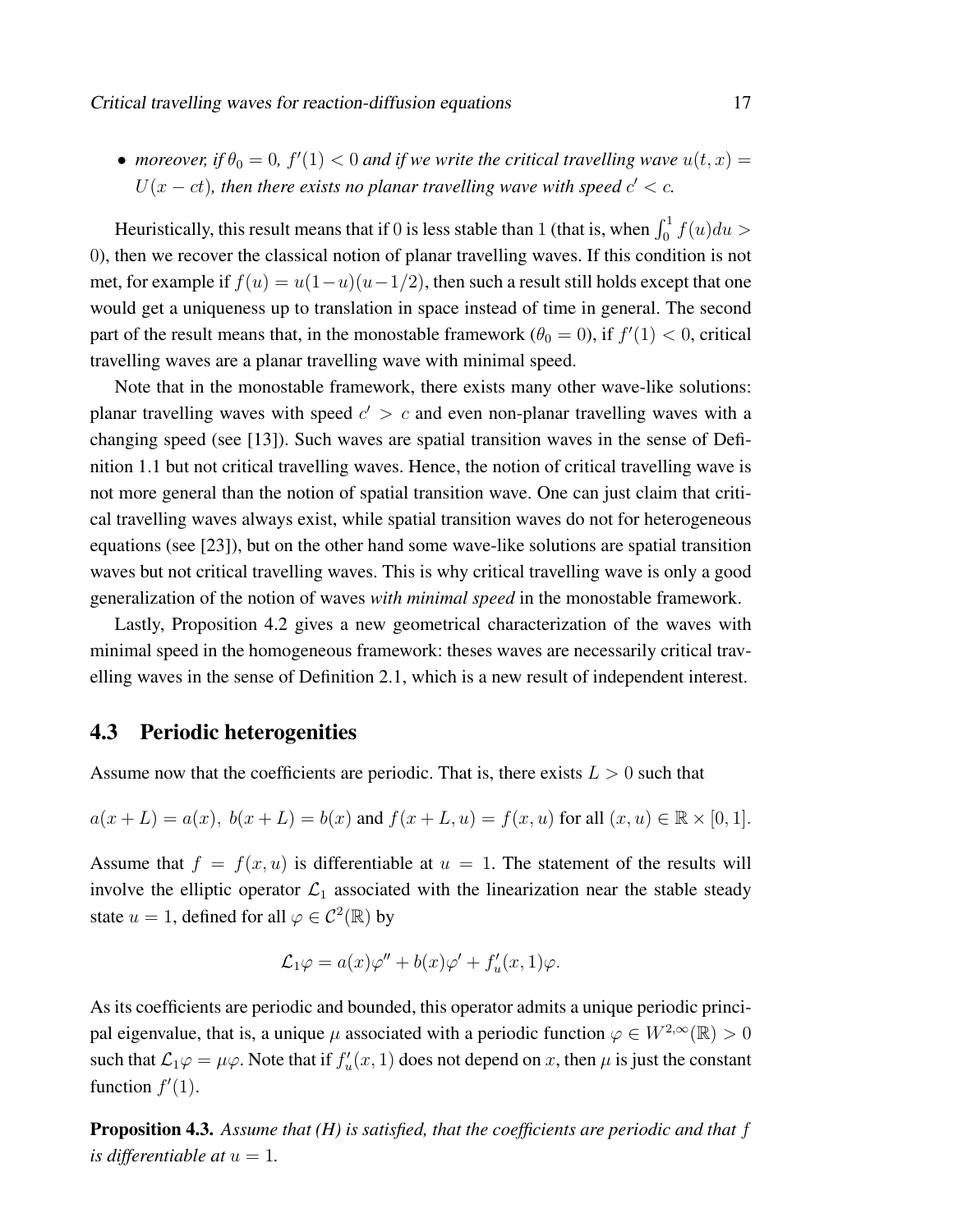- *If equation (E) is monostable in the sense of Definition 3.4, then a critical travelling wave of equation (E) is a pulsating travelling wave with speed* c*. Moreover, if*  $(x, u) \mapsto (a(x), b(x), f(x, u))$  *is of class*  $C^{1,\gamma}(\mathbb{R} \times [0, 1])$  *for some*  $\gamma \in (0, 1)$  *and if*  $\mu$  < 0, then for all  $c' < c$ , there exists no pulsating travelling wave with speed  $c'$ .
- If  $(x, u) \mapsto (a(x), b(x), f(x, u))$  is of class  $C^{2,\gamma}(\mathbb{R} \times [0, 1])$  for some  $\gamma \in (0, 1)$ ,  $b \equiv \partial_x a$ , there exists  $\beta \in (0,1)$  such that  $u \in (1-\beta,1] \mapsto f(x,u)$  is nonincreasing *for all*  $x \in \mathbb{R}$  *and there exists*  $\theta_0 \in (0, 1)$  *such that*

 $\forall (x, u) \in \mathbb{R} \times [0, \theta_0], \quad f(x, u) = 0 \quad \text{and} \quad \forall u \in (\theta_0, 1), \quad \min_{x \in \mathbb{R}} f(x, u) > 0,$ 

*then critical travelling waves are unique up to translation in time and are pulsating travelling waves of speed* c ∗ *. Moreover, there exists no pulsating travelling wave of speed*  $c \neq c^*$ *.* 

It is easy to check that the monostability hypothesis ensures that  $\mu \leq 0$ . Even if it is not involved in the existence of pulsating travelling waves, hypothesis  $\mu < 0$  ensures the uniqueness, monotonicity or exponential decay of these waves (see [3] for example). If  $\mu = 0$ , there are still many open questions stated in the literature. We do not know if the critical travelling wave is the pulsating travelling wave with minimal speed if  $\mu = 0$ .

We will prove in Section 5 below that, if the coefficients are periodic and if the equation is monostable, then the critical travelling wave attracts the solution of the Cauchy problem associated with Heaviside-type initial data. This result does not involve any hypothesis like  $\mu < 0$ . In other words, in the case  $\mu = 0$ , if the critical transition wave was not the pulsating travelling wave with minimal speed, it would still be attractive. Hence, from the point of view of attractivity, criticality is a more relevant notion than being of minimal speed.

The hypotheses of the second part of Proposition 4.3 means that equation (E) is of ignition-type and in the divergence form. Under these hypotheses, the existence and uniqueness of pulsating travelling waves has been proved in [3]. Our contribution is the identification of critical travelling waves in this framework.

Lastly, bistable equations are not considered in Proposition 4.3. This is because in this case the existence and the uniqueness of pulsating travelling waves are not clear in general. Only partial results have been obtained [14, 30].

### 4.4 Compactly supported heterogenities

We consider in this section the same type of equation as in [23]. In other words, we assume that  $a \equiv 1, b \equiv 0, f$  is a uniformly Lipschitz-continuous function over  $\mathbb{R} \times [0, 1]$  such that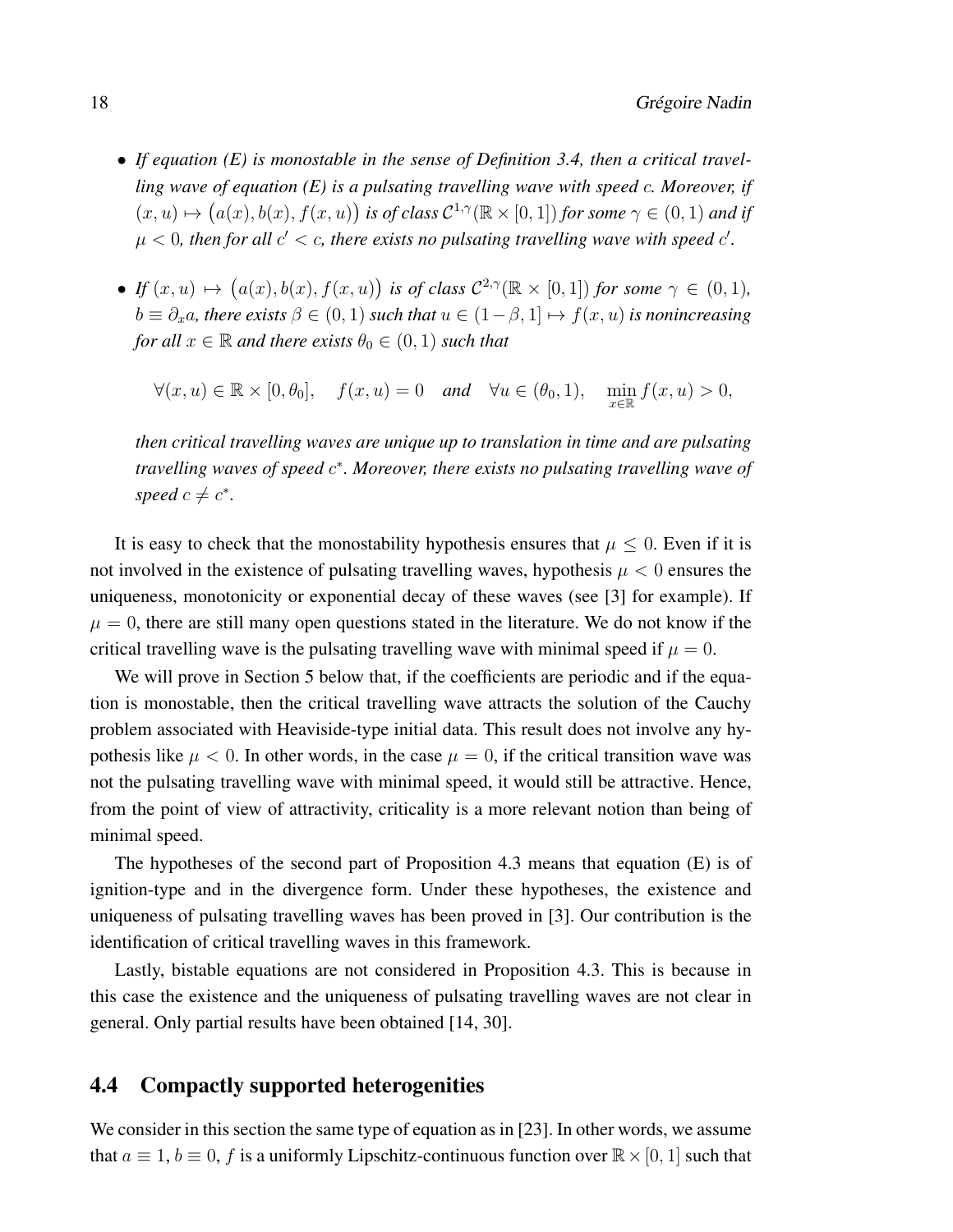$f(x, 0) = f(x, 1) = 0$  for all  $x \in \mathbb{R}$  and

$$
f'_u(x,0) \text{ exists and } f(x,u) \le f'_u(x,0)u \text{ for all } (x,u) \in \mathbb{R} \times [0,1],
$$
  
\n
$$
\exists C, \delta > 0 \text{ such that } f(x,u) \ge f'_u(x,0)u - Cu^{1+\delta} \text{ for all } (x,u) \in \mathbb{R} \times [0,1],
$$
  
\n
$$
f'_u(\cdot,0) \text{ is continuous and } \inf_{x \in \mathbb{R}} f'_u(x,0) > 0,
$$
  
\n
$$
\exists R > 0, \quad \forall |x| > R, \quad f'_u(x,0) = 1.
$$
\n(4.2)

We also assume that the supremum  $\lambda$  of the spectrum of the operator  $\partial_{xx} + f'_u(x,0)$  is strictly larger than 1. Due to (4.2), it is equivalent to assume that

$$
\exists \lambda \in (1, \infty), \quad \exists \psi \in L^2(\mathbb{R}), \quad \psi > 0 \quad | \quad \psi'' + f_u'(x, 0)\psi = \lambda \psi \text{ in } \mathbb{R}. \tag{4.3}
$$

Under these hypotheses, Nolen, Roquejoffre, Ryzhik and Zlatos [23] proved that such spatial transition waves exist for a given range of speeds if  $\lambda > 2$  and do not exist if  $\lambda$  < 2. Moreover, they proved that another class of time-global solutions, that they called *bump-like solutions*, is always non-empty.

Theorem 4.4. *[23] Assume that (4.2) and (4.3) hold.*

- *1.* If  $\lambda > 2$ , then any time-global solution v of (E) such that  $0 < v < 1$  satisfies (with  $C_c > 0$ )  $v(t, x) \le C_c e^{-|x|+ct}$  for any  $c < \lambda/\sqrt{\lambda-1}$  and  $(t, x) \in (-\infty, 0) \times \mathbb{R}$ . In *particular, no spatial transition wave exists.*
- 2. If  $\lambda \in (1, 2)$ , then for all  $c \in (2, \lambda/\sqrt{\lambda 1})$ , equation (E) admits a spatial transition wave with global mean speed  $c$ . If in addition  $x \mapsto f_u'(x, 0)$  is even, then there *exists no spatial transition wave with global mean speed*  $c > \lambda/\sqrt{\lambda - 1}$ *.*
- 3. For all  $\lambda > 1$ , if there exists  $\theta_0 \in (0,1)$  such that  $f(x, u) = f'_u(x, 0)u$  for all  $(x, u) \in \mathbb{R} \times [0, \theta_0]$ , then there exists a solution v of equation (E) such that  $0 < v < 1$ and  $v(t, \cdot) \in L^1(\mathbb{R})$  for all  $t \in \mathbb{R}$ . If in addition  $\lambda > 2$ , then there exists a unique *(up to translation in time) time-global solution* v *such that*  $0 < v < 1$ *.*

Let now identify the critical transition waves in this framework.

**Proposition 4.5.** Assume (4.2-4.3) and  $f'_u(x,0) \ge 1$  for all  $x \in \mathbb{R}$ . Let u a critical *travelling wave.*

- *1. If*  $\lambda > 2$ *, then*  $u(t, \cdot) \in L^1(\mathbb{R})$  *for all*  $t \in \mathbb{R}$ *.*
- *2. If*  $\lambda \in (1, 2)$  *and if*  $s \mapsto f(x, s)/s$  *is nonincreasing for all*  $x \in \mathbb{R}$ *, then* u *is a spatial transition wave with global mean speed*  $c = 2$ .

In other words, if  $\lambda > 2$ , then the critical travelling waves are bump-like solutions, while if  $\lambda \in (1, 2)$ , critical travelling waves are spatial transition waves with minimal speed. We underline that the existence of spatial transition waves with global mean speed  $c = 2$  is a new result: only the existence of spatial transition waves with global mean speed  $c > 2$  was proved in [23].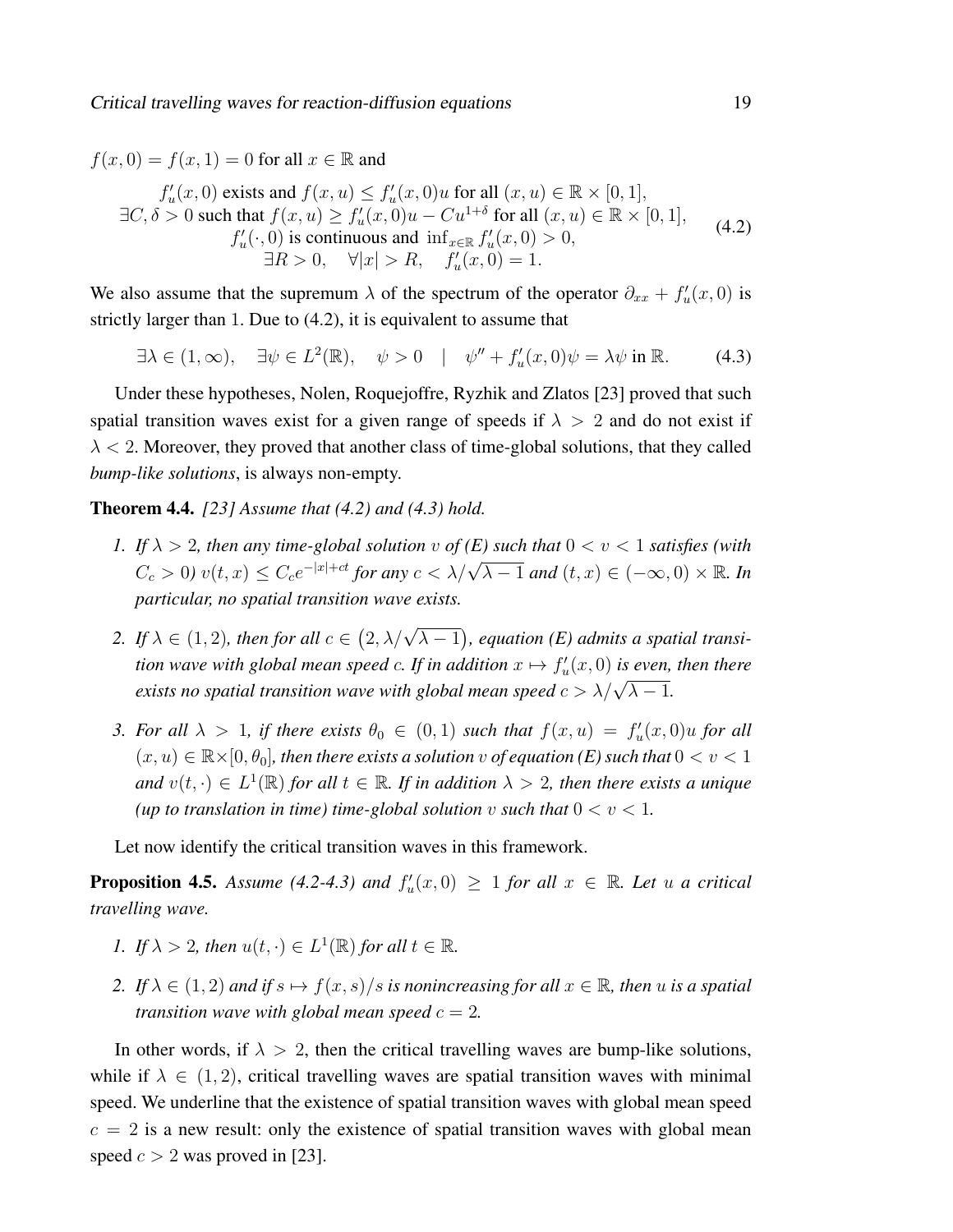### 4.5 Random stationary ergodic heterogeneities

We consider here reaction-diffusion equations with random coefficients

$$
\partial_t u - a(x, \omega) \partial_{xx} u - b(x, \omega) \partial_x u = f(x, \omega, u). \tag{4.4}
$$

The functions  $a : \mathbb{R} \times \Omega \to (0, \infty), b : \mathbb{R} \times \Omega \to \mathbb{R}$  and  $f : \mathbb{R} \times \Omega \times [0, 1] \to \mathbb{R}$  are random variables defined on a probability space  $(\Omega, \mathbb{P}, \mathcal{F})$ . We assume that the coefficients are random stationary ergodic functions with respect to  $x$ . Namely, there exists a group  $(\pi_x)_{x\in\mathbb{R}}$  of measure-preserving transformations of  $\Omega$  such that for all  $(x, y, \omega, u) \in \mathbb{R} \times$  $\mathbb{R} \times \Omega \times [0,1]$ :

$$
a(x + y, \omega) = a(x, \pi_y \omega), \quad b(x + y, \omega) = b(x, \pi_y \omega), \quad f(x + y, \omega, u) = f(x, \pi_y \omega, u),
$$

and for all  $A \in \mathcal{F}$ , if  $\pi_x A = A$  for all  $x \in \mathbb{R}$ , then  $\mathbb{P}(A) = 0$  or 1.

The case of ignition-type equations with random stationary ergodic equations has been addressed by Nolen and Ryzhik [24].

**Theorem 4.6.** Assume that  $a \equiv 1$ ,  $b \equiv 0$  and  $f(x, \omega, u) = g(x, \omega) f_0(u)$ , where  $f_0$  is of *igniton-type and*  $x \mapsto g(x, \omega)$  *is a uniformly Lipschitz-continuous and bounded function, with*  $\inf_{x \in \mathbb{R}} g(x, \omega) > 0$ , for almost every  $\omega \in \Omega$ . Then there exists a measurable function  $u : \mathbb{R} \times \mathbb{R} \times \Omega \rightarrow [0, 1]$  *such that* 

- *for almost every*  $\omega \in \Omega$ ,  $(t, x) \mapsto u(t, x, \omega)$  *is a spatial transition wave of equation (4.4) which is increasing in* t*,*
- *if*  $X(t, \omega)$  *is defined by*  $u(t, X(t, \omega), \omega) = \theta_0$ , then X *is increasing in t, measurable in* ω *and*

the limit 
$$
c_{\theta_0} = \lim_{t \to +\infty} \frac{X(t,\omega)}{t}
$$
 exists almost surely and is deterministic,

• 
$$
u(t, x, \omega) = u(0, x - X(t, \omega), \pi_{X(t, \omega)}\omega)
$$
 for almost every  $(t, x, \omega) \in \mathbb{R} \times \mathbb{R} \times \Omega$ .

Such a family of solutions is called a *random travelling wave* in [24, 26]. Moreover, the speed  $c_{\theta_0}$  is the spreading speed associated with compactly supported initial data (see  $[24]$ .

When the equation is monostable almost surely in  $\omega \in \Omega$ , the existence of random travelling waves is still a fully open problem. Nevertheless, we know that for almost every  $\omega \in \Omega$ , there exists a critical travelling wave  $(t, x) \mapsto u(t, x, \omega)$  and this solution satisfies properties related to the stationary ergodicity of the equation, as stated in the next result.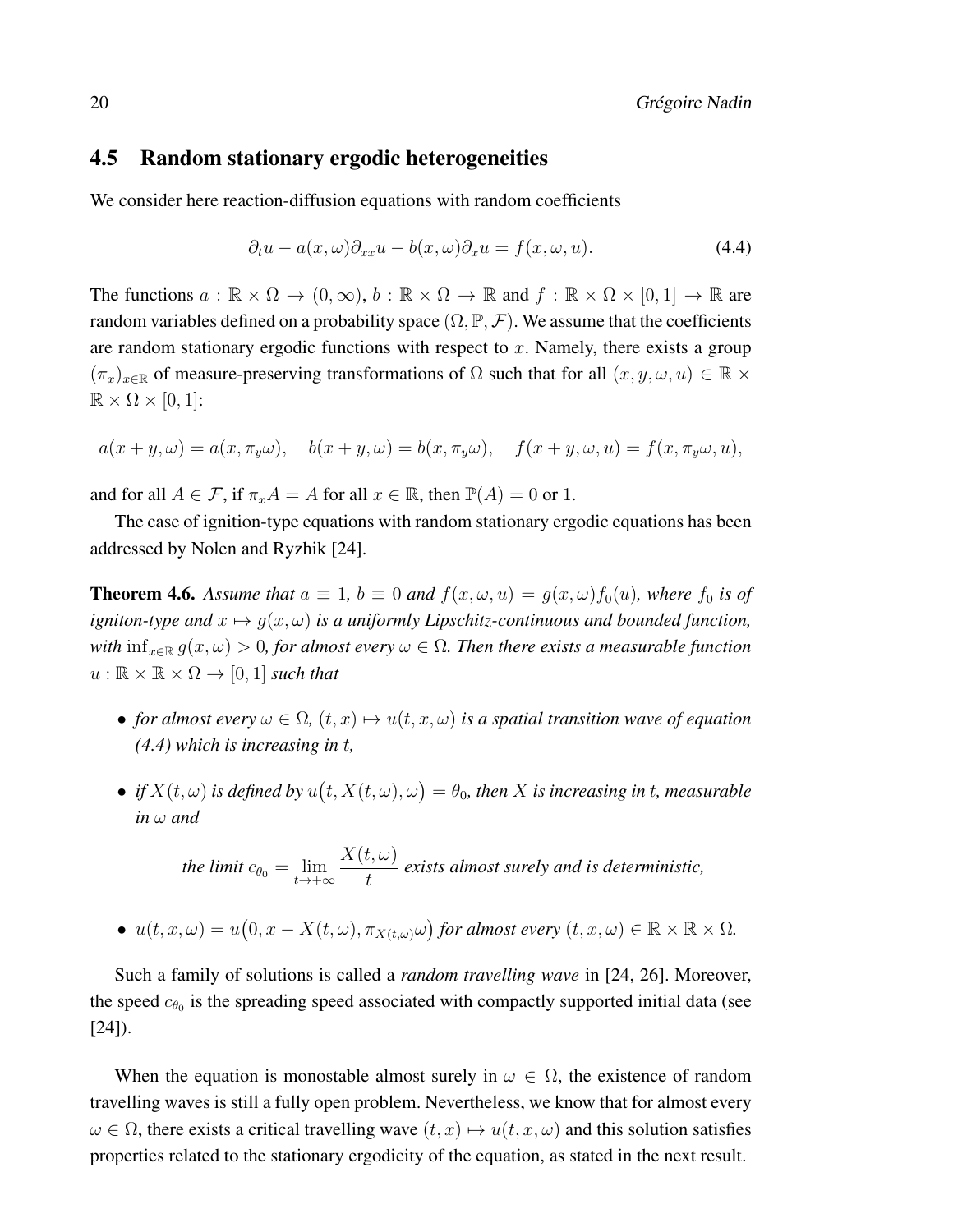**Proposition 4.7.** Assume that for almost every  $\omega \in \Omega$ , equation (4.4) (where  $\omega$  is fixed) *is monostable in the sense of Definition 3.4 and satisfies (H). Take*  $\theta \in (0, 1)$ *. For almost every*  $\omega \in \Omega$ , let  $u : (t, x) \mapsto u(t, x, \omega)$  the critical travelling wave of equation (4.4) *normalized by*  $u(0,0,\omega) = \theta$  *and define*  $T : \mathbb{R} \times \Omega \to \mathbb{R}$  *such that*  $u(T(x,\omega),x,\omega) = \theta$ *for all*  $(x, \omega) \in \mathbb{R} \times \Omega$ *. Then* 

- $\omega \mapsto u(t, x, \omega)$  *and*  $\omega \mapsto T(x, \omega)$  *are measurable for all*  $(t, x) \in \mathbb{R} \times \mathbb{R}$ *,*
- $u(t+T(y,\omega),x+y,\omega) = u(t,x,\pi_y\omega)$  and  $T(x+y,\omega) = T(y,\omega) + T(x,\pi_y\omega)$ *for all*  $(t, x, y) \in \mathbb{R} \times \mathbb{R} \times \mathbb{R}$  *and almost every*  $\omega \in \Omega$ *,*
- *the limit*

$$
c^* = \lim_{x \to +\infty} \frac{x}{T(x,\omega)}
$$
 exists almost surely and is deterministic.

As  $T(x, \omega)$  is the localization of the temporal interface of the wave u between 0 and 1, the quantity  $c^*$  can be viewed as the propagation speed of  $u$ .

This result does not solve the problem of the existence of random travelling waves in the monostable framework. However, it shows that there exists a family of wave-like solutions satisfying some random stationarity property, which may be a random travelling wave.

# 5 Attractivity of critical travelling waves along a subsequence for recurrent at infinity coefficients

This section investigates the attractivity of critical travelling waves. Recall that in homogeneous media, the solution of the Cauchy problem associated with a Heaviside initial datum is attracted, in a sense (see the Introduction), by the planar travelling wave with minimal speed [15], which is indeed the critical travelling wave in this framework.

We were not able to fully extend this result to general heterogeneous framework. However, we proved that such an attractivity holds along a subsequence, if the coefficients are recurrent at infinity.

**Definition 5.1.** We say that a uniformly continuous function  $q : \mathbb{R} \to \mathbb{R}$  is *recurrent at infinity* if for all sequence  $(x_n)$  such that the limit  $h(x) = \lim_{n \to +\infty} g(x+x_n)$  exists locally uniformly with respect to  $x \in \mathbb{R}$ , there exists a sequence  $(y_n)_n$  such that  $\lim_{n \to +\infty} y_n =$  $+\infty$  and  $h(x) = \lim_{n \to +\infty} g(x + y_n)$  locally uniformly in  $x \in \mathbb{R}$ .

Heuristically, this notion means that the structure of  $q$  is repeated along a sequence of translations which diverge to  $+\infty$ . It is easy to check that periodic and almost periodicity functions are recurrent at infinty. Typical function that are not recurrent at infinity are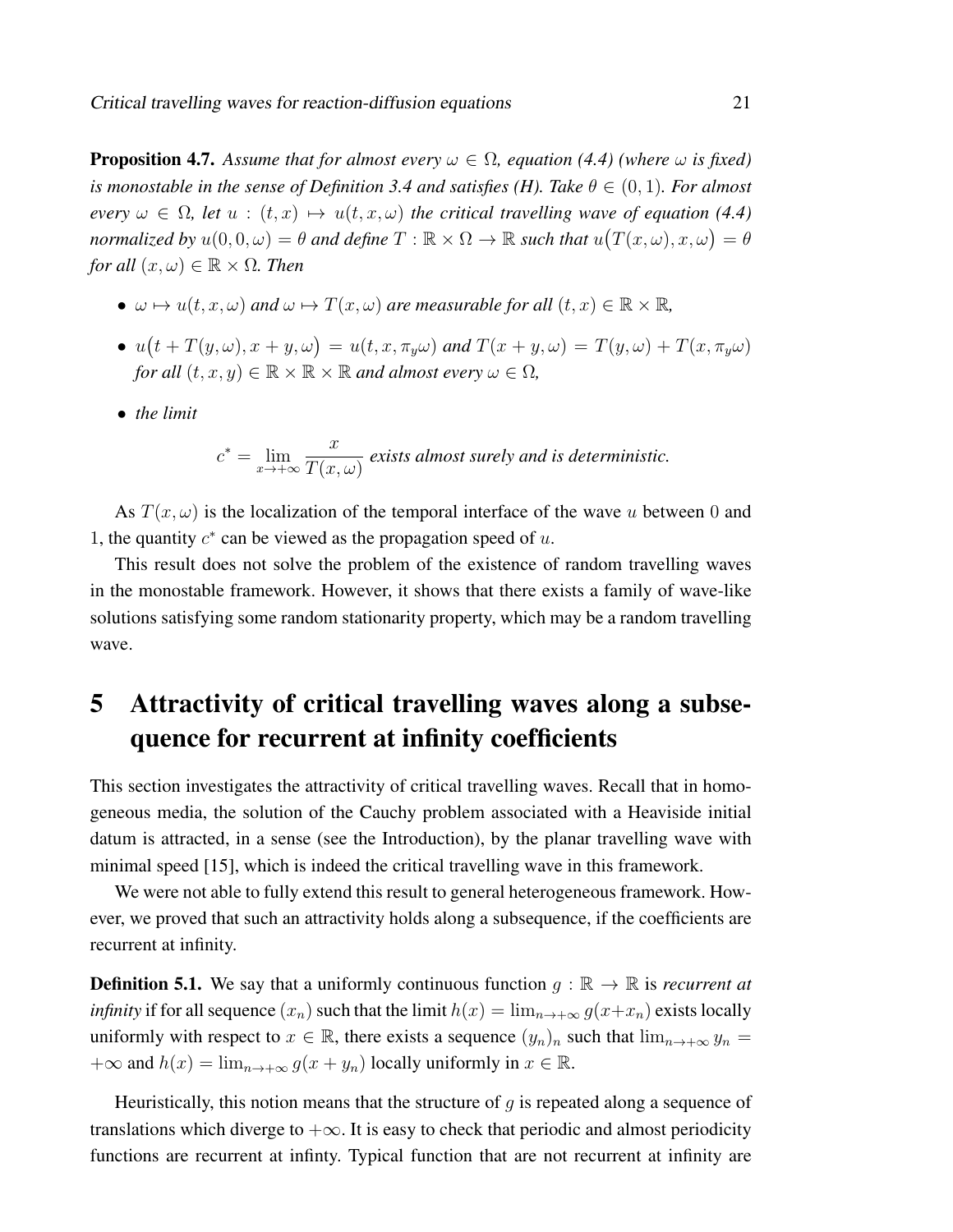compactly supported ones: if  $g(x) = 0$  when x is large enough and  $g \neq 0$ , then for all sequence  $(y_n)_n$  such that  $\lim_{n\to+\infty} y_n = +\infty$ , one has  $\lim_{n\to+\infty} g(x + x_n) \equiv 0$  locally in x, which contradicts the recurrence at infinity by taking  $x_n = 0$  for all n.

**Theorem 5.2.** Assume that a, b and  $f(\cdot, u)$  are uniformly continuous and recurrent at *infinity for all*  $u \in [0, 1]$ *, that (H) is satisfied and that equation (E) is monostable. Let* v *the solution of the Cauchy problem*

$$
\begin{cases}\n\partial_t v - a(x)\partial_{xx}v - b(x)\partial_x v = f(x, v) & \text{in} \quad (0, \infty) \times \mathbb{R}, \\
v(0, x) = \begin{cases}\n1 & \text{if } x \le 0 \\
0 & \text{if } x > 0\n\end{cases} & \text{for all} \quad x \in \mathbb{R}.\n\end{cases}
$$
\n(5.1)

*Let*  $\theta \in (0,1)$  *and* 

$$
S(y) := \sup\{t > 0, v(t, y) \le \theta\} \quad \text{for all} \quad y > 0.
$$

*Then there exists a sequence*  $(y_n)_n$  *such that*  $\lim_{n\to+\infty} y_n = +\infty$  *and* 

$$
v(S(y_n), x + y_n) - u(T(y_n), x + y_n) \to 0 \quad \text{as} \quad n \to +\infty \quad \text{locally in} \quad x \in \mathbb{R}, \tag{5.2}
$$

*where u is the unique critical travelling wave normalized by*  $u(0, 0) = \theta$  *and* T *is uniquely defined by*  $u(T(y), y) = \theta$  *for all*  $y \in \mathbb{R}$ *.* 

We do not know if this attractivity hold along any sequence  $(y_n)_n$  converging to  $+\infty$ and if more general heterogeneities could be handled. Some partial results in this direction are stated in Section 10. In particular, we prove that their is a strong link between the attractivity and the continuity of critical travelling waves with respect to the coefficients.

If the nonlinearity is periodic, then we can improve this result and get the full convergence instead of the convergence along a subsequence. The attractivity of pulsating travelling waves was not known before, even if, as already mentioned, it has been announced by Ducrot, Giletti and Matano in a parallel work [9].

**Proposition 5.3.** Assume that a, b and f are  $L$ −*periodic in* x, with  $L > 0$ , that (H) is *satisfied and that equation (E) is monostable in the sense of Definition 3.4. Then, with the same notations as in Theorem 5.2, one has*

$$
\lim_{y \to +\infty} \left( v(S(y), x + y) - u(T(y), x + y) \right) = 0 \quad \text{locally in} \quad x \in \mathbb{R}.
$$
 (5.3)

Note that we do not need any hypothesis involving the linearization of equation (E) near the steady state  $u = 1$ . Hence, Proposition 4.3 above yields that the critical travelling wave is a pulsating travelling wave but we do not know if its speed is the minimal speed of such waves. However, Theorem 5.3 ensures that the critical travelling wave is always attractive.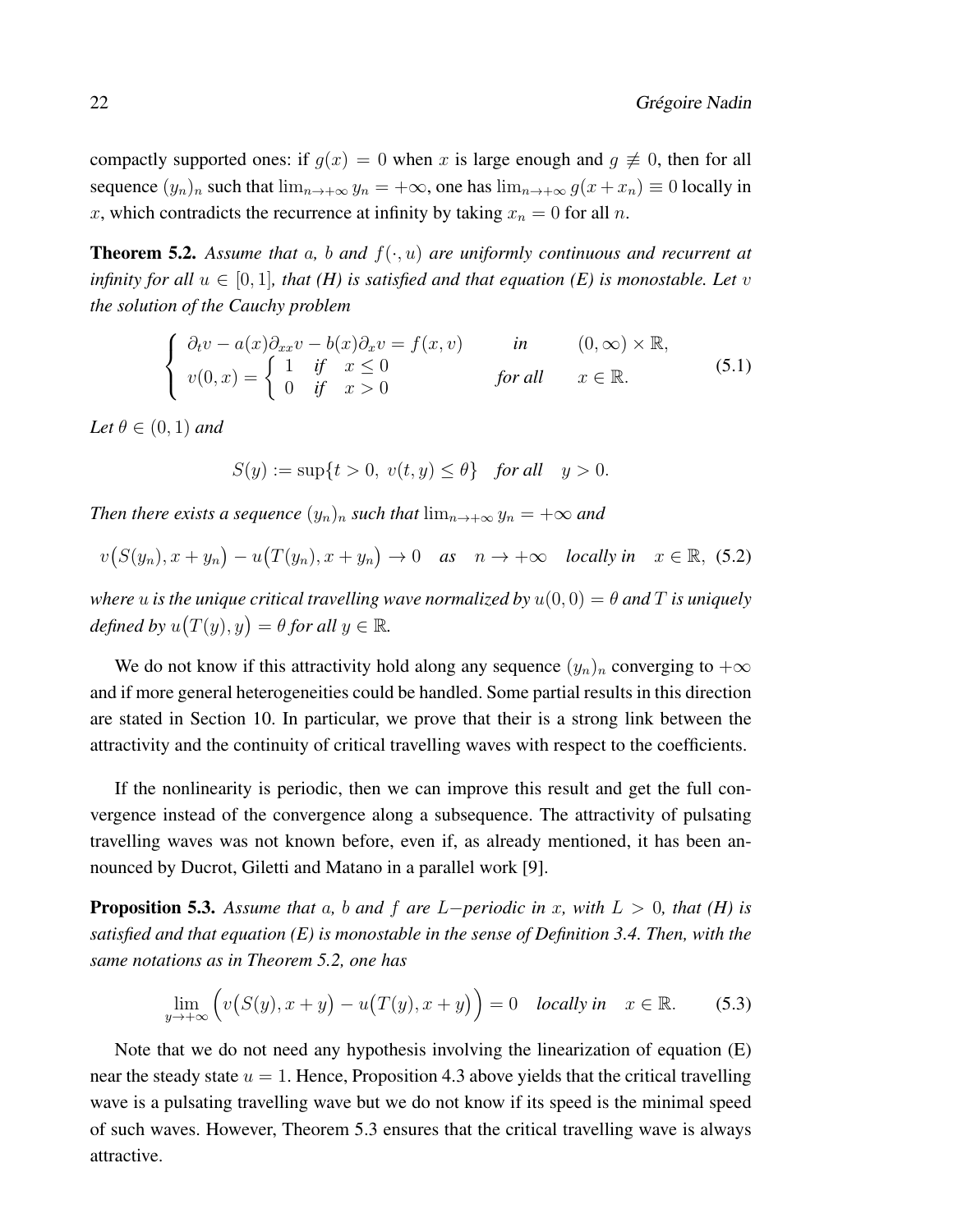## 6 Wave-blocking phenomena and critical travelling waves

Several papers [6, 8, 17, 25] observed in various framework that heterogeneous bistable equations might admit non-trivial stationary solutions. In this case the monotonicity and the convergences as  $t \to \pm \infty$  of the critical travelling waves will strongly depend on the normalization of the wave. Typically, these non-trivial steady states could be critical travelling waves (see Proposition 11.1 below for a result in this direction in a general bistable framework).

We will now focus on an example investigated in [17] in order to illustrate this phenomenon. Consider

$$
\partial_t u - \partial_{xx} u = f(x, u) = \begin{cases} f_0(u) & \text{if } x < 0 \text{ or } x > L \\ 0 & \text{if } 0 \le x \le L \end{cases}
$$
(6.1)

where  $L > 0$  and  $f_0$  satisfies  $f_0(0) = f_0(\theta_0) = f_0(1) = 0$ ,  $f_0$  is convex and negative in  $(0, \theta_0)$ ,  $f_0$  is concave and positive in  $(\theta_0, 1)$ ,  $f'_0(0) \neq 0 \neq f'_0(1)$  and  $\int_0^1 f_0(s) ds > 0$ . An example of nonlinearity satisfying this set of hypotheses is  $f_0(u) = u(1 - u)(u - \theta_0)$ , with  $\theta_0 \in (0, 1/2)$ .

In this case the existence of stationary solutions has been investigated by Lewis and Keener [17]. They proved that there exists  $L^* > 0$  such that for all  $L > L^*$ , there exist two (and only two)  $\mathcal{C}^1(\mathbb{R})$  solutions  $w_- < w_+$  of

$$
-w'' = f(x, w) \quad \text{in} \quad \mathbb{R}, \quad w(-\infty) = 1, \quad w(+\infty) = 0, \quad 0 < w < 1. \tag{6.2}
$$

Moreover,  $w_{\pm}$  are decreasing,  $w_{-}(0) < \theta_0 < w_{+}(0)$ ,  $w_{-}$  is stable and  $w_{+}$  is unstable (see [17] for a precise statement on the stability).

**Proposition 6.1.** *Consider*  $L > L^*$  *and let*  $x_{\pm}$  *the unique points such that*  $w_{\pm}(x_{\pm}) = \theta_0$ *.* Let *u* the critical travelling wave normalized by  $u(0, x_0) = \theta_0$ ,

- *if*  $x_0 < x_$ *, then*  $u$  *is time-increasing,*  $u(-\infty, x) = 0$  *and*  $u(+\infty, x) = w_-(x)$ *,*
- *if*  $x_0 = x_$ *, then*  $u$  *does not depend on time and*  $u \equiv w_$ *,*
- *if*  $x_-\langle x_0 \rangle \langle x_+$ , then u *is time-decreasing*,  $u(-\infty, x) = w_+(x)$  and  $u(+\infty, x) = w_+(x)$  $w_-(x)$ ,
- *if*  $x_0 = x_+$ *, then u does not depend on time and*  $u \equiv w_+$ *,*
- *if*  $x_0 > x_+$ *, then u is time-increasing,*  $u(-\infty, x) = w_+(x)$  *and*  $u(+\infty, x) = 1$ *,*

*where all these convergences are locally uniform in*  $x \in \mathbb{R}$ .

This example shows that in the multistable setting, the shape of the critical travelling wave is not unique up to translation in time unlike in monostable or ignition-type framework. Indeed, different normalizations of the critical travelling wave could give very different behaviours.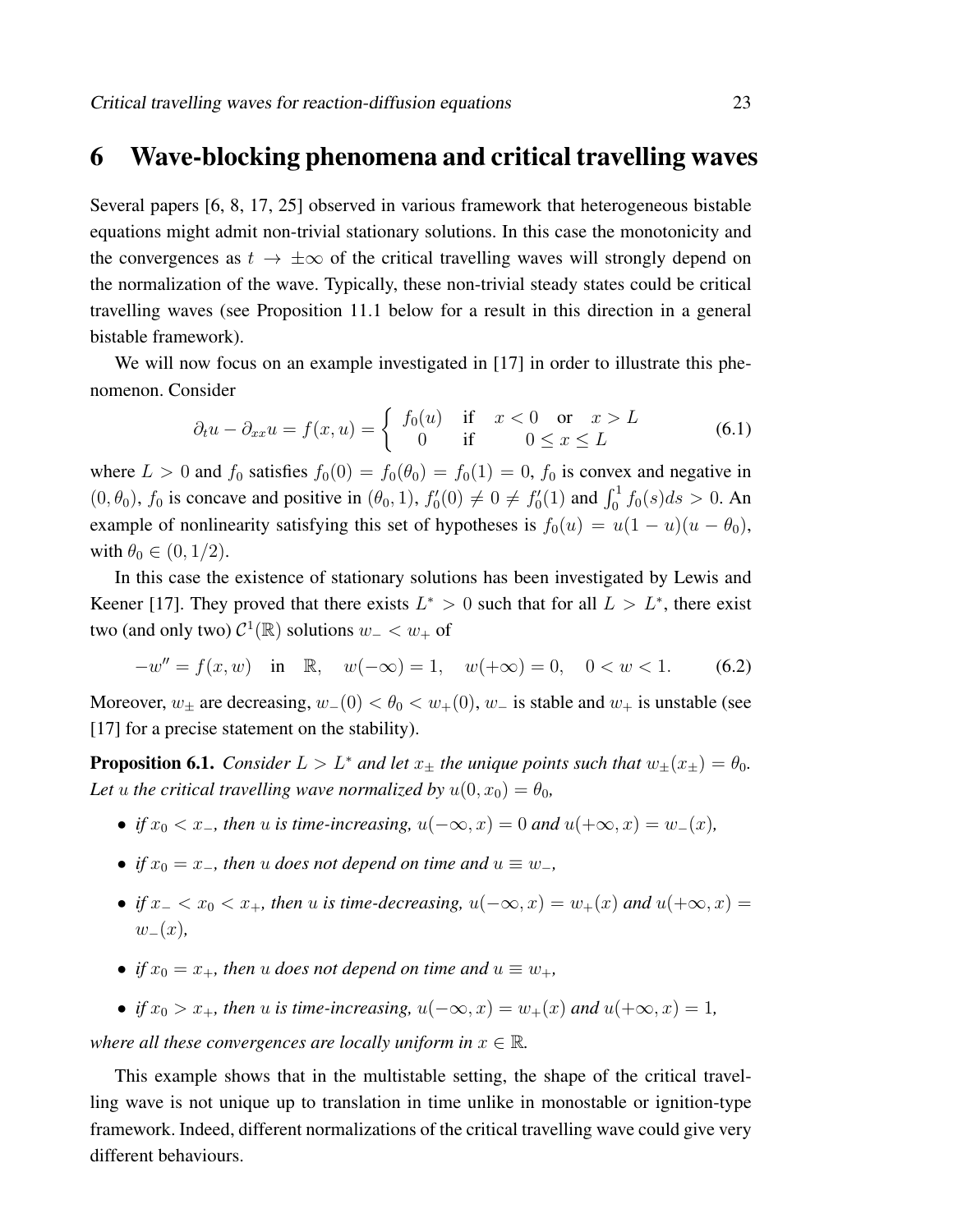

Figure 3: A representation of Proposition 6.1. The arrows indicates the evolution with respect to time of the critical travelling waves lying in the area.

# 7 Construction and properties of critical travelling waves

### 7.1 Preliminaries: zero set of the solution of a parabolic equation

Our main tool in the sequel will be Proposition 7.1, which is an extension of Angenent's classical result [1]. It basically states that if the solution  $u$  of a linear parabolic equation admits only one zero at  $t = 0$ , then  $u(t, \cdot)$  will admit at most one zero for all  $t > 0$ . Angenent's result [1] states that the number of zeros of  $u(t, \cdot)$  is nonincreasing with respect to  $t > 0$ , but it does not include the time  $t = 0$ . Hence, we need to start the proof through direct arguments, before being able to use Angenent's result. Moreover, we will need in the sequel a slightly more general assumption on the initial datum.

**Proposition 7.1.** Assume that a,  $1/a$ ,  $a_t$ ,  $a_x$ ,  $a_{xx}$ ,  $b$ ,  $b_t$ ,  $b_x$  and c are measurable and *essentially bounded functions over*  $(0, \infty) \times \mathbb{R}$ *. Consider a bounded weak solution*  $u \in$  $\mathcal{C}^0((0,\infty)\times\mathbb{R})\big)\cap L^\infty((0,\infty)\times\mathbb{R})$  of

$$
\begin{cases}\n\partial_t u = a(t, x)\partial_{xx} u + b(t, x)\partial_x u + c(t, x)u \text{ in } (0, \infty) \times \mathbb{R}, \\
u(0, x) = u_0(x) \text{ in } \mathbb{R},\n\end{cases}
$$
\n(7.1)

*where*  $u_0 \neq 0$  *is continuous by parts and bounded over* R *and there exists*  $x_0 \in \mathbb{R}$  *such that*

$$
u_0(x) \ge 0
$$
 if  $x < x_0$ ,  $u_0(x) \le 0$  if  $x > x_0$ .

*Then, for all*  $t > 0$ *, there exists a unique*  $\xi(t) \in [-\infty, \infty]$  *such that* 

$$
u(t, x) > 0
$$
 if  $x < \xi(t)$ ,  $u(t, x) < 0$  if  $x > \xi(t)$ .

*Proof.* 1. Take  $T > 0$  and let  $\Omega := \{(t, x) \in (0, T) \times \mathbb{R}, u(t, x) > 0\}$ . Assume that  $\Omega$  is non-empty and write  $\Omega = \cup_{i \in I} \Omega_i$ , where  $\Omega_i$  are disjoint non-empty connected open sets of  $(0, T) \times \mathbb{R}$  for all  $i \in I$ . Assume that there exists  $i_0 \in I$  such that  $\{(0, x), x \in \mathbb{R}\}\cap \overline{\Omega_{i_0}} = \emptyset$ . Define

$$
\mathcal{V} = ((0, T) \times \mathbb{R}) \setminus \cup_{i \neq i_0} \overline{\Omega}_i.
$$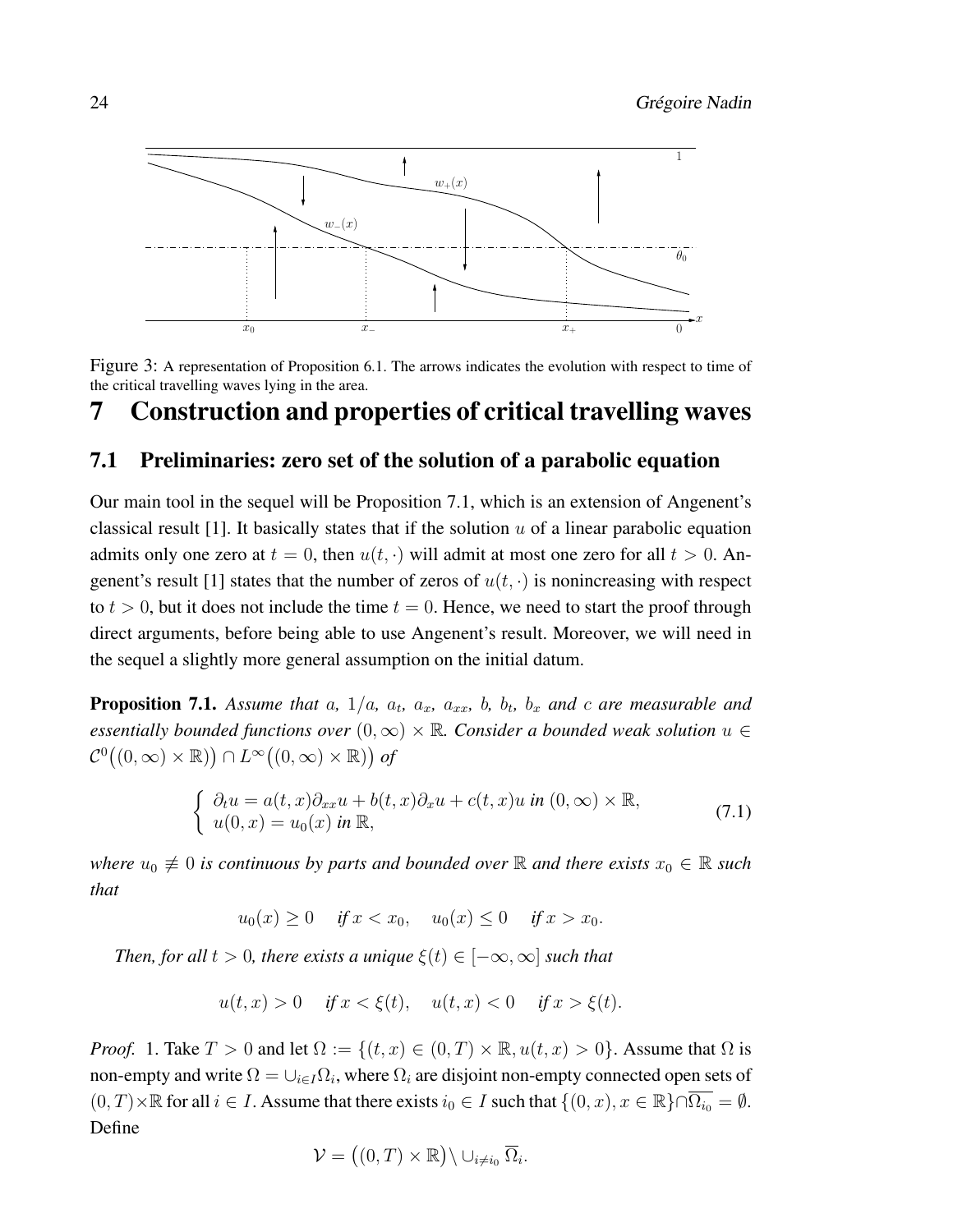It is easy readily checked that

$$
\partial \mathcal{V} \setminus \{(T, x), x \in \mathbb{R}\} \subset \{u \le 0\} \quad \text{since} \quad \{(0, x), x \in \mathbb{R}\} \cap \overline{\Omega_{i_0}} = \emptyset.
$$

The parabolic weak maximum principle yields that  $u \leq 0$  in V, which is a contradiction since  $\Omega_{i_0} \subset \mathcal{V}$  and  $u > 0$  in  $\Omega_{i_0}$ . Hence,  $\{(0, x), x \in \mathbb{R}\}\cap \overline{\Omega_{i_0}} \neq \emptyset$  for all  $i \in I$ .

2. Define  $\Omega(t) := \{x \in \mathbb{R}, u(t, x) > 0\}$  for all  $t > 0$ . Assume that  $y_1 \in \Omega(T)$  and  $y_2 \in \Omega(T)$ , with  $T > 0$  and  $y_1 < y_2$ . We will prove that  $[y_1, y_2] \in \Omega(T)$ . Define  $\Omega$ as in the first step. As  $\overline{\Omega} = \cup_{i \in I} \overline{\Omega_i}$ , there exist  $i_1, i_2 \in I$  such that  $(T, y_1) \in \overline{\Omega_{i_1}}$  and  $(T,y_2) \in \overline{\Omega_{i_2}}$ . For all i, as  $\Omega_i$  is connected,  $\overline{\Omega_i}$  is connected and, as the first step yields that  $\{(0, x), x \in \mathbb{R}\}\cap \overline{\Omega_{i_0}} \neq \emptyset$  for  $i = 1, 2$ , there exist two continuous paths  $\phi_1 : [0, 1] \to \overline{\Omega_1}$ and  $\phi_2 : [0,1] \to \overline{\Omega_2}$  such that  $\phi_k(1) \in \{(0,x), x \in \mathbb{R}\}$  for  $k = 1, 2, \phi_1(0) = (T, y_1)$ and  $\phi_2(0) = (T, y_2)$ . We can assume that these paths are non-self-intersecting and that  $\phi_k(s) \notin \{ (T, x), x \in \mathbb{R} \}$  for  $k = 1, 2$ .

3. Consider first the case where there exist  $s_1, s_2 \in (0, 1)$  such that  $\phi_1(s_1) = \phi_2(s_2)$ . We can assume that  $s_1$  is the smallest s such that  $\phi_1(s)$  intersects the curve associated with  $\phi_2$ . Define the path: for all  $s \in [0, s_1 + s_2 + 1]$ ,

$$
\psi(s) := \begin{cases}\ns(T, y_1) + (1 - s)(T, y_2) & \text{if } s \in [0, 1], \\
\phi_1(1 + s) & \text{if } s \in [1, 1 + s_1], \\
\phi_2(s_2 + s_1 - s) & \text{if } s \in [1 + s_1, 1 + s_1 + s_2].\n\end{cases}
$$

This path is a Jordan curve since it is continuous, non-self-intersecting and  $\psi(0) = \psi(s_1 + \mathbf{I})$  $s_2 + 1$  =  $(T, y_2)$ . Let K its (compact) interior region. Then

$$
\partial K \setminus \{(T, x), x \in \mathbb{R}\} \subset \{\phi_1(s), s \in [0, s_1]\} \cup \{\phi_2(s), s \in [s_1, s_1 + s_2]\} \subset \{u \ge 0\},\
$$

and the weak parabolic maximum principle gives  $u \geq 0$  in K. If there exists  $x \in (y_1, y_2)$ such that  $u(T, x) = 0$ , then for all  $\delta > 0$  such that  $[T - \delta, T] \times [x - \delta, x + \delta] \subset K$ , the Krylov-Safonov-Harnack inequality (see [16]) would give  $u(T, \cdot) \equiv 0$  on  $[x - \delta, x +$ δ. Iterating, one would eventually get by continuity  $u(T, y_1) = 0$ , which would be a contradiction. Hence,  $u(T, x) > 0$  for all  $x \in [y_1, y_2]$ .

If the paths  $\phi_1$  and  $\phi_2$  do not intersect, constructing a Jordan curve by connecting the points where  $\phi_1$  and  $\phi_2$  touch  $\{(0, x), x \in \mathbb{R}\}\$  through a segment, one concludes similarly.

This proves that  $\Omega(t)$  is connected for all  $t > 0$ . In other words, it is an interval. Similarly,  $\{x \in \mathbb{R}, u(t, x) < 0\}$  is an interval for all  $t > 0$  if it is not empty. Hence, one can define  $\xi^-(t) := \sup\{x, u(t, x) > 0\}$  and  $\xi^+(t) := \inf\{x, u(t, x) < 0\}$  for all  $t > 0$ . If  $\xi^-(t) < \xi^+(t)$  for some  $t > 0$ , then  $u(t, x) = 0$  for all  $\xi^-(t) \le x \le \xi^+(t)$  and Theorem A in [1] would give  $u \equiv 0$ , which is a contradiction. Letting  $\xi(t) := \xi^-(t) = \xi^+(t)$ concludes the proof. $\Box$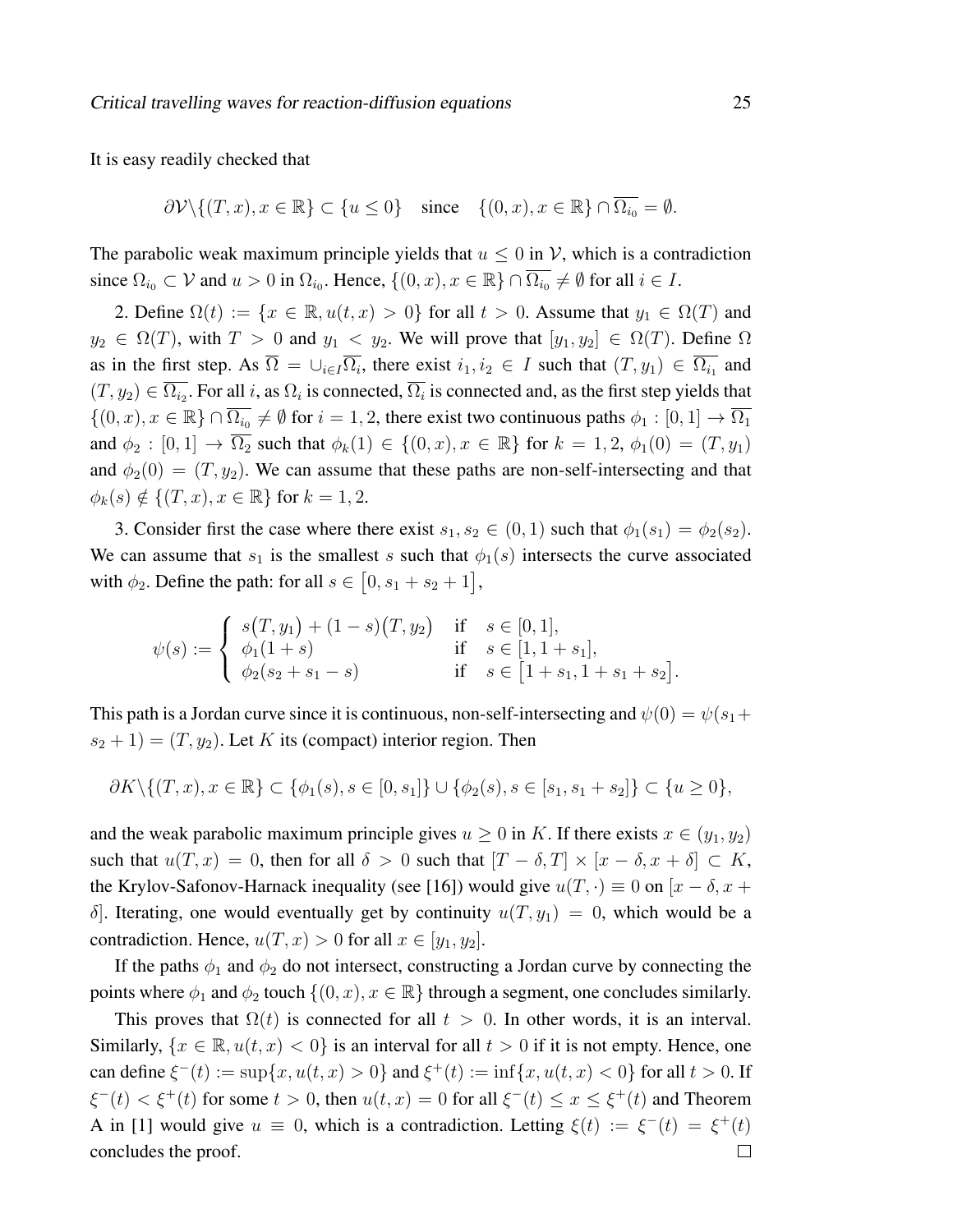## **7.2** Construction of the function  $u$

The construction of the wave is similar to the construction of random travelling waves in earlier works of Nolen and Ryzhik [24] and Shen [26]. However, we will diverge from these two papers in the next subsections since the properties of the wave we seek to prove are different.

Define for all  $s < 0, y \in \mathbb{R}$ , the solution  $u_s^y = u_s^y(t, x)$  of equation (E) with initial condition at  $t = s$ :

$$
u_s^y(s,x) = \begin{cases} 1 & \text{if } x \le y, \\ 0 & \text{if } x > y. \end{cases}
$$

Take  $\theta \in (0, 1)$  and  $x_0 \in \mathbb{R}$  as in the statement of Theorem 2.2.

**Lemma 7.2.** For all  $s < 0$ , there exists a unique  $x_s \in \mathbb{R}$  such that  $u_s^{x_s}(0, x_0) = \theta$ .

*Proof.* The parabolic maximum principle and the parabolic regularity estimates respectively yield that  $y \mapsto u_s^y(0, x_0)$  is increasing and continuous. Let  $m := \lim_{y \to -\infty} u_s^y(0, x_0)$ . Take a sequence  $(y_n)_n$  such that  $\lim_{n\to+\infty} y_n = -\infty$ . The parabolic regularity estimates yield that one can assume, up to extraction, that the sequence  $(u_s^{y_n})_n$  converges locally uniformly to the solution v of (E) associated with the initial datum  $v(s, x) = 0$  for all  $x \in \mathbb{R}$ . Hence  $v \equiv 0$  and  $m = \lim_{n \to +\infty} u_s^{y_n}(0, x_0) = v(0, x_0) = 0$ . Similarly, one can prove that  $\lim_{y\to+\infty}u_s^y(0,x_0)=1$ . The existence and uniqueness of  $x_s\in\mathbb{R}$  follow from the intermediate value theorem and the monotonicity of  $y \mapsto u_s^y(0, x_0)$ .  $\Box$ 

In the sequel, we will denote  $u_s := u_s^{x_s}$  in order to enlight the notations.

### Lemma 7.3. *The limit*

$$
u(t,x) := \lim_{s \to -\infty} u_s(t,x) \tag{7.2}
$$

*exists locally uniformly in*  $(t, x) \in \mathbb{R} \times \mathbb{R}$  and it is a solution of (E).

*Proof.* Take  $s_1 < s_2$  and define  $w(t, x) := u_{s_2}(t, x) - u_{s_1}(t, x)$  for all  $t \geq s_2$  and  $x \in \mathbb{R}$ . The function  $w$  satisfies the parabolic equation

$$
\partial_t w - a(x)\partial_{xx}w - b(x)\partial_x w = c(t, x)w \text{ in } (s, \infty) \times \mathbb{R}
$$

where

$$
c(t,x) = \begin{cases} \frac{f(x, u_{s_2}(t,x)) - f(x, u_{s_1}(t,x))}{u_{s_2}(t,x) - u_{s_1}(t,x)} & \text{if } u_{s_2}(t,x) \neq u_{s_1}(t,x), \\ 0 & \text{if } u_{s_2}(t,x) = u_{s_1}(t,x). \end{cases}
$$

As  $f$  is Lipschitz-continuous, the function  $c$  is bounded and measurable. On the other hand, we know from the parabolic maximum principle that  $0 < u_{s_1}(t,x) < 1$  for all  $t > s_1$  and  $x \in \mathbb{R}$ . Hence,  $w(s_2, x) > 0$  if  $x < x_{s_2}$  and  $w(s_2, x) < 0$  if  $x > x_{s_2}$ . It follows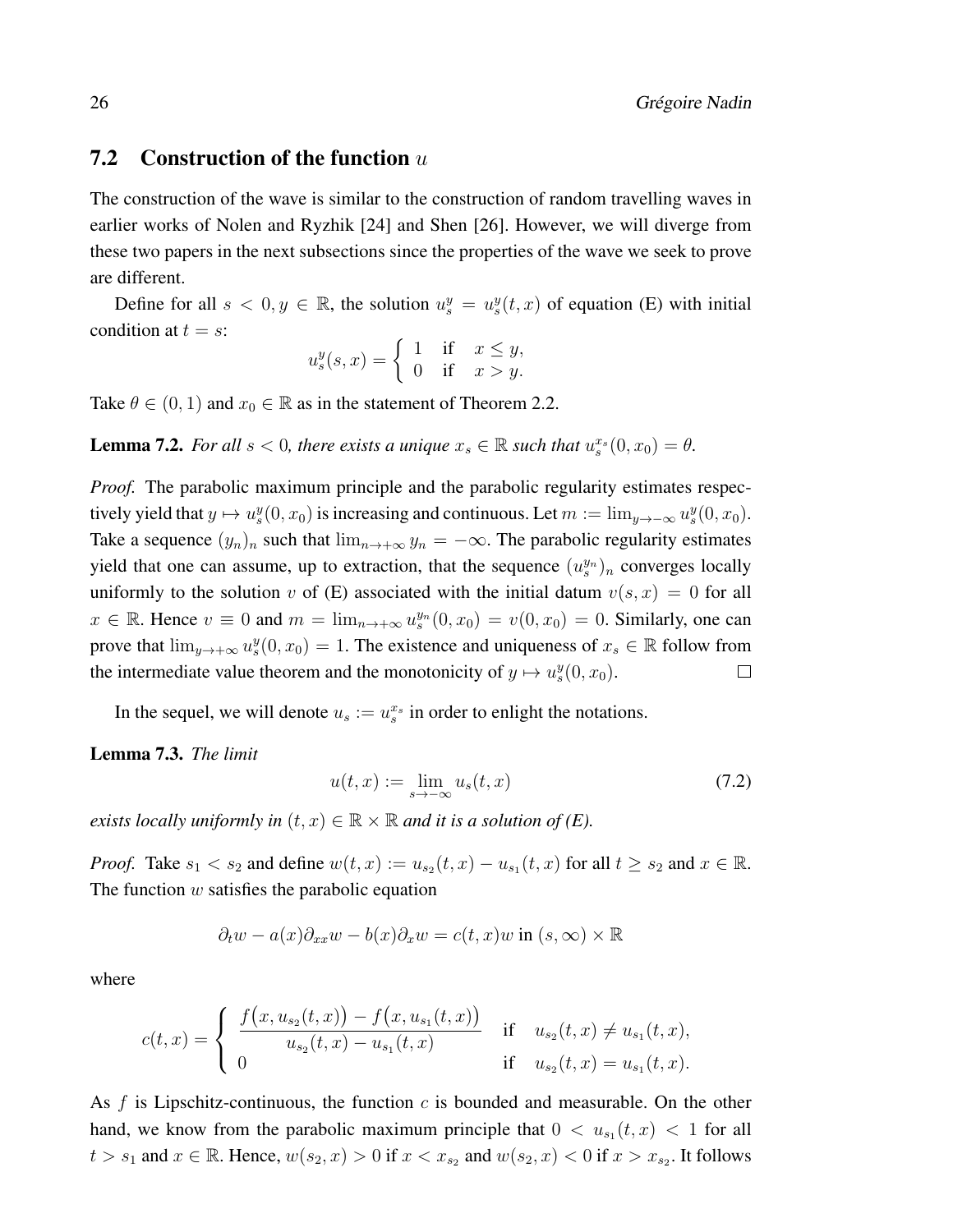from Proposition 7.1 that for all  $t > s_2$ ,  $\{w(t, \cdot) > 0\}$  and  $\{w(t, \cdot) > 0\}$  are intervals. But we also know that  $w(0, x_0) = \theta - \theta = 0$ . Hence, we eventually get

$$
u_{s_2}(0, x) \ge u_{s_1}(0, x) \text{ if } x < x_0 \text{ and } u_{s_2}(0, x) \le u_{s_1}(0, x) \text{ if } x > x_0.
$$

In other words,  $s \mapsto u_s(0, x)$  is nondecreasing if  $x < x_0$  and nonincreasing if  $x > x_0$ . Thus, the limit  $u_0(x) := \lim_{s\to-\infty} u_s(0,x)$  is well-defined for all  $x \in \mathbb{R}$  and as the solution  $u = u(t, x)$  of the Cauchy problem associated with equation (E) and the initial datum  $u_0 = u_0(x)$  is unique, parabolic regularity estimates give the conclusion.  $\Box$ 

## 7.3 Criticality of the wave

**Lemma 7.4.** Assume that  $v \in C^0(\mathbb{R} \times \mathbb{R})$  is a time-global solution of (E) such that  $v(t_0, x_0) = u(t_0, x_0)$  *for some*  $(t_0, x_0) \in \mathbb{R} \times \mathbb{R}$  *and*  $0 < v < 1$ *, then either*  $u \equiv v$  *or* 

$$
u(t_0, x) > v(t_0, x) \text{ if } x < x_0 \text{ and } u(t_0, x) < v(t_0, x) \text{ if } x > x_0,
$$

*where* u *is defined by (7.2).*

*Proof.* Assume that  $u \neq v$ . Let  $w(t, x) := u_s(t, x) - v(t, x)$ , where  $s < 0$ . The definition of  $u_s$  yields that  $w(s, x) > 0$  if  $x < x_s$  and  $w(s, x) < 0$  if  $x > x_s$ . As in the proof of Lemma 7.3, it follows from Proposition 7.1 that for all  $t > s$ , there exists  $\xi_s(t) \in \mathbb{R}$  such that  $u_s\bigl(t,\xi_s(t)\bigr)=v\bigl(t,\xi_s(t)\bigr)$  and

$$
u_s(t, x) > v(t, x)
$$
 if  $x < \xi_s(t)$  and  $u_s(t, x) < v(t, x)$  if  $x > \xi_s(t)$ . (7.3)

Assume that there exists a sequence  $(s_n)_n$  such that  $s_n \to -\infty$  and  $\xi_{s_n}(t_0 - 1) \to +\infty$ . Then letting  $s = s_n$ ,  $t = t_0 - 1$  and  $n \to +\infty$  in (7.3) gives  $u(t_0 - 1, x) \ge v(t_0 - 1, x)$  for all  $x \in \mathbb{R}$ . It follows from the parabolic strong maximum principle that  $u(t_0, x) > v(t_0, x)$ for all  $x \in \mathbb{R}$  since  $u \neq v$ , which is a contradiction at  $x = x_0$ . Similarly, one can prove that  $\xi_{s_n}(t_0-1) \to -\infty$  would lead to a contradiction. Hence,  $s \mapsto \xi_s(t_0-1)$  is bounded and there exists a sequence  $(s_n)_n$  such that  $s_n \to -\infty$  and  $(\xi_{s_n}(t_0-1))_n$  converges to a limit  $\xi_{\infty} \in \mathbb{R}$ . One gets from (7.3)

$$
u(t_0 - 1, x) \ge v(t_0 - 1, x)
$$
 if  $x \le \xi_\infty$  and  $u(t_0 - 1, x) \le v(t_0 - 1, x)$  if  $x \ge \xi_\infty$ . (7.4)

It follows from Proposition 7.1 that the function  $x \mapsto u(t_0, x) - v(t_0, x)$  admits a unique zero, which is necessarily  $x_0$ , and that

$$
u(t_0, x) > v(t_0, x)
$$
 if  $x < x_0$  and  $u(t_0, x) < v(t_0, x)$  if  $x > x_0$ .

 $\Box$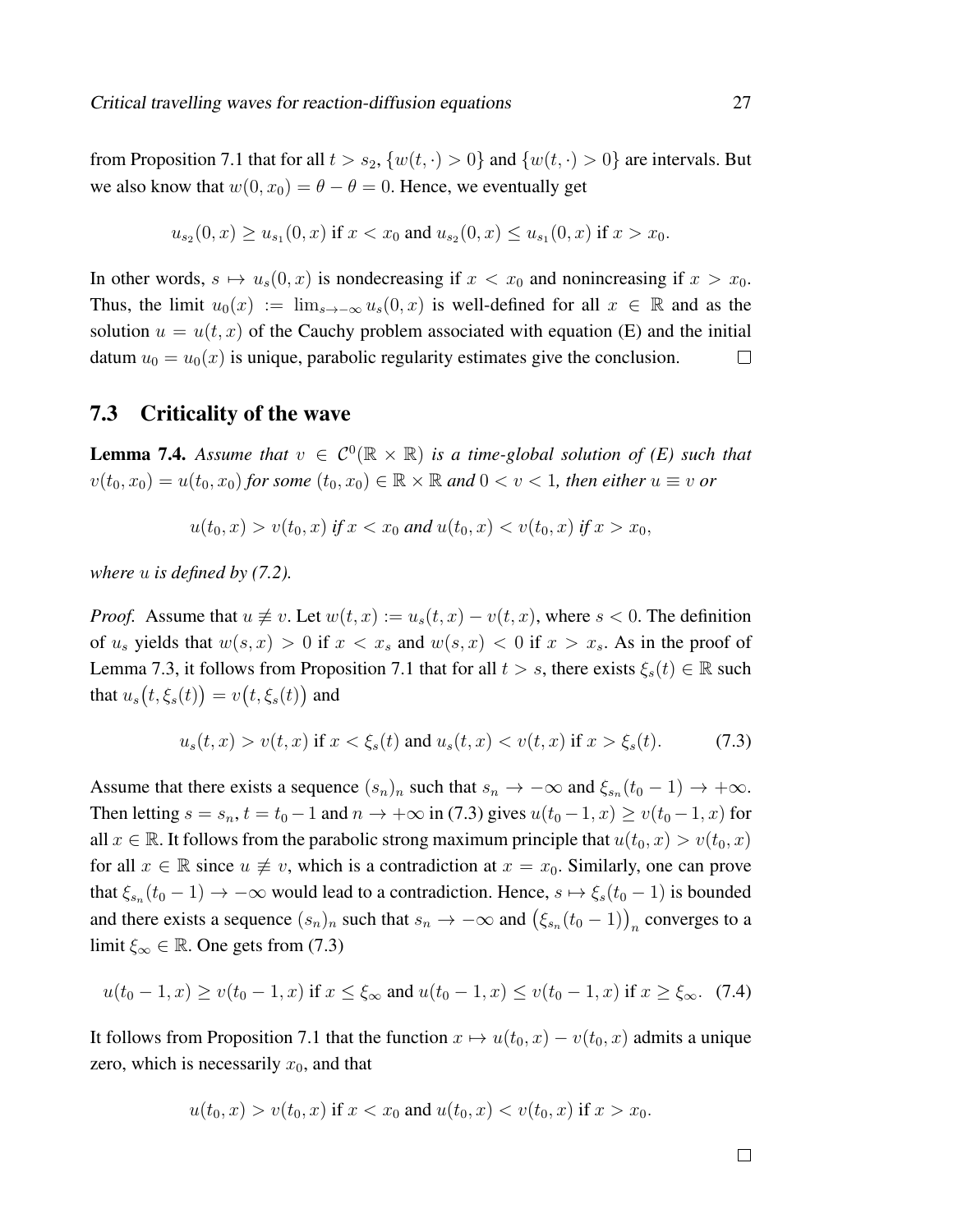### 7.4 Monotonicity of the wave in time

**Lemma 7.5.** *Let*  $\tau > 0$ *.* 

- If there exists a sequence  $(s_n)_n$  such that  $\lim_{n\to+\infty} s_n = -\infty$  and  $x_{s_n+\tau} \leq x_{s_n}$  for *all*  $n \in \mathbb{N}$ , then  $t \mapsto u(t, x)$  *is nonincreasing for all*  $x \in \mathbb{R}$ *.*
- If there exists a sequence  $(s_n)_n$  such that  $\lim_{n\to+\infty} s_n = -\infty$  and  $x_{s_n+\tau} \ge x_{s_n}$  for *all*  $n \in \mathbb{N}$ , then  $t \mapsto u(t, x)$  *is nondecreasing for all*  $x \in \mathbb{R}$ *.*

*Hence,*  $t \mapsto u(t, x)$  *is either nondecreasing for all*  $x \in \mathbb{R}$  *or nonincreasing for all*  $x \in \mathbb{R}$ *.* 

*Proof.* Assume first that there exists a sequence  $(s_n)_n$  such that  $\lim_{n\to+\infty} s_n = -\infty$  and  $x_{s_n+\tau} \leq x_{s_n}$  for all  $n \in \mathbb{N}$ . Define for all  $n \in \mathbb{N}$ ,  $(t, x) \in (s_n, \infty) \times \mathbb{R}$ :

$$
v_n(t,x) := u_{s_n+\tau}(t+\tau,x).
$$

This function satisfies (E) in  $(s_n, \infty) \times \mathbb{R}$  together with the initial condition

$$
v_n(s_n, x) = \begin{cases} 1 & \text{if } x \le x_{s_n + \tau}, \\ 0 & \text{if } x > x_{s_n + \tau}. \end{cases}
$$

The function  $u_{s_n}$  satisfies the same Cauchy problem but with  $x_{s_n}$  instead of  $x_{s_n+\tau}$  in the definition of the initial condition. Hence, as  $x_{s_n+\tau} \leq x_{s_n}$ , the parabolic maximum principle gives

$$
u_{s_n}(t,x) \ge v_n(t,x) = u_{s_n+\tau}(t+\tau,x) \text{ for all } (t,x) \in (s_n,\infty) \times \mathbb{R}.
$$

Letting  $n \to +\infty$  in this inequality, as  $u(t, x) = \lim_{s \to +\infty} u_s(t, x)$  for all  $(t, x) \in \mathbb{R} \times \mathbb{R}$ , one gets  $u(t, x) \ge u(t + \tau, x)$  for all  $(t, x) \in \mathbb{R} \times \mathbb{R}$ . This proves the first part of Lemma 7.5.

If there exists a sequence  $(s_n)_n$  such that  $\lim_{n\to+\infty} s_n = -\infty$  and  $x_{s_n+\tau} \ge x_{s_n}$  for all  $n \in \mathbb{N}$ , then the monotonicity of  $t \mapsto u(t, x)$  follows through similar arguments.

If there exists no sequence  $(s_n)_n$  such that  $\lim_{n\to+\infty} s_n = -\infty$  and  $x_{s_n+\tau} \leq x_{s_n}$  for all  $n \in \mathbb{N}$ , then there exists  $S < 0$  such that  $x_{s+\tau} > x_s$  for all  $s < S$  and thus the second part of the Lemma yields that  $t \mapsto u(t, x)$  is nondecreasing for all  $x \in \mathbb{R}$ . We conclude that  $t \mapsto u(t, x)$  is either nondecreasing for all  $x \in \mathbb{R}$  or nonincreasing for all  $x \in \mathbb{R}$ .  $\Box$ 

## 7.5 Monotonicity of the wave in space for homogeneous  $f$

**Lemma 7.6.** Assume that f does not depend on x. Then  $x \mapsto u(t, x)$  is nonincreasing for *all*  $t \in \mathbb{R}$ *.*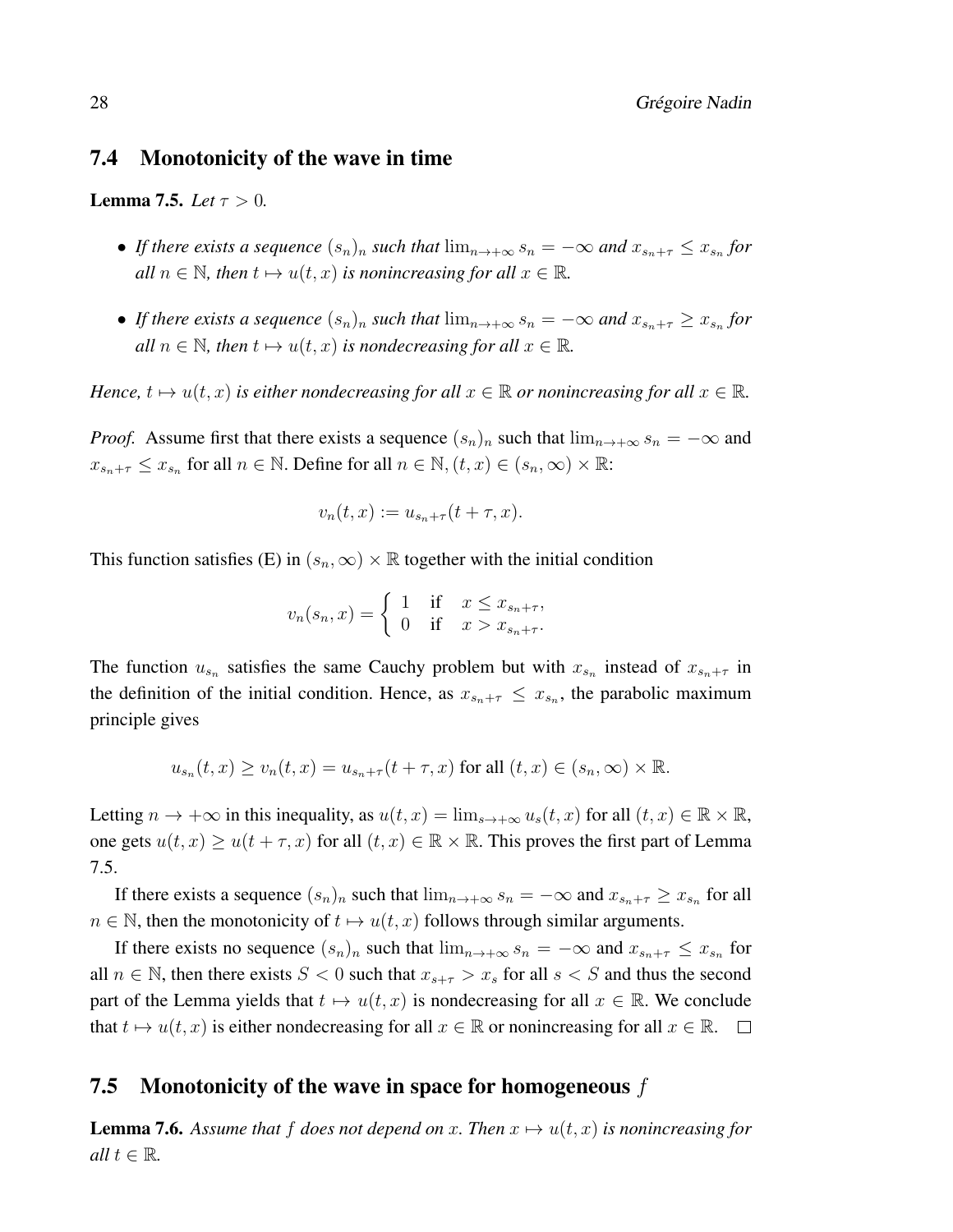*Proof.* Define  $u_s^y$  as above for all  $s < 0$  and  $y \in \mathbb{R}$ . It is clear from the previous proof that we only need to prove that  $x \mapsto u_s^y(t, x)$  is nonincreasing for all  $t > s$  in order to conclude.

Assume first that the coefficients a, b and f are  $C^{\infty}$  functions and let  $v := \partial_x u_g^y$ . This function satisfies the smooth parabolic equation

$$
\partial_t v - a(x)\partial_{xx}v - (a'(x) + b(x))\partial_x v = (f'(u(t,x)) + b'(x))v \text{ in } (s, \infty) \times \mathbb{R}.
$$

Moreover,  $v(t, \cdot) \to -\delta_y$  as  $t \to s^+$  in the sense of measures, where  $\delta_y$  is the Dirac measure localized at y. Hence, the weak parabolic maximum principle yields that  $v(t, x) \leq 0$ for all  $(t, x) \in (s, \infty) \times \mathbb{R}$ , meaning that  $x \mapsto u_s^y(t, x)$  is nonincreasing for all  $t > s$ .

If  $a = a(x)$ ,  $b = b(x)$  and  $f = f(u)$  satisfy (H), then the result follows from the previous step by approximation.  $\Box$ 

### 7.6 End of the proof of Theorem 2.2.

*Proof of Theorem 2.2.* 1. The existence of the critical travelling wave immediatly follows from Lemmas 7.3 and 7.4. Assume that  $\tilde{u}$  is a critical travelling wave of (E) such that  $\tilde{u}(0, x_0) = \theta$ . As u is a critical travelling wave and  $\tilde{u}$  is a time-global solution, one has  $u(0, x) \ge \tilde{u}(0, x)$  if  $x < x_0$  and  $u(0, x) \le \tilde{u}(0, x)$  if  $x > x_0$ . But as  $\tilde{u}$  is a critical travelling wave, we also have  $u(0, x) \leq \tilde{u}(0, x)$  if  $x < x_0$  and  $u(0, x) \geq \tilde{u}(0, x)$  if  $x > x_0$ . Hence  $\tilde{u}(0, x) = u(0, x)$  for all  $x \in \mathbb{R}$ . As u and  $\tilde{u}$  both satisfy the parabolic equation (E), the uniqueness follows.

2. Next, we know from Lemmas 7.4 and 7.5 that  $u$  is either nonincreasing or nondecreasing in time. Let  $v := \partial_t u$ . This function satisfies:

$$
\partial_t v - a(x)\partial_{xx}v - b(x)\partial_x v = f'_u(x, u(t, x))v \text{ in } \mathbb{R} \times \mathbb{R}.
$$

It follows from parabolic regularity estimates that  $\partial_t v \in L^p_{loc}(\R\times\R)$  and  $\partial_{xx} v \in L^p_{loc}(\R\times\R)$  $\mathbb{R}$ ) for all  $p \in (1, \infty)$ . In particular, v is a continuous function on  $\mathbb{R} \times \mathbb{R}$ .

Assume that u is nonincreasing in t. Then  $v := \partial_t u > 0$  on  $\mathbb{R} \times \mathbb{R}$ . If there exists  $(t_0, x_0) \in \mathbb{R} \times \mathbb{R}$  such that  $v(t_0, x_0) = 0$ , then the Harnack-Krylov-Safonov inequality for parabolic equations [16] implies that  $v(t, x) = 0$  for all  $t < t_0, x \in \mathbb{R}$  and thus  $v \equiv 0$ . Hence u would be constant with respect to time. If v is positive, this means that  $\partial_t u > 0$ and thus  $u$  is increasing in time. Similarly, if  $u$  is nonincreasing in time, then one can prove that either  $u$  is either constant or decreasing in time.

3. Lastly, when f does not depend on x, the monotonicity in x immediatly follows from Lemma 7.6. $\Box$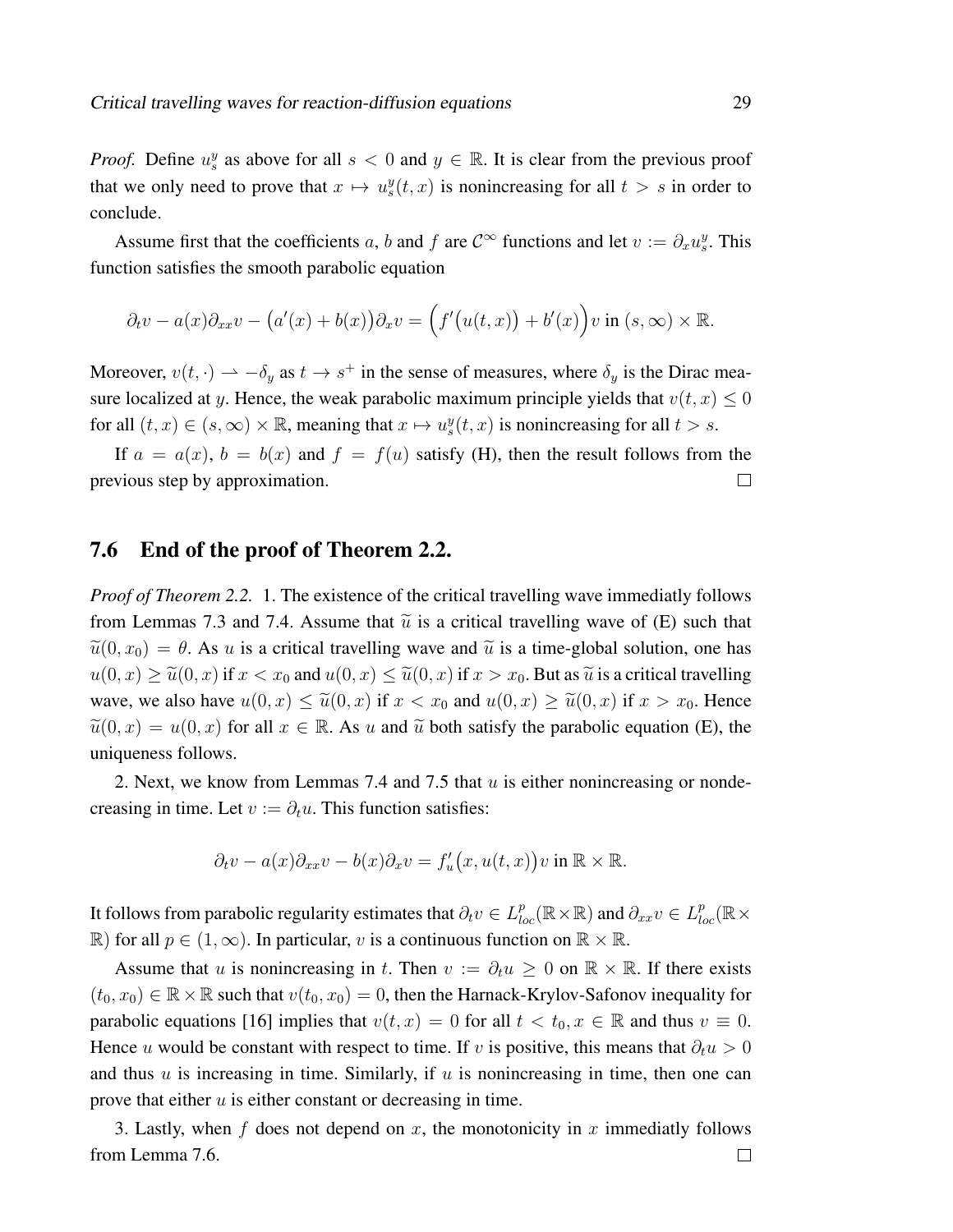# 8 Proof of the comparison results with spatial transition waves

### 8.1 Proof of the results in the general framework

*Proof of Theorem 3.1.* Consider a critical transition wave u. As  $\lim_{t\to-\infty} v(t,0) = 0$  and  $\lim_{t\to+\infty} v(t,0) = 1$ , there exists  $\tau \in \mathbb{R}$  such that  $v(\tau,0) = u(0,0)$ . The criticality of u yields

 $u(0, x) \ge v(\tau, x)$  if  $x \le 0$  and  $u(0, x) \le v(\tau, x)$  if  $x \ge 0$ .

Hence,  $\lim_{x\to-\infty} u(0, x) = 1$  and  $\lim_{x\to+\infty} u(0, x) = 0$  and it easily follows from parabolic regularity estimates and the parabolic strong maximum principle that

$$
\lim_{x \to -\infty} u(t, x) = 1 \quad \text{and} \quad \lim_{x \to +\infty} u(t, x) = 0 \quad \text{for all} \quad t \in \mathbb{R}.
$$

Next, let  $\varepsilon \in (0, 1/2)$  and take  $(t_0, x_0) \in \mathbb{R} \times \mathbb{R}$  such that  $\varepsilon < u(t_0, x_0) < 1 - \varepsilon$ . There exists  $\tau' \in \mathbb{R}$  such that  $v(t_0 + \tau', x_0) = u(t_0, x_0)$ . Define for all  $t \in \mathbb{R}$ ,  $I_{\varepsilon}(t) :=$  ${x \in \mathbb{R}, \varepsilon < u(t, x) < 1 - \varepsilon}$  and  $J_{\varepsilon}(t) := {x \in \mathbb{R}, \varepsilon < v(t, x) < 1 - \varepsilon}$ . As v is a spatial transition wave, we know that there exists  $L > 0$  such that the  $diam J_{\varepsilon}(t) \leq L$  for all  $t \in \mathbb{R}$ .

On the other hand, one has

$$
u(t_0, x) \ge v(t_0 + \tau', x)
$$
 if  $x \le x_0$  and  $u(t_0, x) \le v(t_0 + \tau', x)$  if  $x \ge x_0$ .

Also,  $x_0 \in J_\varepsilon(t_0 + \tau') \cap I_\varepsilon(t_0)$ . Take  $x < \inf J_\varepsilon(t_0 + \tau')$ . One has  $x < x_0$  and  $v(t_0 + \tau', x) \ge$  $1 - \varepsilon$ , which gives  $u(t_0, x) \geq 1 - \varepsilon$ . Hence  $x < \inf I_{\varepsilon}(t_0)$ . Similarly, one can prove that  $x > \sup J_\varepsilon(t_0 + \tau')$  implies  $x > \sup I_\varepsilon(t_0)$ . We conclude that  $diam I_\varepsilon(t_0) \leq diam J_\varepsilon(t_0 + \tau')$  $\tau'$ )  $\leq L$ . As L does not depend on  $t_0$ , we conclude that u is a spatial transition wave.

### 8.2 Proof of the results in the ignition-type framework

*Proof of Corollary 3.3.* Consider a critical travelling wave u. We know from [20, 24] that there exists a spatial transition wave v such that  $\lim_{t\to+\infty} v(t,x) = 1$  and  $\lim_{t\to-\infty} v(t,x) = 1$ 0 for all  $x \in \mathbb{R}$ . Hence, Theorem 3.1 yields that u is a spatial transition wave.

On the other hand, if v is an arbitrary spatial transition wave, then as  $u$  is a spatial transition wave, it follows from [19] that there exists  $\tau \in \mathbb{R}$  such that  $u(t, x) = v(t + \tau, x)$ for all  $(t, x) \in \mathbb{R} \times \mathbb{R}$ . Thus, v is a critical travelling wave.

The monotonicity and the uniqueness immediatly follow from Theorem 3.2. $\Box$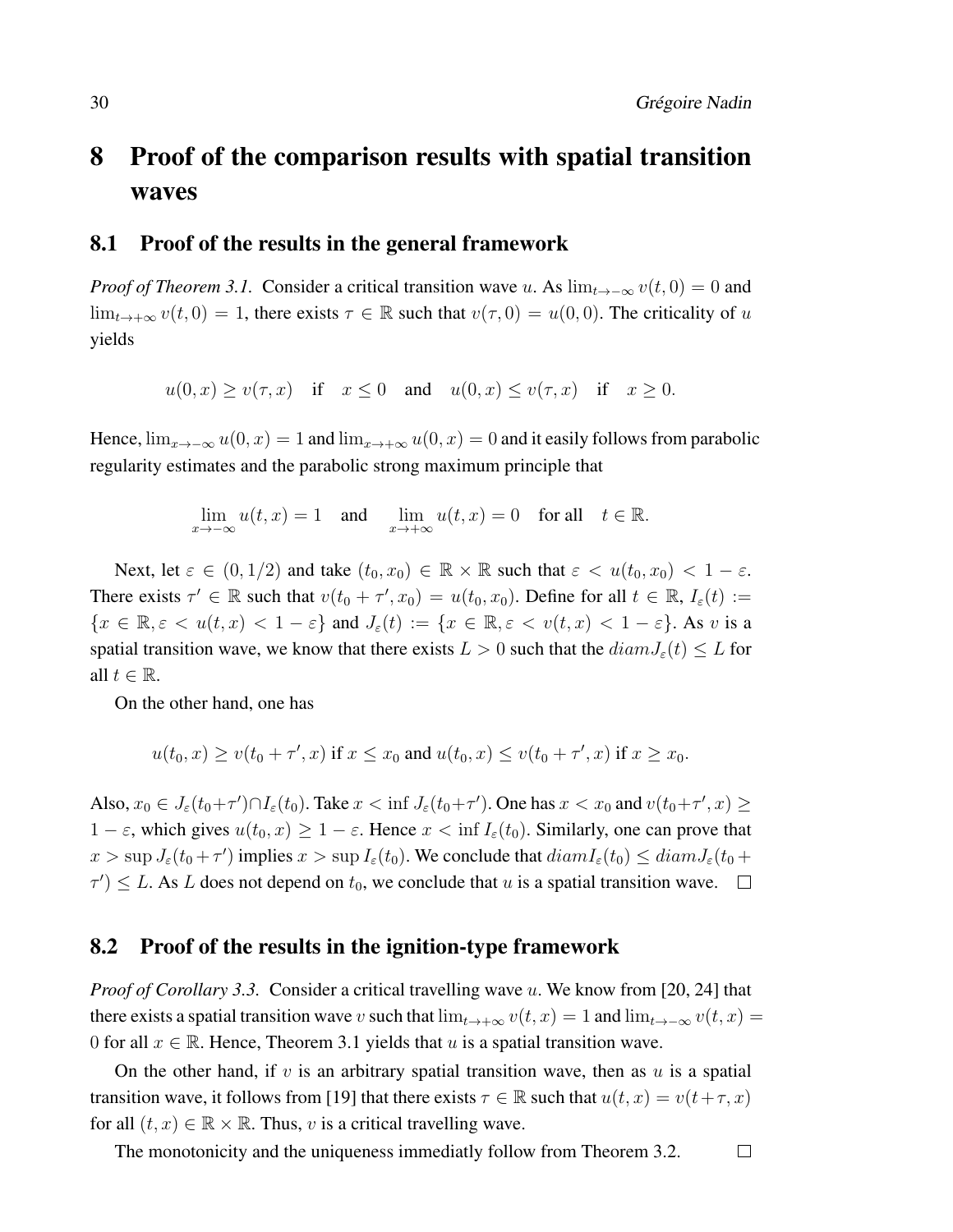### 8.3 Proof of the results in the monostable framework

*Proof of Proposition 3.5.* We know from Theorem 2.2 that u is either increasing, decreasing or constant in time from Theorem 2.2. Moreover, the monostability of equation (E) ensures that  $\lim_{t\to+\infty} u(t,x) = 1$  since  $u(0,\cdot) \neq 0$ . Hence, as  $0 < u < 1$ , u is necessarily increasing in time. Let  $u_{\infty}(x) = \lim_{t \to -\infty} u(t, x)$  for all  $x \in \mathbb{R}$ . The parabolic regularity estimates yield that  $u_{\infty} \in W^{2,p}(\mathbb{R})$  for all  $p \in (1,\infty)$  and that it is a weak solution of  $a(x)u''_{\infty} + b(x)u'_{\infty} + f(x, u_{\infty}) = 0$  over R. Taking  $u_{\infty}$  as an initial datum in the Cauchy problem (3.2), we get from the monostability hypothesis that  $u_{\infty} \equiv 1$  if  $u_{\infty} \not\equiv 0$ . Hence, as  $u_{\infty}(x) = \lim_{t \to -\infty} u(t, x) \leq u(0, x)$  for all  $x \in \mathbb{R}$ , one gets  $u_{\infty} \equiv 0$ .

The existence and the uniqueness of  $T(x)$  follows from the monotonicity of u with respect to t and the convergences as  $t \to \pm \infty$ . The continuity of T in x immediatly follows from the continuity of  $u$  and the uniqueness of  $T$ .

Assume that  $\tilde{u}$  is another critical travelling wave of (E). As  $\lim_{t\to-\infty} \tilde{u}(t, 0) = 0$  and  $\lim_{t\to+\infty} \tilde{u}(t,0) = 1$ , there exists  $\tau \in \mathbb{R}$  such that  $u(\tau,0) = \tilde{u}(0,0)$ . Theorem 2.2 ensures that  $\tilde{u}(\tau, x) = u(0, x)$  for all  $x \in \mathbb{R}$ . As u and  $\tilde{u}$  both satisfy the parabolic equation (E), the conclusion follows. the conclusion follows.

**Lemma 8.1.** *Assume that* v *is a spatial transition wave of equation (E). Let*  $\theta \in (0,1)$ *and*  $Y(t) := \sup\{x \in \mathbb{R}, v(t, x) > \theta\}$ *. Then,*  $\inf_{t \in \mathbb{R}} \inf_{x \le Y(t)} v(t, x) > 0$ *.* 

*Proof.* Assume by contradiction that  $\inf_{t \in \mathbb{R}} \inf_{x \le Y(t)} v(t, x) = 0$ . Consider a sequence  $(t_n, x_n)_n$  in  $\mathbb{R} \times \mathbb{R}^-$  such that  $x_n \leq 0$  for all n and  $\lim_{n \to +\infty} v(t_n, x_n + Y(t_n)) = 0$ . The definition of spatial transition waves yields that, as  $v(t_n, Y(t_n)) = \theta$  for all n, there exists  $L > 0$  such that  $v(t_n, x + Y(t_n)) \ge \theta$  for all  $x \le -L$ . Hence the sequence  $(x_n)_n$  is bounded and one can assume that it converges to a limit  $x_{\infty} \in [-L, 0]$ .

Let  $c_n(t, x) := f(x + Y(t_n), v(t + t_n, x + Y(t_n))) / v(t + t_n, x + Y(t_n)).$  We know from (H) that this function is bounded over  $\mathbb{R} \times \mathbb{R}$ . One can assume, up to extraction, that the sequences  $(a(\cdot + Y(t_n))_n, (b(\cdot + Y(t_n))_n)$  and  $(c_n)_n$  converge respectively in the  $W^{2,\infty}(\mathbb{R})$ ,  $W^{1,\infty}(\mathbb{R})$  and  $L^{\infty}(\mathbb{R} \times \mathbb{R})$  weak-\* topologies. Let  $a_{\infty}, b_{\infty}, c_{\infty}$  their respective limits. The parabolic regularity estimates yield that the sequence  $(v(\cdot + t_n, \cdot + Y(t_n))_n)$ converges (up to extraction) locally uniformly to a function  $v_{\infty}$  which is a weak solution of

$$
\partial_t v_\infty - a_\infty(x)\partial_{xx}v_\infty + b_\infty(x)\partial_x v_\infty = c_\infty(t,x)v_\infty \quad \text{over } \quad \mathbb{R} \times \mathbb{R}.
$$

Moreover,  $0 \le v_{\infty} \le 1$  and  $v_{\infty}(0, x_{\infty}) = 0$ . The Krylov-Safonov-Harnack inequality [16] thus gives  $v_{\infty} \equiv 0$ , which is a contradiction since  $v_{\infty}(0, x) \ge \theta$  for all  $x \le -L$ .  $\overline{\phantom{a}}$ 

*Proof of Theorem 3.6.* Consider a critical travelling wave u and a spatial transition wave  $v$  as in the Statement of Theorem 3.6. One can define through Lemma 8.1 the quantity

$$
\kappa := 1 / \inf_{\substack{s \in \mathbb{R}, \\ x < Y(s)}} v(s, x) > 1.
$$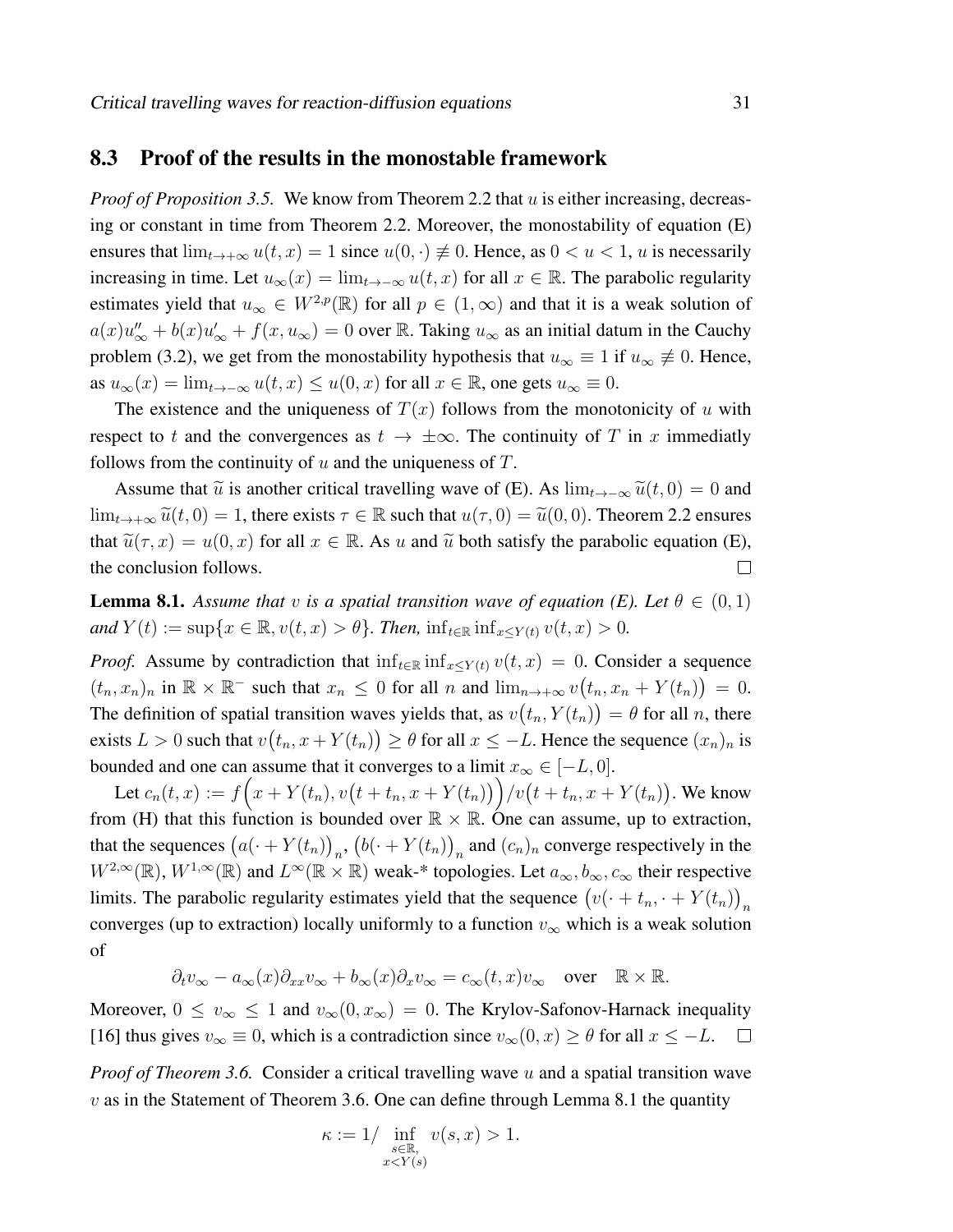$\Box$ 

As  $u$  and  $v$  are both spatial transition waves, the width of their interfaces are bounded and thus there is no loss of generality in assuming that  $\kappa\theta < 1/2$ .

Take  $s_0 \in \mathbb{R}$ . As equation (E) is monostable, one has  $\lim_{t \to +\infty} v(t, x) = 1$  for all  $x \in \mathbb{R}$ . It can easily be proved that  $\lim_{t \to -\infty} v(t, x) = 0$  for all  $x \in \mathbb{R}$  since v is a timeglobal solution. Hence, there exists  $s_1 \in \mathbb{R}$  such that  $v(s_1, X(s_0)) = u(s_0, X(s_0))$  (= θ). In particular,  $Y(s_1) \geq X(s_0)$ . Moreover, as u is a critical travelling wave, one has  $u(s_0, x) \le v(s_1, x)$  if  $x \ge X(s_0)$ . The definition of  $\kappa$  gives

$$
u(s_0, x) \leq \kappa v(s_1, x)
$$
 for all  $x \in \mathbb{R}$ .

Next, as  $s \mapsto f(x, s)/s$  is nonincreasing for all  $x \in \mathbb{R}$  and  $\kappa > 1$ , one has

$$
\kappa \partial_t v - \kappa a(x) \partial_{xx} v - \kappa b(x) \partial_x v = \kappa f(x, v) \ge f(x, \kappa v) \text{ in } \mathbb{R} \times \mathbb{R},
$$

which means that  $\kappa v$  is a supersolution of (E). It thus follows from the parabolic maximum principle that

$$
u(s_0 + t, x) \leq \kappa v(s_1 + t, x)
$$
 for all  $(t, x) \in \mathbb{R}^+ \times \mathbb{R}$ .

Taking  $t > 0$  and  $x = Y(s_1 + t)$  in this inequality gives  $u(s_0 + t, Y(s_1 + t)) \leq \kappa \theta$ . Hence,

$$
Y(s_1 + t) \ge \xi \text{ where } \xi := \inf \{ x \in \mathbb{R}, u(s_0 + t, x) \le \kappa \theta \}.
$$

Take  $\varepsilon < \min\{\theta, 1-\theta\}$  and define  $I_{\varepsilon}(t) = \{x \in \mathbb{R}, \varepsilon < u(t, x) < 1-\varepsilon\}, J_{\varepsilon}(t) =$  ${x \in \mathbb{R}, \varepsilon < v(t, x) < 1 - \varepsilon}$  and L such that  $diam I_{\varepsilon}(t) \leq L$  and  $diam J_{\varepsilon}(t) \leq L$  for all  $t \in \mathbb{R}$ . As  $u(s_0 + t, \xi) = \kappa \theta \in (\theta, 1/2)$ , one has  $\xi \in I_{\varepsilon}(s_0 + t)$  and thus

$$
|\xi - X(s_0 + t)| \le L.
$$

Similarly, as  $v(s_1, Y(s_1)) = v(s_1, X(s_0)) = \theta$ , one has  $|X(s_0) - Y(s_1)| \leq L$ . We eventually get

$$
X(s_0 + t) - X(s_0) \leq L + \xi - X(s_0)
$$
  
\n
$$
\leq 2L + \xi - Y(s_1)
$$
  
\n
$$
\leq Y(s_1 + t) - Y(s_1) + 2L,
$$

which gives the conclusion since L does not depend on  $s_0$  and  $s_1$ .

## 9 Proof of the results for particular classes of heterogeneities

### 9.1 The translation property

*Proof of Proposition 4.1.* As  $\lim_{t\to -\infty} u(t, x; (a, b, f)) = 0$  and  $\lim_{t\to +\infty} u(t, x; (a, b, f)) = 0$ 1 for all  $x \in \mathbb{R}$ , we know from Theorem 2.2 that u is increasing in time. Hence,  $T(y)$  is uniquely defined for all  $y \in \mathbb{R}$ .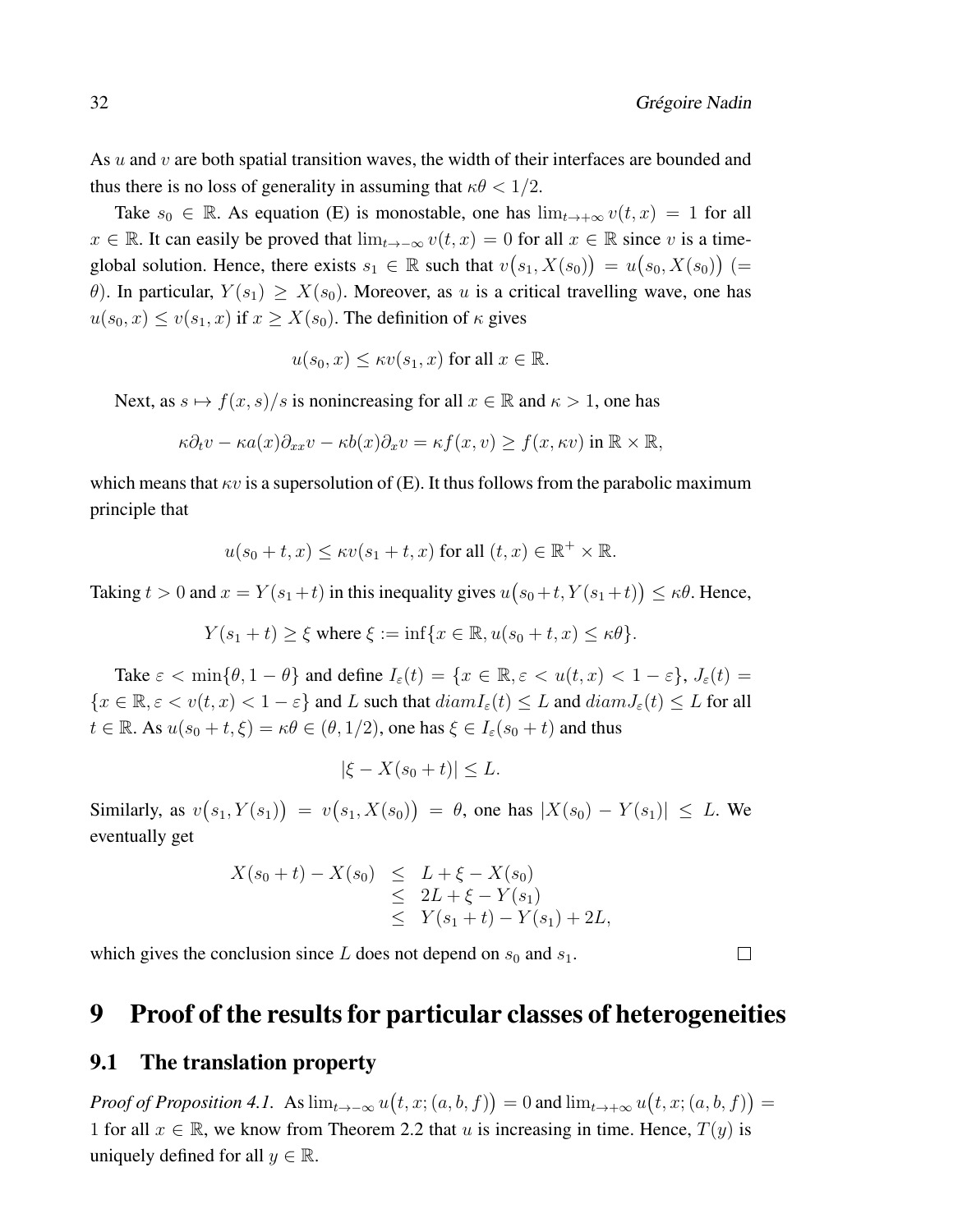Let  $y \in \mathbb{R}$  and define

 $\widetilde{u}(t,x) := u\big(t - T(y), x - y; (\pi_y a, \pi_y b, \pi_y f)\big)$  for all  $(t,x) \in \mathbb{R} \times \mathbb{R}$ .

We need to prove that  $u \equiv \tilde{u}$ . We know that

$$
\widetilde{u}(T(y),y) = u\big(0,0,(\pi_y a,\pi_y b,\pi_y f)\big) = \theta = u\big(T(y),y;(a,b,f)\big).
$$

Moreover,  $\tilde{u}$  is a time-global solution of (E) and  $0 < \tilde{u} < 1$ . Hence

 $u(T(y), y + x; (a, b, f)) \ge \tilde{u}(T(y), x + y) = u(0, x; (\pi_y a, \pi_y b, \pi_y f))$  if  $x < 0$ <br>  $u(T(x), y + x; (a, b, f)) \le \tilde{u}(T(y), x + y) = u(0, x; (\pi_y a, \pi_y b, \pi_y f))$  if  $x > 0$ and  $(T(y), y + x; (a, b, f)) \leq \tilde{u}(T(y), x + y) = u(0, x; (\pi_y a, \pi_y b, \pi_y f))$  if  $x > 0$ .

On the other hand,  $(t, x) \mapsto u(t, x + y; (a, b, f))$  is a time-global solution of equation (E) with coefficients  $(\pi_y a, \pi_y b, \pi_y f)$  instead of  $(a, b, f)$ . As  $u(T(y), y; (a, b, f)) = \theta =$  $u(0,0,\pi_y(a,b,f))$ , we know that

$$
u(T(y), y + x; (a, b, f)) \le u(0, x; (\pi_y a, \pi_y b, \pi_y f)) \text{ if } x < 0
$$
  
and 
$$
u(T(y), y + x; (a, b, f)) \ge u(0, x; (\pi_y a, \pi_y b, \pi_y f)) \text{ if } x > 0.
$$

Hence,  $u(T(y), y+x; (a, b, f)) = u(0, x; (\pi_y a, \pi_y b, \pi_y f))$  for all  $x \in \mathbb{R}$ . As  $u(\cdot + T(y), \cdot +$  $y$ ;  $(a, b, f)$  and  $u(\cdot, \cdot; (\pi_y a, \pi_y b, \pi_y f))$  both satisfy (E) with coefficients  $(\pi_y a, \pi_y b, \pi_y f)$ instead if  $(a, b, f)$ , it follows from the well-posedness of the Cauchy problem that

$$
u(t+T(y), y+x; (a, b, f)) = u(t, x; (\pi_y a, \pi_y b, \pi_y f))
$$
 for all  $(t, x) \in \mathbb{R} \times \mathbb{R}$ .

 $\Box$ 

### 9.2 Comparison with planar and pulsating travelling waves

We first prove Proposition 4.3, from which we will derive partially Proposition 4.2. The next Lemma, which proves that monostable equations (in the sense of Definition 3.4) always admit pulsating travelling waves with positive speeds, is crucial since we will need to compare critical travelling waves with these pulsating travelling waves in order to obtain estimates on the speed of the critical travelling wave. Of course the existence of pulsating travelling waves has already been studied in earlier papers, but always under more restrictive notions of monostability. Hence, Lemma 9.1 cannot be trivially derived from earlier results.

**Lemma 9.1.** *Assume that equation (E) is monostable and let*  $\theta \in (0, 1)$  *and*  $x_0 \in \mathbb{R}$ *. Then there exists*  $c > 0$  *such that for all*  $c \geq c$ , *equation* (*E*) *admits a pulsating travelling wave v of speed c such that*  $v(0, x_0) = \theta_0$ .

Note that we do not know if  $c$  is a minimal speed. In other words, we do not know if there could exist some pulsating travelling waves with speed  $c < c$  under our mild monostability hypothesis.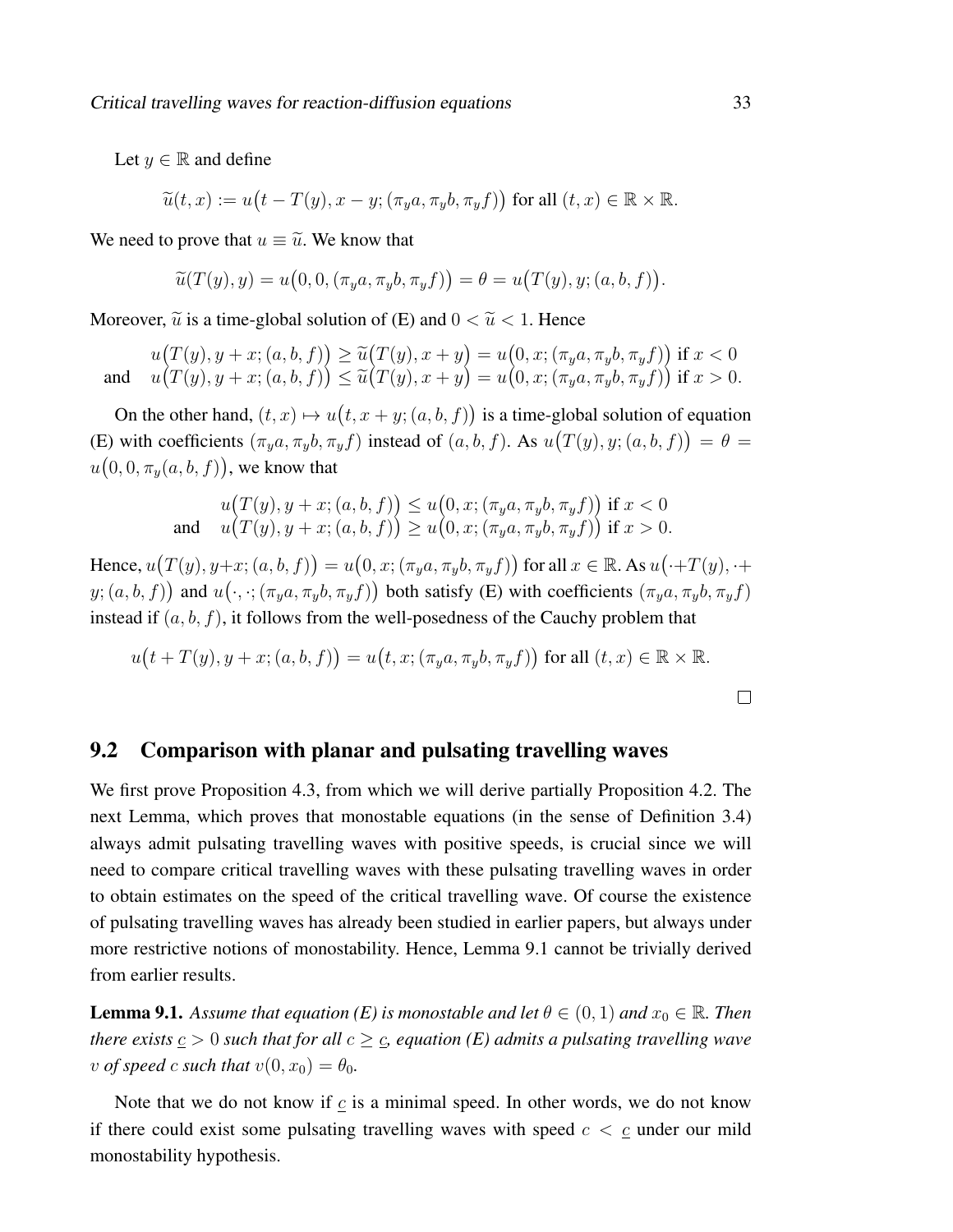*Proof of Lemma 9.1.* Let  $\lambda$  the periodic principal eigenvalue associated with the linearized operator near  $u = 0$ , defined for all  $\varphi \in C^2(\mathbb{R})$  by

$$
M\varphi = a(x)\varphi'' + b(x)\varphi' + f'_u(x,0)\varphi.
$$

Assume first that  $\lambda > 0$ . As equation (E) is monostable, we know that if v is a solution of  $-a(x)v'' - b(x)v' = f(x, v)$  over R such that  $0 \le v \le 1$  and v is L-periodic, then  $v \equiv 0$  or  $v \equiv 1$ . Hence, all the hypotheses of Theorem 2.3 of [21] are satisfied and the conclusion follows: there exists a speed  $\mathfrak c$  such that for all  $c \geq \mathfrak c$ , equation (E) admits a pulsating travelling wave v of speed c such that  $v(0, x_0) = \theta$ . Moreover, one can take  $c = 2\sqrt{\|a\|_{\infty}\|f\|_{Lip}} + \|b\|_{\infty}$  (this immediatly follows from basic estimates on the speed  $c_e^*(A, q, f)$  using the same notations as in [21]) and the pulsating travelling wave we obtain is increasing in time. Note that we refer to [21], which investigates space-time periodic media, instead of classical papers such as [3, 30]. This is because this paper gives the only proof of existence of pulsating travelling waves under the very mild hypothesis  $\lambda > 0$ , as far as we know.

Next, assume that  $\lambda < 0$ , then let  $\varphi$  the periodic principal eigenfunction associated with  $\lambda$  and normalized by  $\|\varphi\|_{\infty} = 1$ . That is,  $\phi$  is a positive periodic solution of  $M\varphi =$  $\lambda\varphi$ . As  $\lambda < 0$ , it is easy to check that  $-\kappa a(x)\varphi'' - \kappa b(x)\varphi' \ge f(x, \kappa\varphi)$  over  $\mathbb R$  if  $\kappa > 0$  is small enough. Hence, the solution v of  $\partial_t v - a(x)\partial_{xx}v - b(x)\partial_x v = f(x, v)$  in  $(0, \infty) \times \mathbb{R}$ with initial condition  $v(0, x) = \kappa \varphi(x)$  for all  $x \in \mathbb{R}$  is nonincreasing in time. Thus it cannot converges to 1 as  $t \to +\infty$ , which contradicts the fact that equation (E) is monostable. Hence the monostability implies  $\lambda \geq 0$ .

Lastly, assume that  $\lambda = 0$ . For all  $\varepsilon > 0$  and  $(x, u) \in \mathbb{R} \times [0, 1]$ , define  $f_{\varepsilon}(x, u) :=$  $f(x, u) + \varepsilon u(1 - u)$ . As  $f_{\varepsilon} \geq f$ , it is easy to see that the equation (E) with nonlinearity  $f_{\varepsilon}$  instead of f is still monostable. Moreover, if  $\lambda_{\varepsilon}$  is the periodic principal eigenvalue associated with the linearization at 0, then one has  $\lambda_{\varepsilon} = \lambda + \varepsilon = \varepsilon > 0$  since  $(f_{\varepsilon})'_u(x,0) = f'_u(x,0) + \varepsilon$  for all  $x \in \mathbb{R}$ . Hence, it follows from our first case that for all  $c \geq 2\sqrt{\|a\|_{\infty}(\|f\|_{Lip} + \varepsilon)} + \|b\|_{\infty}$ , there exists a pulsating travelling wave with speed c associated with the nonlinearity  $f_{\varepsilon}$ , which is increasing in time.

Define  $c = 2\sqrt{\|a\|_{\infty}(\|f\|_{Lip} + 1)} + \|b\|_{\infty}$  and take  $c \geq c$ . Consider for all  $\varepsilon \in (0, 1)$ a pulsating travelling wave  $v_{\varepsilon}$  with speed c, normalized (up to translation in time) by  $v_{\varepsilon}(0, x_0) = \theta$ , which is increasing in time. It follows from parabolic regularity estimates that there exists a sequence  $(\epsilon_n)_n$  such that  $\epsilon_n \to 0$  and  $(v_{\epsilon_n})_n$  converges locally uniformly. Let  $v_0$  its limit. Then  $v_0$  satisfies equation (E),  $v_0(0, x_0) = \theta$ ,  $v_0$  is nondecreasing in time and one has  $v_0(t + L/c, x + L) = v_0(t, x)$  for all  $(t, x) \in \mathbb{R} \times \mathbb{R}$ . Moreover, it follows from the monostability of equation (E) that  $\lim_{t\to+\infty} v_0(t,x) = 1$  locally in  $x \in \mathbb{R}$ and one also gets lim<sub>t→−∞</sub>  $v_0(t, x) = 0$  since  $v_0$  is nondecreasing in time. Hence,  $v_0$  is a pulsating travelling wave with speed  $c$ , which concludes the proof.  $\Box$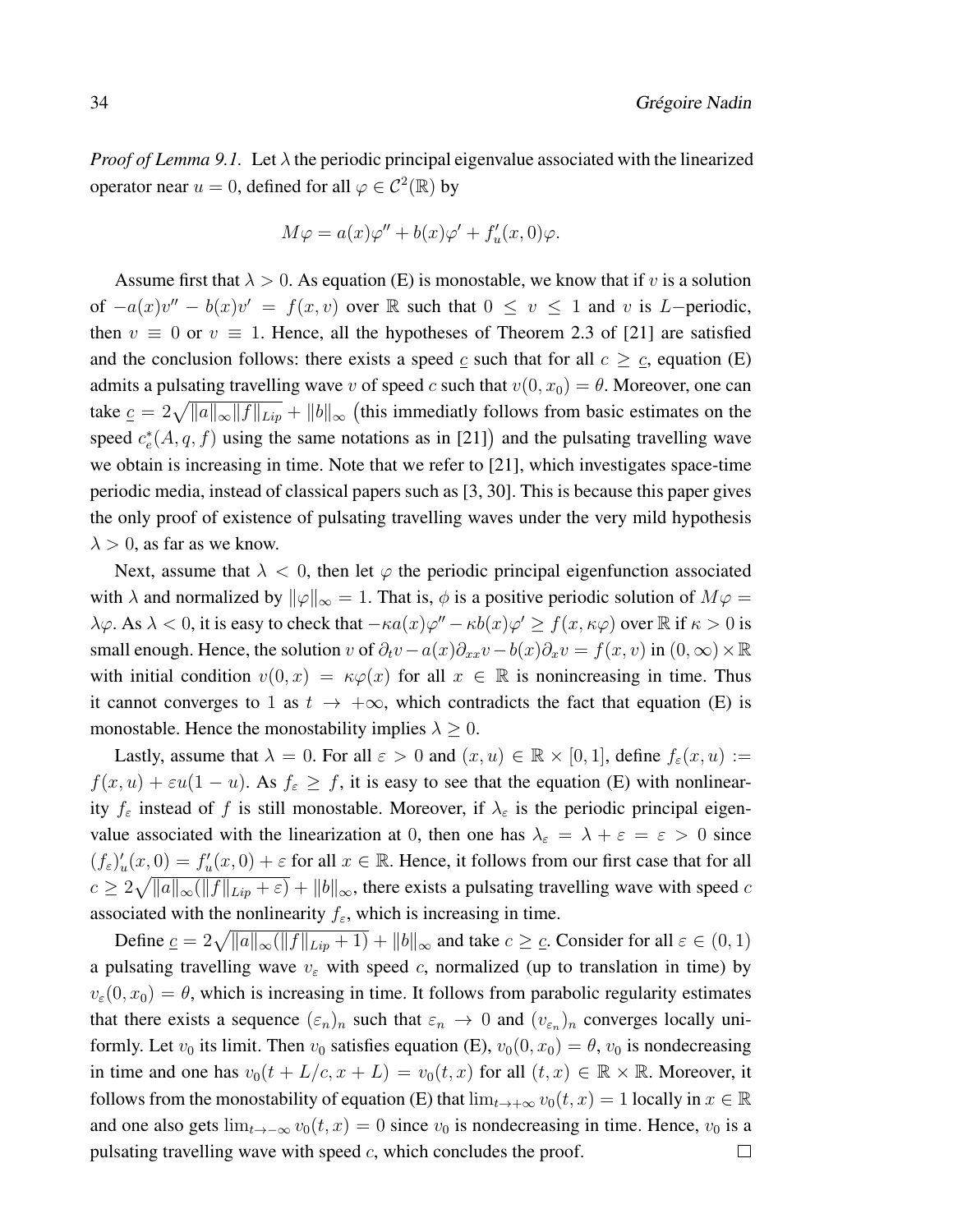*Proof of Proposition 4.3.* Let u the critical travelling wave of equation (E) normalized by  $u(0, x_0) = \theta$  and  $T(y)$  the unique solution of  $u(T(y), y) = \theta$  for all  $y \in \mathbb{R}$ . As a, b and f are L−periodic, one has  $\pi_L a = a$ ,  $\pi_L b = b$  and  $\pi_L f$ . Proposition 4.1 implies that  $u(t + T(L), x + L) = u(t, x)$ , for all  $(t, x) \in \mathbb{R} \times \mathbb{R}$ .

Next, we know from Lemma 9.1 that there exists a pulsating travelling wave  $v(t, x)$ with speed  $c' > 0$  such that  $v(0, x_0) = \theta$ . The criticality of u gives  $u(0, x) \le v(0, x)$  for all  $x > x_0$ . Taking  $x = x_0 + nL$  with  $n \in \mathbb{N}$ , one gets  $u(-nT(L), x_0) = u(0, x_0 + nL) \le$  $v(0, x_0 + nL) = v^*(-nL/c', x_0)$  for all  $n \in \mathbb{N}$  and the right hand-side converges to 0 as  $n \to +\infty$  since  $c' > 0$ . Hence,  $T(L) > 0$  and one can define  $c := L/T(L)$ . One has  $u(t + L/c, x + L) = u(t, x)$  for all  $(t, x)$  and thus u is a pulsating travelling wave.

Assume that there exists a pulsating travelling wave solution  $v$  of equation (E) with speed  $c' < c$ . Define  $\phi(z, x) := u((z + x)/c, x)$  and  $\psi(z, x) := v((z + x)/c', x)$  for all  $(z, x) \in \mathbb{R} \times \mathbb{R}$ . It follows from the definition of pulsating travelling waves that  $\phi$  and  $\psi$  are L–periodic in x. Assume furthermore that the coefficients are of class  $\mathcal{C}^{1,\gamma}(\mathbb{R} \times [0,1])$  for some  $\gamma \in (0, 1)$  and that the periodic principal eigenvalue associated with the linearization of equation (E) near  $u = 1$  is positive:  $\mu > 0$ . For all  $\alpha > 0$ , let  $L_{\alpha}$  the elliptic operator defined for all  $\varphi \in C^2(\mathbb{R})$  by

$$
L_{\alpha}\varphi = a(x)\varphi'' + (b(x) + 2\alpha a(x))\varphi' + (f_u'(x, 1) + \alpha b(x) + \alpha^2 a(x))\varphi.
$$

As the coefficients of this operator are L−periodic, it admits a periodic principal eigenvalue  $k(\alpha)$ . When  $\alpha = 0$ , we recover the linearization of the equation near  $u = 1$  and thus  $k(0) = \mu < 0$ . It has been proved by Hamel in [12] (see equation (1.29) in [12]) that

$$
\lim_{z \to +\infty} \frac{1}{z} \ln \left( 1 - \phi(z, x) \right) = -\alpha_c \text{ and } \lim_{z \to +\infty} \frac{1}{z} \ln \left( 1 - \psi(z, x) \right) = -\alpha_{c'} \text{ uniformly in } x \in \mathbb{R},\tag{9.1}
$$

where for all  $\tilde{c} > 0$  we define  $\alpha_{\tilde{c}}$  the unique positive solution of equation  $k(\alpha) = -\alpha \tilde{c}$ . As  $\alpha \mapsto k(\alpha)$  is convex (see [12]),  $\alpha > 0$  and  $c' < c$ , simple graphical considerations yield that  $\alpha_c < \alpha_{c'}$ .

On the other hand, we know from the criticality of the wave u that  $u(0, x) \ge v(0, x)$ for all  $x < x_0$ , which reads

$$
\phi(-x, x) \ge \psi(-x, x) \text{ for all } x < x_0.
$$

It follows from (9.1) that  $-\alpha_c \leq -\alpha_{c'}$ , which is a contradiction.

Let now prove the second part of Proposition 4.3. It has been proved in [3] that under the hypotheses of the second part of Proposition 4.3, there exists a pulsating travelling wave v of equation (E) with speed  $c^*$ , which is increasing in time, such that  $\lim_{t\to-\infty} v(t,x) =$ 0,  $\lim_{t\to+\infty} v(t, x) = 1$ , and that this pulsating travelling wave is unique up to translation in time. Let  $\theta \in (0, 1)$ ,  $x_0 \in \mathbb{R}$  and u the critical travelling wave normalized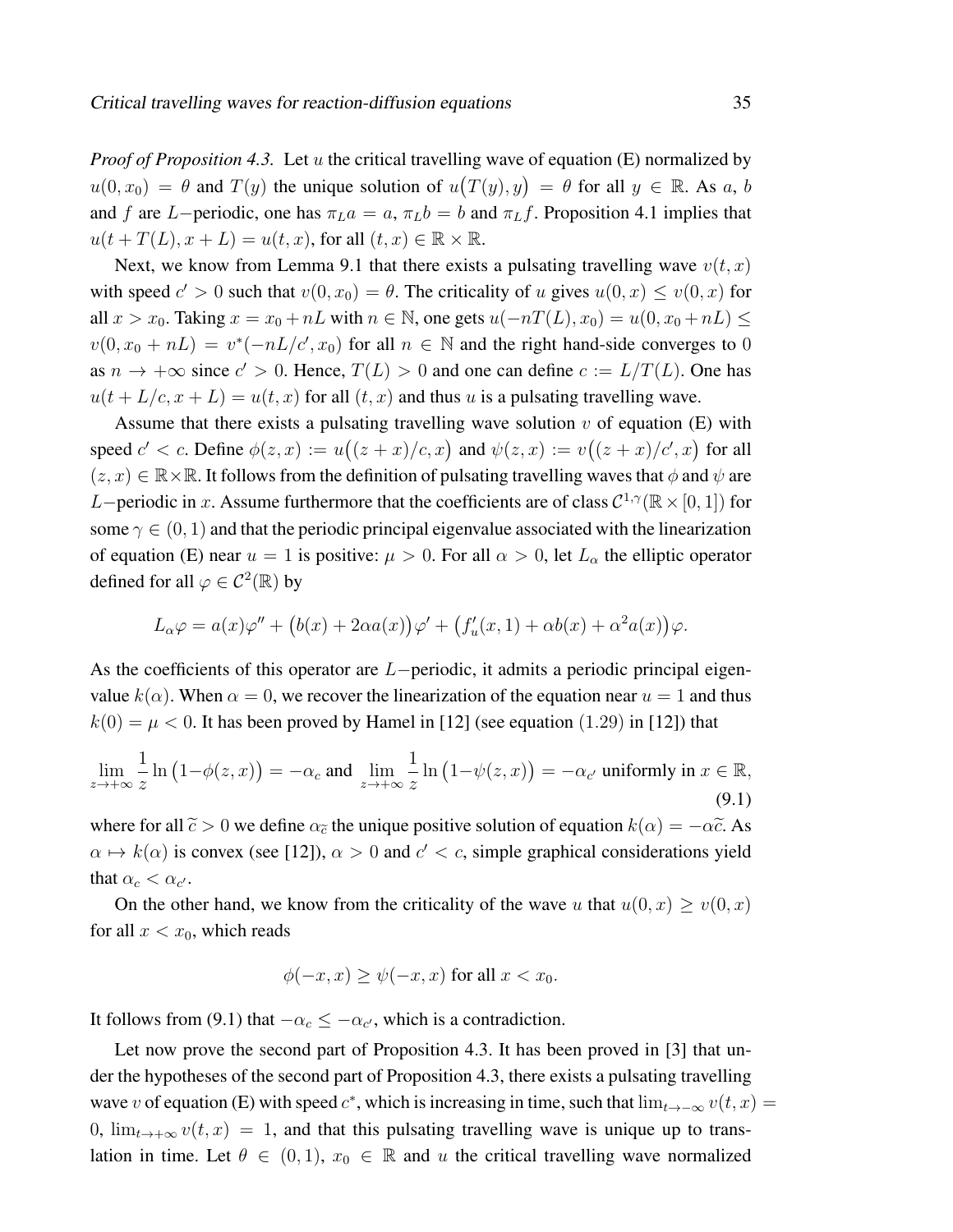by  $u(0, x_0) = \theta$ . We can assume that  $v(0, x_0) = \theta$  by translating in time and thus it follows from the criticality of u that  $u(0, x) \ge v(0, x)$  for all  $x < x_0$ . In particular,  $\lim_{x\to-\infty} u(0, x) = 1$ , which yields that  $u(t, x) \to 1$  as  $t \to +\infty$  locally in  $x \in \mathbb{R}$ . Hence, Theorem 2.2 implies that  $u$  is increasing in time.

Next, as  $\lim_{t\to-\infty}u(t,x)\leq u(0,x)\leq v(0,x)$  for all  $x>x_0$  and as  $\lim_{x\to+\infty}v(0,x)=$ 0, one gets  $\lim_{t\to-\infty} u(t, x) = 0$ . It follows from Proposition 4.1 that u satisfies the translation property. Thus, the same arguments as above yield that  $u$  is a pulsating travelling waves, meaning that  $u \equiv v$  by the uniqueness proved in [3]. The uniqueness up to translation in time follows from the same arguments as in the proof of Proposition 3.5 since  $u$ is time-increasing and connect 0 to 1.  $\Box$ 

*Proof of Proposition 4.2.* If  $\theta_0 = 0$ , then equation (E) is monostable and we know from Proposition 4.3 that a critical travelling wave is a pulsating travelling wave of period L for all  $L > 0$ . This means that it is a planar travelling wave and the other results are proved similarly.

If  $\theta_0 > 0$ , then Theorem 2.4 in [10] asserts that there exists a planar travelling wave v with speed  $c > 0$ , which is unique up to translation and time-increasing, and that there exists no planar travelling wave with speed  $c' \neq c$ . The conclusion follows from the same arguments as in the proof of Proposition 4.3.  $\Box$ 

### 9.3 The case of compactly supported heterogeneities

*Proof of Proposition 4.5.* 1. Let  $c < \lambda/\sqrt{\lambda - 1}$ . For all  $t \in \mathbb{R}$ , as  $u(\cdot + t, \cdot)$  is a timeglobal solution, it follows from Theorem 4.4.1 that there exists  $C_c = C_c(t) > 0$  such that  $u(t+s,x) \leq C_c e^{-|x|+cs}$  for all  $(s,x) \in (-\infty,0) \times \mathbb{R}$ . Letting  $s \to 0^+$ , this gives  $u(t, x) \leq C_c e^{-|x|}$  for all  $x \in \mathbb{R}$ . Thus  $u(t, \cdot) \in L^1(\mathbb{R})$ .

2. We know from the parabolic regularity estimates that  $\partial_x u$  is bounded over  $\mathbb{R} \times \mathbb{R}$ . Let  $C > 0$  such that  $|\partial_x u(t, x)| \le C$  for all  $(t, x) \in \mathbb{R} \times \mathbb{R}$ . For all  $s \in \mathbb{R}$ , as  $u(s, X(s)) = \theta$ , one has  $u(s,x+X(s))\geq \big(\theta-C|x|\big)_+$  for all  $x\in \mathbb{R}.$  Define  $\underline{u}$  the solution of the Cauchy problem

$$
\left\{\begin{array}{ll} \partial_t \underline{u}-\partial_{xx}\underline{u}=\underline{u}(1-C\underline{u}^\delta) & \text{in} & (0,\infty)\times\mathbb{R},\\ \underline{u}(0,x)=\left(\theta-C|x|\right)_+ & \text{for all} & x\in\mathbb{R}. \end{array}\right.
$$

It follows from  $f'_u(x, 0) \ge 1$ , (4.2) and the parabolic maximum principle that

$$
u(t+s, x+X(s)) \ge \underline{u}(t, x) \text{ for all } s \in \mathbb{R} \text{ and } (t, x) \in (0, \infty) \times \mathbb{R}.
$$

On the other hand, as  $x \mapsto \underline{u}(0, x)$  is compactly supported and  $u \mapsto u - Cu^{1+\delta}$  is of KPP type, it follows from [2] that  $\lim_{t\to+\infty} u(t,ct) = 1$  for all  $c < 2$ . Hence,  $u(t + s, ct +$  $X(s)$   $\rightarrow$  1 as  $t \rightarrow +\infty$  uniformly in  $s \in \mathbb{R}$ , for all  $c < 2$ . Take  $c < 2$  and let  $T > 0$  such that  $u(t+s, ct+X(s)) > \theta$  for all  $t \geq T$  and  $s \in \mathbb{R}$ .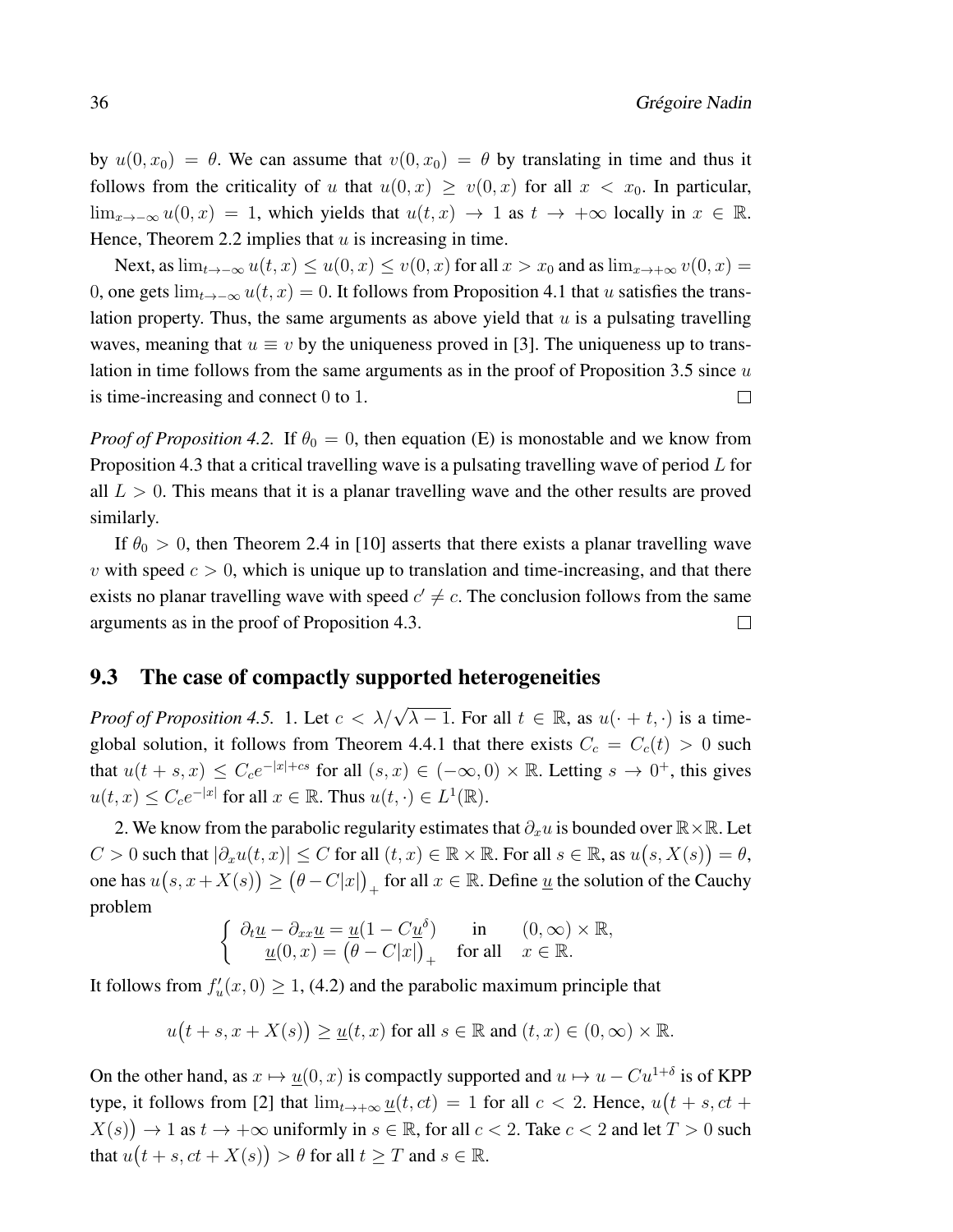As u is also a spatial transition wave, there exists  $L > 0$  such that  $u(t, x + X(t)) < \theta$ for all  $x > L$  and for all  $t \in \mathbb{R}$ . It follows that  $ct + X(s) \le X(t + s) + L$  for all  $t > T$ and  $s \in \mathbb{R}$ . We eventually get

$$
\liminf_{t \to +\infty} \inf_{s \in \mathbb{R}} \frac{X(t+s) - X(s)}{t} \ge c \text{ for all } c < 2.
$$

On the other hand, as  $\lambda \in (1, 2)$ , we know from Theorem 4.4 that there exists a spatial transition wave v with global mean speed c for all  $c \in (2, \lambda/\sqrt{\lambda - 1})$ . Let  $Y(t)$  such that  $v(t,Y(t)) = \theta$ . It follows from Theorem 3.6 that

$$
\limsup_{t \to +\infty} \sup_{s \in \mathbb{R}} \frac{1}{t} \big(X(s+t) - X(s)\big) \le \lim_{t \to +\infty} \sup_{s \in \mathbb{R}} \frac{1}{t} \big(Y(s+t) - Y(s)\big) = c.
$$

We conclude by letting  $c \to 2$  in the two inequalities.

### 9.4 The case of random stationary ergodic coefficients

*Proof of Proposition 4.7.* We first use the same types of arguments as in [24, 26] in order to prove the measurability of u and T. For all  $s < 0$ , let  $u_s^y = u_s^y(t, x, \omega)$  the unique solution of

$$
\label{eq:2.1} \left\{ \begin{array}{l} \partial_t u^y_s - a(x,\omega) \partial_{xx} u^y_s - b(x,\omega) \partial_x u^y_s = f(x,\omega,u^y_s) \text{ in } (s,\infty) \times \mathbb{R},\\ u^y_s(s,x,\omega) = 1 \text{ if } x \leq y \text{ and } u^y_s(s,x,\omega) = 0 \text{ if } x > y, \end{array} \right.
$$

and  $x_s(\omega)$  the unique real number such that  $u_s^{x_s(\omega)}(0,0) = \theta$ . It can be proved exactly as in [24] that  $\omega \in \Omega \mapsto x_s(\omega)$  and  $\omega \mapsto u_s(t, x, \omega)$  are measurable functions for all  $(t, x) \in \mathbb{R} \times \mathbb{R}$ . As we know from the proof of Theorem 2.2 that  $u(t, x, \omega)$  $\lim_{s\to+\infty}u_s^{x_s(\omega)}(t,x,\omega)$  for all  $(t,x,\omega)\in\mathbb{R}\times\mathbb{R}\times\Omega$ , the measurability of u in  $\omega$  follows.

Let now prove the measurability of  $\omega \mapsto T(x, \omega)$  for all  $x \in \mathbb{R}$ . Take  $x \in \mathbb{R}$  and define for all  $j, m \in \mathbb{N}$ :

$$
A_j^m = \{ \omega \in \Omega, \ u(t, x, \omega) \ge \theta \text{ for all } t \le j2^{-m} \}.
$$

The measurability of  $A_j^m$  follows from the measurability of u. Define the measurable function:

$$
\tau^m(\omega) := \max_{j \in \mathbb{N}} 2^{-m} j \chi_{A_j^m}(\omega).
$$

It is easy to check that for all  $\omega \in \Omega$ ,  $\tau^m(\omega) = j2^{-m}$ , where j is the unique integer such that  $j2^{-m} \leq T(x,\omega) < (j+1)2^{-m}$ . It follows that for all  $\omega \in \Omega$ ,

$$
\tau^m(\omega) \le T(x,\omega) \le \tau^m(\omega) + 2^{-m}.
$$

Hence,  $\lim_{m\to+\infty} \tau^m(\omega) = T(x,\omega)$  and thus  $\omega \in \Omega \mapsto T(x,\omega)$  is measurable.

 $\Box$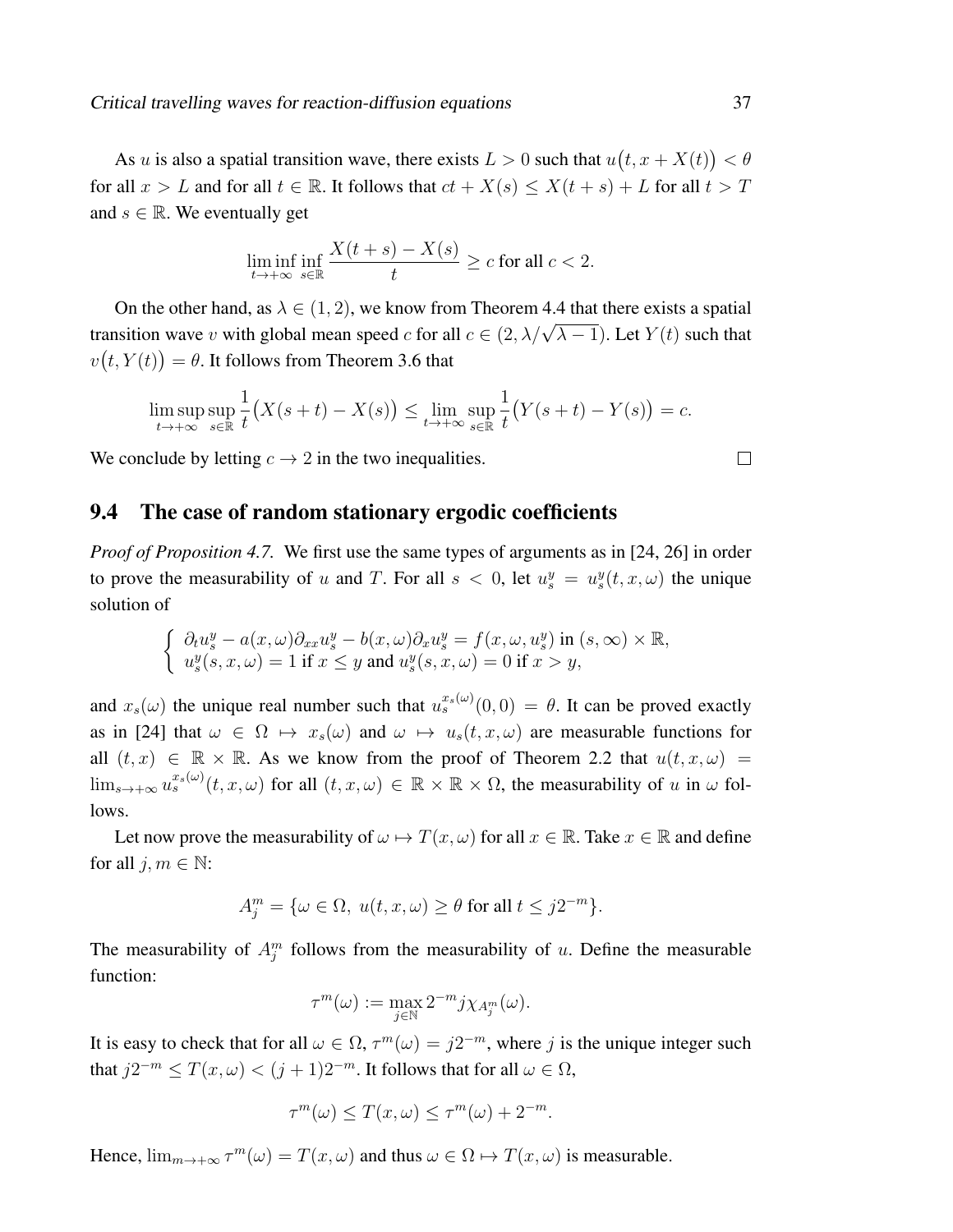Next, let  $\omega \in \Omega$  and  $y \in \mathbb{R}$ . As, for all  $(x, y, u, \omega) \in \mathbb{R} \times \mathbb{R} \times [0, 1] \times \Omega$ ,

$$
a(x + y, \omega) = a(x, \pi_y \omega), b(x + y, \omega) = b(x, \pi_y \omega)
$$
 and  $f(x + y, \omega, u) = f(x, \pi_y \omega, u)$ ,

the functions  $(t, x) \mapsto u(t + T(y, \omega), x + y, \omega)$  and  $(t, x) \mapsto u(t, x, \pi_y \omega)$  are both critical travelling waves of equation (4.4) with  $\pi_y \omega$  instead of  $\omega$ . As  $u(T(y, \omega), y, \omega) = \theta$  by definition of  $T(y, \omega)$ ,  $u(0, 0, \pi_{y}\omega) = \theta$  by definition of u and the critical travelling wave is unique up to normalization, we eventually get

$$
u(t + T(y, \omega), x + y, \omega) = u(t, x, \pi_y \omega) \text{ for all } (t, x, y, \omega) \in \mathbb{R} \times \mathbb{R} \times \mathbb{R} \times \Omega. \tag{9.2}
$$

Considering this inequality at  $t = T(x, \pi_y \omega)$ , we obtain  $u(T(x, \pi_y \omega) + T(y, \omega), x + \omega)$  $(y, \omega) = \theta$  and thus, as u is increasing in t, the definition of T implies that

$$
T(x, \pi_y \omega) + T(y, \omega) = T(x + y, \omega) \text{ for all } (x, y, \omega) \in \mathbb{R} \times \mathbb{R} \times \Omega. \tag{9.3}
$$

It follows from the Birkhoff ergodic theorem that the limit

$$
\frac{1}{c^*} := \lim_{x \to +\infty} \frac{T(x,\omega)}{x}
$$
 exists almost surely and do not depend on  $\omega \in \Omega$ .

10 Proof of the results on attractivity and continuity

Theorem 5.2 will follow from several intermediate results, which are more general but require hypotheses involving the continuity of critical travelling waves with respect to the environment. It is not clear if such a continuity holds in general. Assume that  $a, b$  and f are uniformly continuous in  $(x, u) \in \mathbb{R} \times [0, 1]$ , uniformly with respect to  $u \in [0, 1]$ . As in Section 4, take  $\in (0, 1)$  and let

$$
\mathcal{H} = cl\{\pi_y C = (\pi_y a, \pi_y b, \pi_y f), y \in \mathbb{R}\},\
$$

where the closure is associated with topology of the local convergence. This set is a complete metric space. Let  $u(\cdot, \cdot; \widetilde{C})$  the unique critical travelling wave associated with the coefficients  $\widetilde{C} \in \mathcal{H}$  and normalized by  $u(0, 0; \widetilde{C}) = \theta \in (0, 1)$  for all  $\widetilde{C} \in \mathcal{H}$ .

We say that  $\widetilde{C} \in \mathcal{H} \mapsto u(0, \cdot; \widetilde{C}) \in C^0(\mathbb{R})$  is *continuous* at  $C_* \in \mathcal{H}$ , or that the critical travelling wave is continuous at  $C_*$  if there is no ambiguity, if for all sequence  $(C_n)_n$  in H which converges locally uniformly in  $\mathbb{R} \times [0, 1]$  to  $C_* \in \mathcal{H}$ , one has  $\lim_{n\to+\infty} u(0, x; C_n) = u(0, x; C_*)$  locally uniformly in  $x \in \mathbb{R}$ . Then if the critical travelling wave is continuous at  $C_*,$  it attracts the solutions of the Cauchy problem associated with the Heaviside initial datum along a subsequence, as stated in the next Proposition.

 $\Box$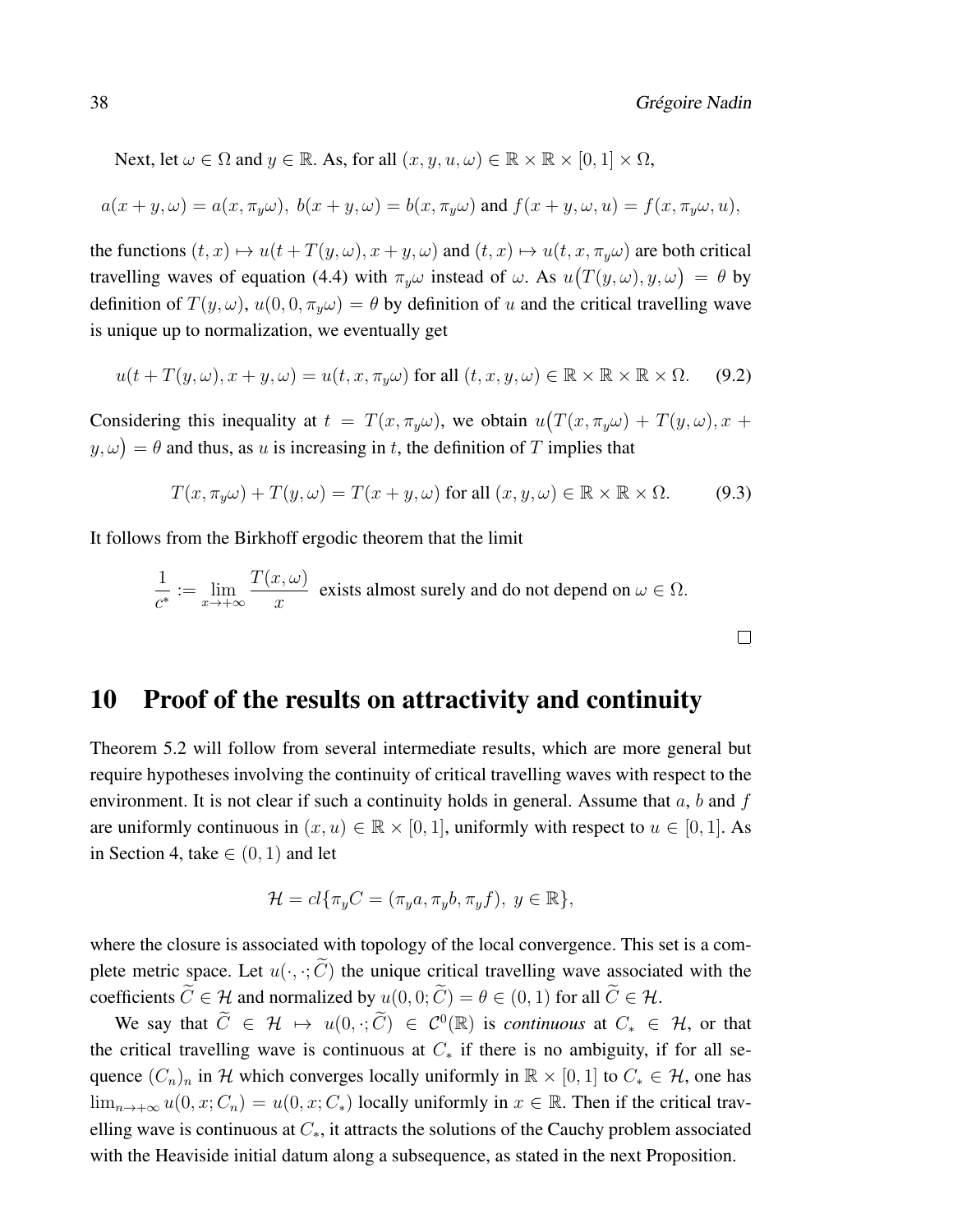Proposition 10.1. *Assume that (H) is satisfied and that equation (E) is monostable. Let*  $\theta \in (0, 1)$ *. Assume that*  $C \in \mathcal{H} \mapsto u(\cdot, \cdot; C)$  *is continuous at*  $C_* = (a_*, b_*, f_*) \in \mathcal{H}$  *and that there exists a sequence*  $(y_n)_n$  *such that*  $\lim_{n\to+\infty} y_n = +\infty$ ,  $\lim_{n\to+\infty} a(x+y_n) =$  $a_*(x)$ ,  $\lim_{n\to+\infty} b(x+y_n) = b_*(x)$  and  $\lim_{n\to+\infty} f(x+y_n, u) = f_*(x, u)$  *locally in*  $(x, u) \in \mathbb{R} \times [0, 1]$ *. Let* v the solution of (5.1). Then

 $v(S(y_n), x+y_n) - u(T(y_n), x+y_n; (a, b, f)) \to 0$  as  $n \to +\infty$  locally uniformly in  $x \in \mathbb{R}$ .

This result shows that the continuity of the wave with respect to the coefficients of the equation is another relevant open question. As already mentioned in Definition 1.2, Matano requires the continuity of the wave with respect to  $(\tilde{a}, \tilde{b}, \tilde{f}) \in \mathcal{H}$ . Shen [26] proved the existence of such waves for general heterogeneous equations under the assumption that there exist a spatial transition wave which converges uniformly with respect to the translations of the coefficients, except that she did not prove the continuity of the wave with respect to  $\tilde{C} \in \mathcal{H}$ . She only proved such a continuity when the nonlinearity is bistable and depends on time. The full continuity remains an open problem.

However, Shen also proved in a general framework that the critical travelling wave is always continuous at least on a residual subset of  $H$ . We recall that a residual subset is the intersection of countably many open dense subsets and that as  $\mathcal{H}$  is a complete metric space, the Baire theorem yields that such a residual subset is dense in  $H$ . Hence, the critical travelling waves are always continuous with respect to the environment at least at one point  $C_* \in \mathcal{H}$ . We will prove a similar property in Proposition 10.2 below, but through direct arguments, which provide an alternative approach to the topological one of [26].

Many other properties can be derived from continuity on the whole set  $H$ , as observed in the framework of spatial transition waves by Shen [26]. Basically, the continuity of the wave ensures that any property of the coefficients, such as almost periodicity, almost automorphy or recurrence, is also satisfied, in a sense, by the wave. We will not go any further on this topic since we do not know if the wave is continuous over the whole set  $H$ or not.

**Open problem:** Is this true that the critical travelling wave  $u(\cdot, \cdot; g)$  is continuous with respect to  $g \in \mathcal{H}$ ?

*Proof of Proposition 10.1.* First, as  $\lim_{t\to+\infty} v(t,x) = 1$  for all  $x \in \mathbb{R}$  and  $v(0,x) = 0$ for all  $x > 0$ , the quantity  $S(y) := \sup\{t > 0, v(t, x) \le \theta\}$  is well-defined for all  $y > 0$ .

Assume by contradiction that there exists a sequence  $(z_n)_n$  such that  $\lim_{n\to+\infty} z_n =$  $+\infty$  and  $(S(z_n))_n$  is bounded. Then there exists  $M > 0$  such that  $S(z_n) \leq M$  for all n. In other words, one has  $v(M, z_n) \ge \theta$  for all n. On the other hand, it easily follows from the strong maximum principle and the fact that  $v(0, x) = 0$  for all  $x > 0$  that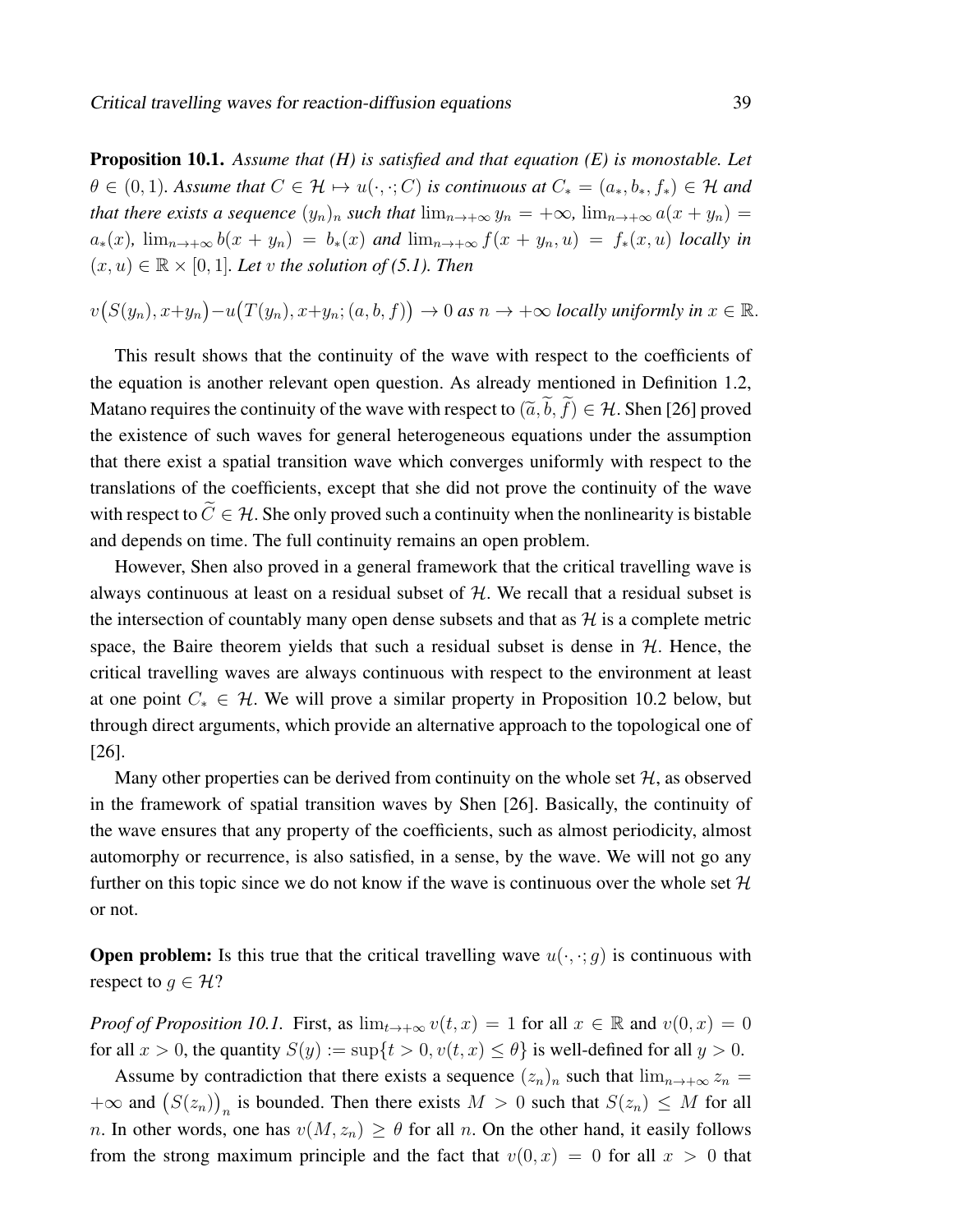$\lim_{x \to +\infty} v(t, x) = 0$  for all  $t > 0$ , which gives a contradiction. Hence  $(S(z_n))_n$  is unbounded and as this is true for all sequence  $(z_n)_n$  converging to  $+\infty$ , we get

$$
\lim_{y \to +\infty} S(y) = +\infty.
$$

Next, consider the critical travelling wave  $u = u(t, x; C)$ , where  $C = (a, b, f)$ . For all  $n \in \mathbb{N}$ , as

$$
v(0, x) = 1 > u(T(y_n) - S(y_n), x; C) \text{ if } x < 0
$$
  
and 
$$
v(0, x) = 0 < u(T(y_n) - S(y_n), x; C) \text{ if } x > 0,
$$

we know from Proposition 7.1 that the sets  $\{v(t, \cdot) > u(t + T(y_n) - S(y_n), \cdot; C)\}\$  and  $\{v(t, \cdot) < u(t + T(y_n) - S(y_n), \cdot; C)\}$  are intervals for all  $t > 0$ . Taking  $t = S(y_n)$ , as  $v(S(y_n), y_n) = \theta = u\big(T(y_n), y_n; C\big)$ , one gets

$$
v(S(y_n), x + y_n) > u(T(y_n), x + y_n; C) = u(0, x; \pi_{y_n}C) \text{ if } x < 0
$$
  
and 
$$
v(S(y_n), x + y_n) < u(T(y_n), x + y_n; C) = u(0, x; \pi_{y_n}C) \text{ if } x > 0,
$$
  
(10.1)

where we have used the translation property (see Proposition 4.1).

On the other hand, we know that, as u is continuous at  $C_* = (a_*, b_*, f_*) \in \mathcal{H}$  by assumption and as

$$
\pi_{y_n}C = (\pi_{y_n}a, \pi_{y_n}b, \pi_{y_n}f) \to (a_*, b_*, f_*) = C_* \quad \text{as} \quad n \to +\infty,
$$

locally uniformly in  $(x, u) \in \mathbb{R} \times [0, 1]$ , one has

$$
\lim_{n \to +\infty} u(0, x; \pi_{y_n}C) = u(0, x; C_*) \quad \text{locally in} \quad x \in \mathbb{R}.
$$

Let  $w_n(t, x) := v(t + S(y_n), x + y_n)$ . This function satisfies

$$
\partial_t w_n - a(x + y_n) \partial_{xx} w_n - b(x + y_n) \partial_x w_n = f(x + y_n, w_n) \quad \text{in} \quad (-S(y_n), \infty) \times \mathbb{R}.
$$

Hence, one can assume from parabolic regularity estimates that the sequence  $(w_n)_n$  converges to a function  $w_{\infty}$  locally uniformly in  $\mathbb{R} \times \mathbb{R}$ . As  $\lim_{n \to +\infty} S(y_n) = +\infty$ , the function  $w_{\infty}$  is a time-global solution of

$$
\partial_t w_{\infty} - a_*(x) \partial_{xx} w_{\infty} - b_*(x) \partial_x w_{\infty} = f_*(x, w_{\infty}) \quad \text{in} \quad \mathbb{R} \times \mathbb{R}.
$$
 (10.2)

Moreover, letting  $n \to +\infty$  in (10.1), one gets:

$$
w_{\infty}(0, x) \ge u(0, x; C_*)
$$
 if  $x < 0$  and  $w_{\infty}(0, x) \le u(0, x; C_*)$  if  $x > 0$ .

But as u is a critical travelling wave and  $w_{\infty}$  is a time-global solution of (10.2), the reverse inequalities hold. Hence  $w_{\infty}(0, x) = u(0, x; C_*)$  for all  $x \in \mathbb{R}$ . In other words, up to extraction, one has for all  $x \in \mathbb{R}$ :

$$
\lim_{n \to +\infty} \left( v(S(y_n), x + y_n) - u(T(y_n), x + y_n; C) \right)
$$
  
= 
$$
\lim_{n \to +\infty} \left( w_n(0, x) - u(0, x; \pi_{y_n} C) \right)
$$
  
= 
$$
w_{\infty}(0, x) - u(0, x; C_*) = 0.
$$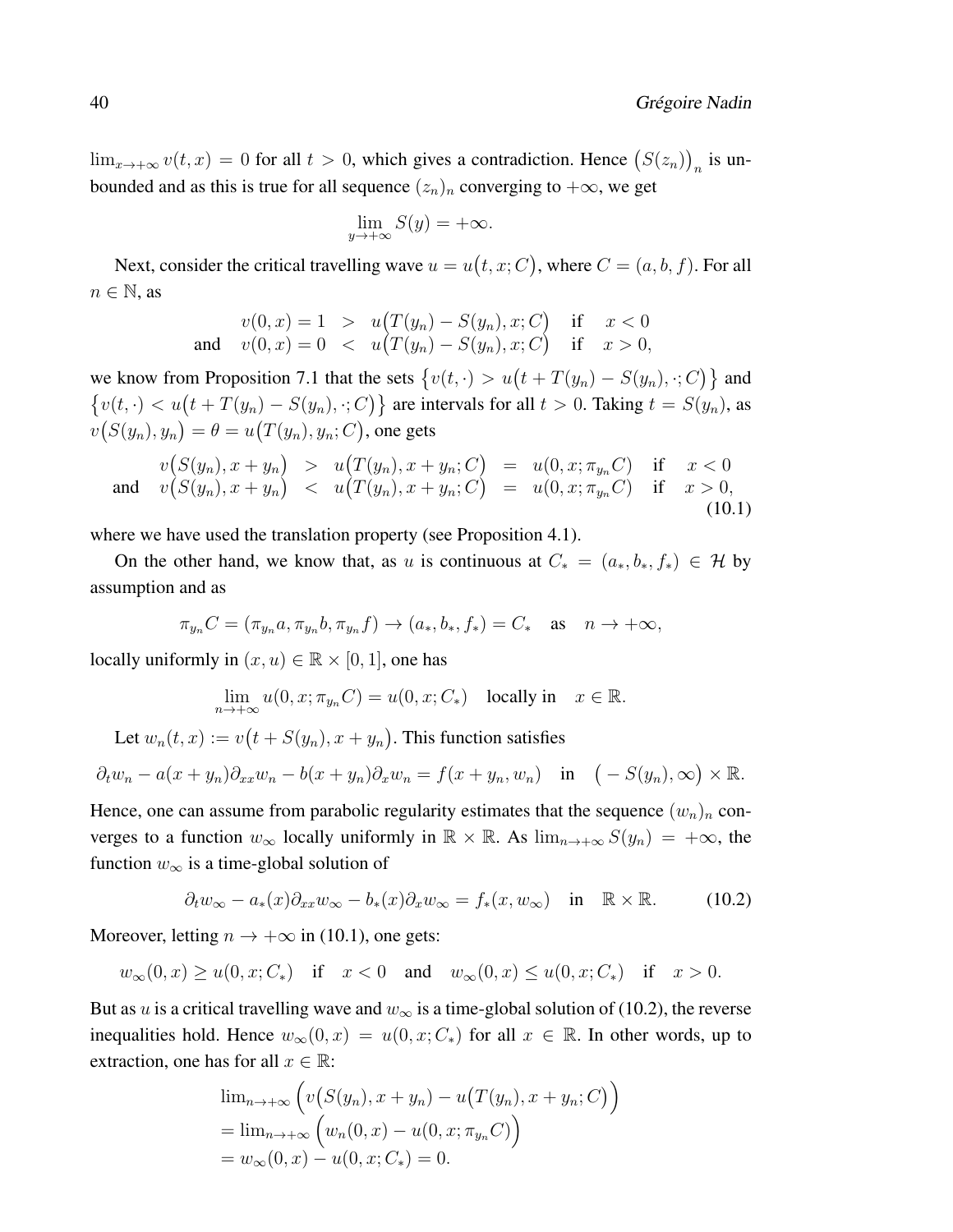As this convergence does not depend on the extraction, the convergence along the full sequence  $(y_n)_n$  follows from standard arguments.  $\Box$ 

**Proposition 10.2.** Assume that (H) is satisfied and let  $\theta \in (0, 1)$ . Define:

$$
F: \begin{array}{ccc} H & \to & \mathcal{C}^0(\mathbb{R}) \\ \widetilde{C} & \mapsto & u(0, \cdot; \widetilde{C}) \end{array}
$$

where  $u$  is the unique critical travelling wave associated with the coefficients  $\widetilde{C}$  and nor*malized by*  $u(0, 0; \tilde{C}) = \theta$ . Then there exists at least one set of coefficients  $C_* \in \mathcal{H}$  such *that*  $F$  *is continuous at*  $C_*$ .

*Proof.* Take  $\widetilde{C} = (\widetilde{a}, \widetilde{b}, \widetilde{f}) \in \mathcal{H}$  and  $(C_n)_n$  a sequence of H such that  $C_n \to \widetilde{C}$  as  $n \to +\infty$  in H. For all  $\tilde{C} \in \mathcal{H}$ , define  $u_s = u_s(t, x; \tilde{C})$  as in the proof of Theorem 2.2, with coefficients  $\widetilde{C}$  instead of  $(a, b, f)$ , and  $x_s(\widetilde{C})$  such that  $u_s(s, x; \widetilde{C}) = 1$  if  $x < x_s(\widetilde{C})$ ,  $u_s(s, x; \widetilde{C}) = 0$  if  $x > x_s(\widetilde{C})$  and  $u_s(0, 0; \widetilde{C}) = \theta$ .

We know from the parabolic regularity estimates that one can assume, up to extraction, that the sequence  $(u_s(\cdot,\cdot;C_n))_n$  converges to a function v locally uniformly in  $(s,\infty)\times\mathbb{R}$ as  $n \to +\infty$ . This function satisfies

$$
\partial_t v - \tilde{a}(x)\partial_{xx}v - \tilde{b}(x)\partial_x v = \tilde{f}(x,v)
$$
 in  $(s,\infty) \times \mathbb{R}$  and  $v(0,0) = \theta$ .

If  $(x_s(C_n))_n$  converges to  $+\infty$ , then  $u_s(s, x; C_n) \to 1$  as  $n \to +\infty$  locally in x and thus  $v \equiv 1$ , which is a contradiction since  $v(0, 0) = \theta$ . One gets a similar contradiction if  $(x_s(C_n))_n$  converges to  $-\infty$ . As this is true along any subsequence, we conclude that  $(x_s(C_n))_n$  is bounded. Extracting one more time, we can assume that this sequence converges, let  $X := \lim_{n \to +\infty} x_s(g_n)$ . Then  $v(s, x) = 1$  if  $x < X$ ,  $v(s, x) = 0$  if  $x > X$ . Hence, it follows from Lemma 7.2 that  $X = x_s(\widetilde{C})$  since  $v(0,0) = \theta$  and thus  $v(t, x) = u_s(t, x; \tilde{C})$ . As this eventual limit does not depend on the previous extractions, we conclude that the full sequence  $(x_s(C_n))_n$  converges to  $(x_s(C))$  as  $n \to +\infty$ . Hence, the sequence  $(u(0, \cdot; C_n))_n$  converges to  $u_s(0, \cdot; C)$  as  $n \to +\infty$ , which means that

$$
F_s: \begin{array}{ccc} \mathcal{H} & \to & \mathcal{C}^0(\mathbb{R}) \\ \widetilde{C} & \mapsto & u_s(0,\cdot;\widetilde{C}) \end{array} \text{ is continuous for all } s < 0.
$$

But we also know that  $u(0, \cdot; \widetilde{C}) = \lim_{s \to -\infty} u_s(0, \cdot; \widetilde{C})$  for all  $\widetilde{C} \in \mathcal{H}$  locally uniformly over  $\mathbb{R} \times \mathbb{R}$ . In other words,

$$
F_s(\widetilde{C}) \to F(\widetilde{C})
$$
 as  $s \to -\infty$  pointwise in  $\widetilde{C} \in \mathcal{H}$ .

It is a classical application of Baire theorem that the set of continuity points of the pointwise limit of continuous functions is a residual set. Hence,  $F$  is continuous on a non-empty (residual) subset of  $H$ .  $\Box$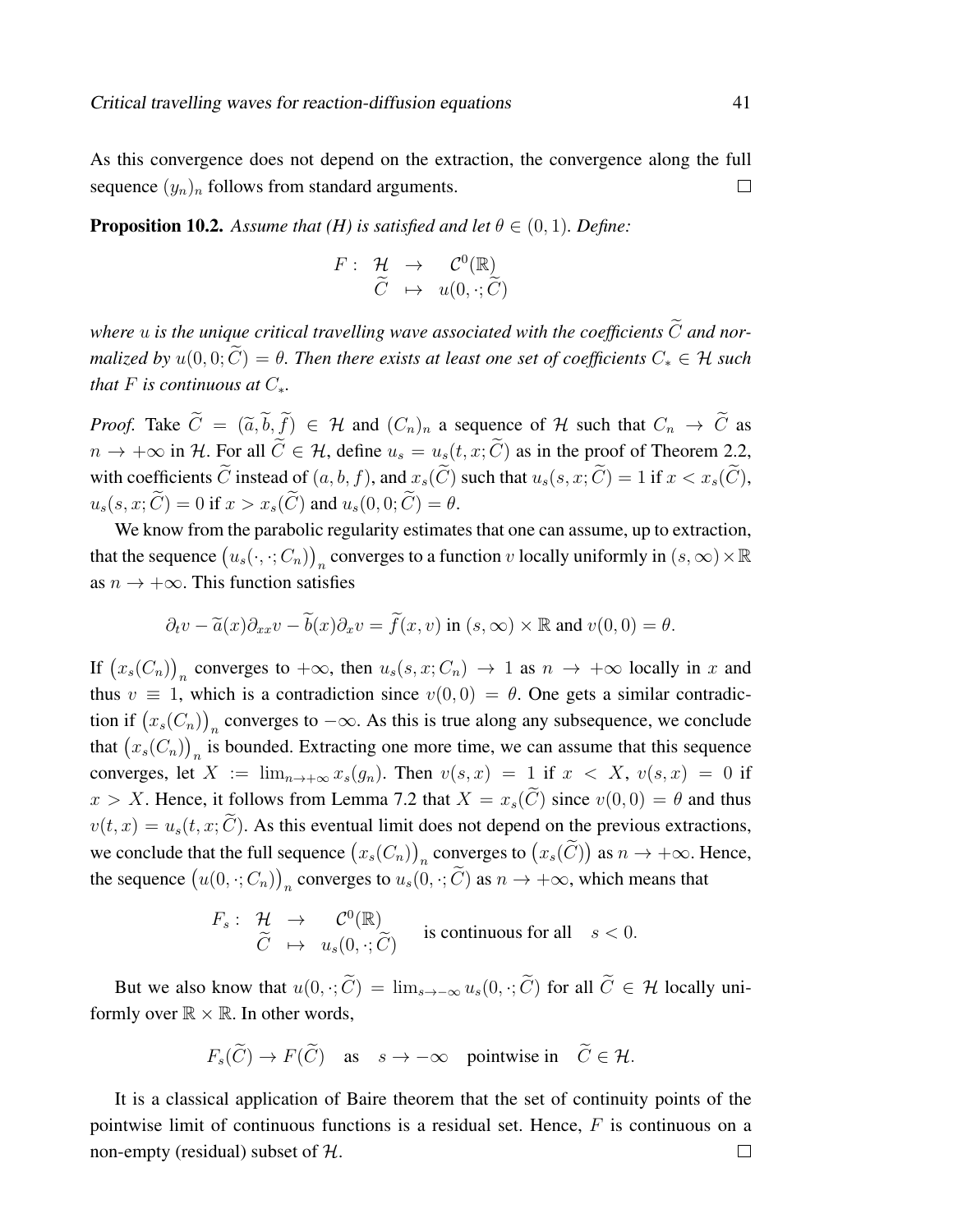*Proof of Theorem 5.2.* First, we know from Proposition 10.2 that there exists a set of coefficients  $C_* \in \mathcal{H}$  such that the critical travelling wave is continuous at  $C_*$ . As the coefficients are recurrent at infinity by hypothesis, there exists a sequence  $(y_n)_n$  such that  $\lim_{n\to+\infty} y_n = +\infty$  and  $\pi_{y_n} C \to C_*$  as  $n \to +\infty$  locally in  $(x, u) \in \mathbb{R} \times [0, 1]$ . Hence, Proposition 10.1 applies and give the conclusion.  $\Box$ 

*Proof of Corollary 5.3.* We can assume that the period L is the minimal periodic of f. That is: for all  $\ell \in (0, L)$ , there exists  $(x, u) \in \mathbb{R} \times [0, 1]$  such that  $a(x + \ell) \neq a(x)$ ,  $b(x + \ell) \neq b(x)$  or  $f(x + \ell, u) \neq f(x, u)$ . Next, as the coefficients a, b and f are periodic in x, one has  $\pi_L C = C$  and thus  $\mathcal{H} = {\pi_u C; y \in [0, L]}$ . Consider  $\widetilde{C} \in \mathcal{H}$  and a sequence  $(C_n)_n$  in H such that  $C_n \to \tilde{C}$  locally uniformly. Then there exists  $(y_n)_n$  and  $\tilde{y}$  in  $[0, L)$  such that  $C_n = \pi_{y_n} C$  for all n and  $\tilde{C} = \pi_{\tilde{y}} C$ . Consider an extraction  $(y_{n'})_{n'}$ such that this sequence converges to a limit  $y_\infty \in [0, L]$ . One has  $\pi_{y_\infty} C = \pi_{\widetilde{y}} C$ . As  $-L <$  $y_{\infty} - y < L$  and as L is the minimal period of the coefficients, one gets  $y_{\infty} = \tilde{y}$ . Hence, the full sequence  $(y_n)_n$  converges to  $\widetilde{y}$ . We conclude that  $\widetilde{C} \in \mathcal{H} \mapsto u(0, \cdot; \widetilde{C}) \in \mathcal{C}^0(\mathbb{R})$  is continuous. The conclusion follows from Proposition 10.1.  $\Box$ 

# 11 Proof of the results in the bistable framework

We start with a general result in the bistable framework. We do not consider the particular equation (6.1) yet.

**Proposition 11.1.** Assume that (H) is satisfied and that there exists  $\theta_0 \in (0,1)$  such that *for all*  $x \in \mathbb{R}$ *,*  $f(x, \theta_0) = 0$  *and* 

$$
u \in (0, \theta_0) \mapsto f(x, u) \text{ is convex, } u \in (\theta_0, 1) \mapsto f(x, u) \text{ is concave.}
$$
 (11.1)

*Let*  $x_0 \in \mathbb{R}$  *and assume that there exists a stationary solution* w *of equation* (*E*) *such that*  $w(x_0) = \theta_0, w(x) > \theta_0$  *for all*  $x < x_0, w(x) < \theta_0$  *for all*  $x > x_0$ ,  $\liminf_{x \to -\infty} w(x) > \theta_0$ *and*  $\limsup_{x\to+\infty} w(x) < \theta_0$ . Let u the critical travelling wave normalized by  $u(0, x_0) =$  $\theta_0$ *. Then u is constant with respect to time and*  $u \equiv w$ *.* 

In other words, if there exists a non-trivial steady state  $w$  and if one considers a critical travelling waves u which crosses w, then, under mild bistability hypotheses, u does not depend on time and  $u \equiv w$ . Note f is not assumed to be positive (resp. negative) over  $(\theta_0, 1)$  (resp.  $(0, \theta_0)$ ).

This result will be derived from the following comparison result.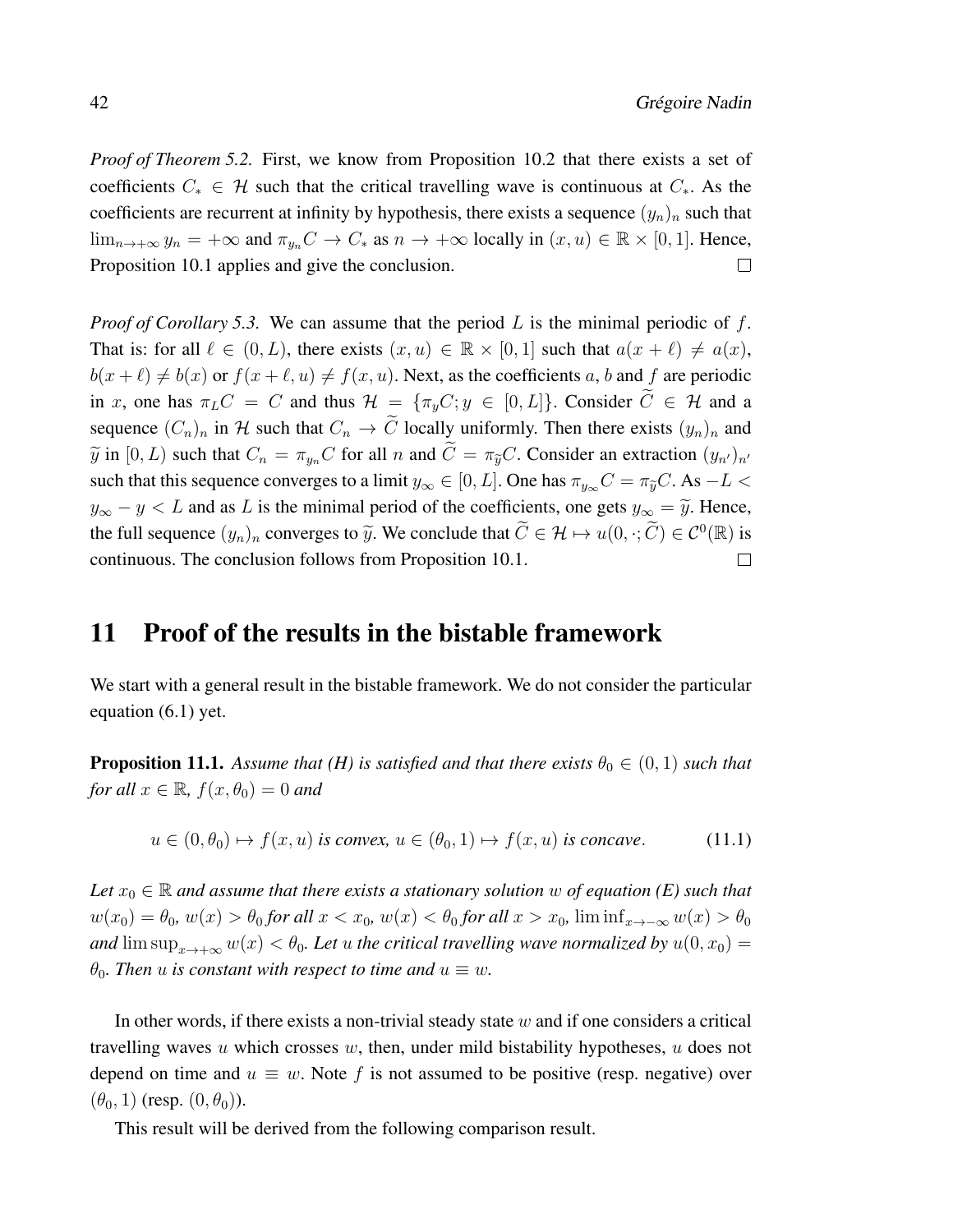**Lemma 11.2.** Assume that (*H*) and (11.1) are satisfied. Consider two  $C^1(\mathbb{R})$  weak solu*tions*  $w_1$  *and*  $w_2$  *of* 

$$
\begin{cases}\n-a(x)w_1'' - b(x)w_1' \ge f(x, w_1) \text{ in } \mathbb{R}, \\
-a(x)w_2'' - b(x)w_2' \le f(x, w_2) \text{ in } \mathbb{R}, \\
\liminf_{x \to -\infty} w_1(x) > \theta_0, \\
w_1(x) > \theta_0 \text{ for all } x \le x_1 \text{ and } w_1(x_1) \ge w_2(x_1),\n\end{cases}
$$

*for some*  $x_1 \in \mathbb{R}$ *. Then*  $w_1 \geq w_2$  *in*  $(-\infty, x_1)$ *.* 

*Proof of Proposition 11.1.* Let

$$
\kappa^* = \inf \{ \kappa > 0, \ (1 + \kappa)(w_1(x) - \theta_0) \ge w_2(x) - \theta_0 \text{ for all } x \in (-\infty, x_1) \}.
$$

As  $w_1(x) > \theta_0$  for all  $x \leq x_1$ ,  $\liminf_{x \to -\infty} w_1(x) > \theta_0$  and  $w_2$  is bounded, this quantity is well-defined. If  $\kappa^* = 0$ , then  $w_1(x) \ge w_2(x)$  for all  $x \in (-\infty, x_1)$ , which ends the proof. Assume by contradiction that  $\kappa^* > 0$ . Then  $(1 + \kappa^*) (w_1(x) - \theta_0) \ge w_2(x) - \theta_0$ for all  $x \in (-\infty, x_1]$  and there exists  $x_* \in (-\infty, x_1]$  such that  $(1 + \kappa^*)(w_1(x_*) - \theta_0) =$  $w_2(x_*) - \theta_0$ . As  $w_1(x_1) \ge w_2(x_1)$  and  $\kappa^* > 0$ , one gets  $x_* \ne x_1$ .

Define  $z(x) := (1 + \kappa^*)(w_1(x) - \theta_0) - w_2(x) + \theta_0$  for all  $x \in \mathbb{R}$ . This function is nonnegative, vanishes at  $x = x_*$  and it follows from the Lipschitz-continuity and the concavity of f on  $[\theta_0, 1]$  that:

$$
-a(x)z'' - b(x)z' = (1 + \kappa^*)f(x, w_1 - \theta_0 + \theta_0) - f(x, w_2)
$$
  
\n
$$
\geq f(x, (1 + \kappa^*)(w_1 - \theta_0) + \theta_0) - f(x, w_2)
$$
  
\n
$$
\geq -C|(1 + \kappa^*)(w_1 - \theta_0) + \theta_0 - w_2| = -Cz
$$

in  $(-\infty, x_1)$ . As z reaches its minimum and vanishes at the interior point  $x_*$ , the strong maximum principle yields that  $z \equiv 0$ , which is a contradiction since

$$
z(x_1)=(1+\kappa^*)(w_1(x_1)-\theta_0)-w_2(x_1)-\theta_0\geq \kappa^*(w_1(x_1)-\theta_0)>0.
$$

Hence  $\kappa^* = 0$  and  $w_1 \ge w_2$  in  $(-\infty, x_1)$ .

*Proof.* We know from Theorem 2.2 that  $u$  is either increasing, decreasing or constant with respect to time. Assume first that  $u$  is time-increasing. We know from the proof of Theorem 2.2 above that  $\partial_t u > 0$  in  $\mathbb{R} \times \mathbb{R}$ . As  $u(0, x_0) = w(x_0) = \theta_0$  and  $u(0, \cdot) \neq w$ since u is increasing in time, the criticality of u yields  $u(0, x) > w(x)$  for all  $x < x_0$  and  $u(0, x) < w(x)$  for all  $x > x_0$ .

Next, we know from Lemma 5.4 in [1] that there exist  $\tau > 0$  and a continuous function  $\xi: [-\tau, 0] \to \mathbb{R}$  such that  $\xi(0) = x_0$  and  $u(t, \xi(t)) = w(\xi(t))$  for all  $t \in [-\tau, 0]$ . Take  $t \in [-\tau, 0)$  and let  $w_2(x) := u(t, x)$  for all  $x \in \mathbb{R}$ . As  $\partial_t u > 0$ ,  $w_2$  satisfies

$$
-a(x)w_2'' - b(x)w_2' < f(x, w_2) \text{ in } \mathbb{R}.
$$
 (11.2)

 $\Box$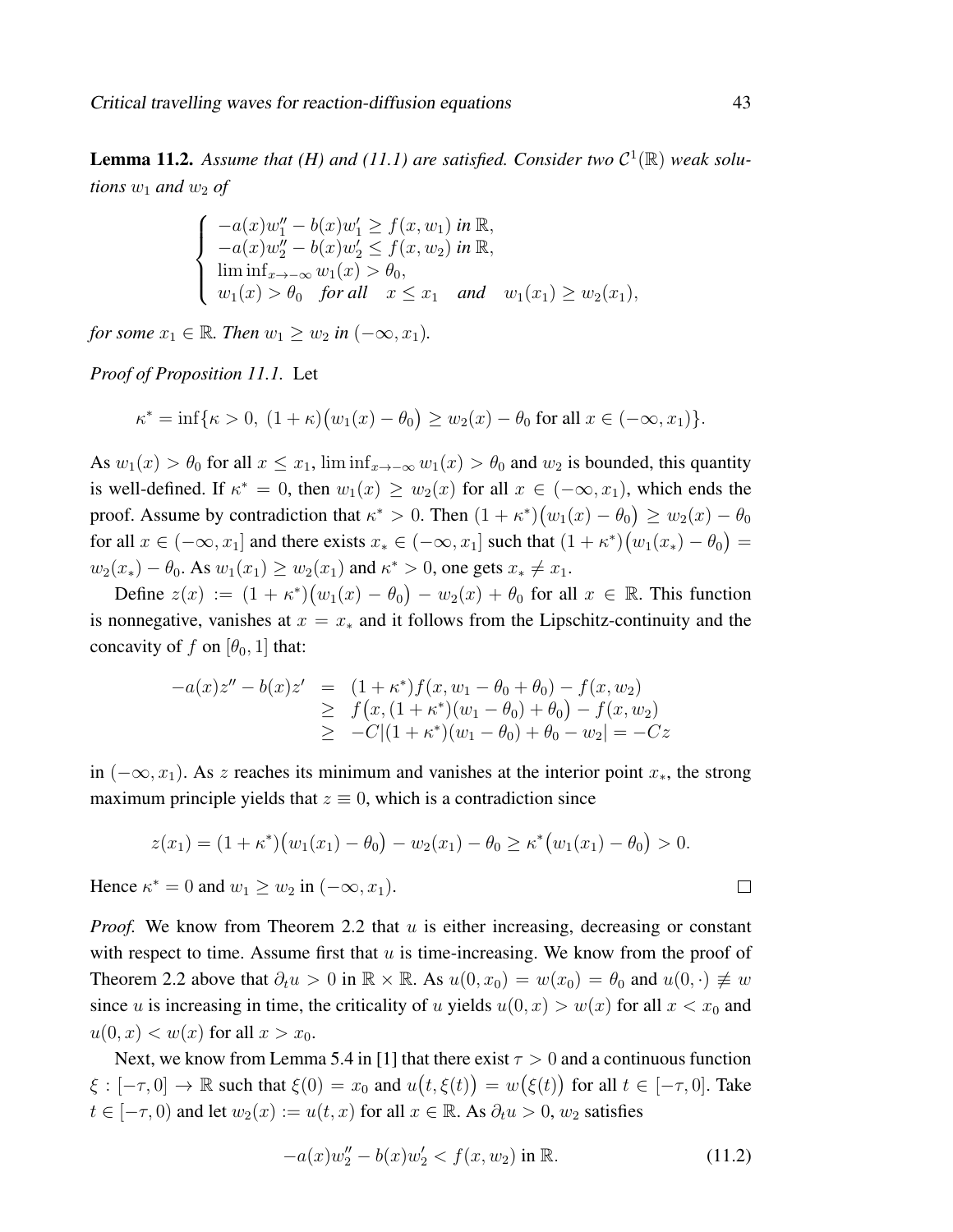As u is time-increasing and  $t \in [-\tau, 0)$ , one has  $u(t, \xi(t)) = w(\xi(t)) < u(0, \xi(t))$  and thus  $\xi(t) < x_0$  since  $u(0, x) \leq w(x)$  for all  $x \geq x_0$ . Hence,  $w(\xi(t)) > \theta_0$  by hypothesis. Thus, Lemma 11.2 applies and gives  $w_2(x) = u(t, x) \leq w(x) = w_1(x)$  for all  $x < \xi(t)$ and  $t \in [-\tau, 0)$ . Letting  $t \to 0^-$ , as  $\xi$  is continuous, one gets  $u(0, x) \leq w(x)$  for all  $x < \xi(0) = x_0$ , a contradiction.

A contradiction is reached similarly if  $u$  is time-decreasing, by applying the first step to the auxiliary function  $v = 1 - u$ . Hence,  $u = u(x)$  does not depend on time and thus  $u \equiv w$ .  $\Box$ 

*Proof of Proposition 6.1.* If  $x_0 = x_0 = x_+$ , then the conclusion immediatly follows from Proposition 11.1.

Take now  $x_0 \in \mathbb{R} \backslash \{x_+, x_-\}$  and u the critical travelling wave normalized by  $u(0, x_0) =$  $\theta_0$ . First, assume by contradiction that  $u = u(x)$  is a stationary solution of equation (E). We know that  $u \neq w_+$  and  $u \neq w_-$  since  $w_{\pm}(x_0) \neq u(x_0) = \theta_0$ . The criticality of u ensures that  $u(x) > \theta_0$  for all  $x < x_0$  and  $u(x) < \theta_0$  for all  $x > x_0$ . Otherwise, one would have  $u \equiv \theta_0$  and it would follow from Proposition 11.1 that  $u \equiv w_+$  since  $\theta_0 = u(x_+) = w_+(x_+)$ , which is excluded. Together with the hypotheses on f, this implies in particular that  $-u''(x) = f(x, u(x)) \ge 0$  (resp. ≤ 0) for all  $x \le x_0$  (resp.  $x \ge x_0$ ), from which it is easy to derive that u is nonincreasing in x and that  $u(-\infty) = 1$ and  $u(+\infty) = 0$ . But then, the uniqueness of the solutions of (6.2), proved in [25], yields that  $u \equiv w_+$  or  $w_-,$  which gives the final contradiction.

Hence,  $u$  is not a stationary solution and Theorem 2.2 ensures that  $u$  is either increasing or decreasing with respect to time. One has  $u(t, x_-) \neq w_-(x_-) = \theta_0$  (resp.  $u(t, x_+) \neq$  $w_+(x_+)$ ) for all  $t \in \mathbb{R}$ , otherwise Proposition 11.1 would yield that  $u(t_0, \cdot) \equiv w_-(\text{resp.})$  $w_+$ ) for some  $t_0 \in \mathbb{R}$  and thus u would be constant in time.

Next, assume that  $x_0 < x_-\$ . As u is a critical travelling wave and as  $u \neq \theta_0$ , we know that

$$
u(0,x) > \theta_0 \quad \text{if} \quad x < x_0 \quad \text{and} \quad u(0,x) < \theta_0 \quad \text{if} \quad x > x_0.
$$

It follows that  $u(0, x_{-}) < u(0, x_0) = \theta_0 = w_{-}(x_{-})$  and the previous remark yields that  $u(t, x_{-}) < w_{-}(x_{-})$  for all  $t \in \mathbb{R}$ . Take  $t \in \mathbb{R}$ , if there exists  $x_t \in \mathbb{R}$  such that  $u(t, x_t) =$  $w_-(x_t)$ , then as u is critical, one has  $u(t, x) < w_-(x)$  if  $x > x_t$  and  $u(t, x) > w_-(x)$  if  $x < x_t$ . Hence,  $x_{-} > x_t$  and one has

$$
u(t,x) < w_{-}(x) \quad \text{for all} \quad t \in \mathbb{R}, \quad x \ge x_{-}.\tag{11.3}
$$

Assume by contradiction that u is decreasing with respect to time. Let  $u_{\infty}(x) :=$ lim<sub>t→−∞</sub>  $u(t, x)$ . This function satisfies  $\theta_0 < u(0, x) < u_\infty(x)$  for all  $x \le x_0$  and  $-u''_\infty =$  $f(x, u_{\infty})$  over R. It is easy to derive from this, together with the hypotheses on f, that  $x \in (-\infty, x_0) \mapsto u_\infty(x)$  is nonincreasing, from which we get  $\lim_{x\to -\infty} u_\infty(x) = 1$ .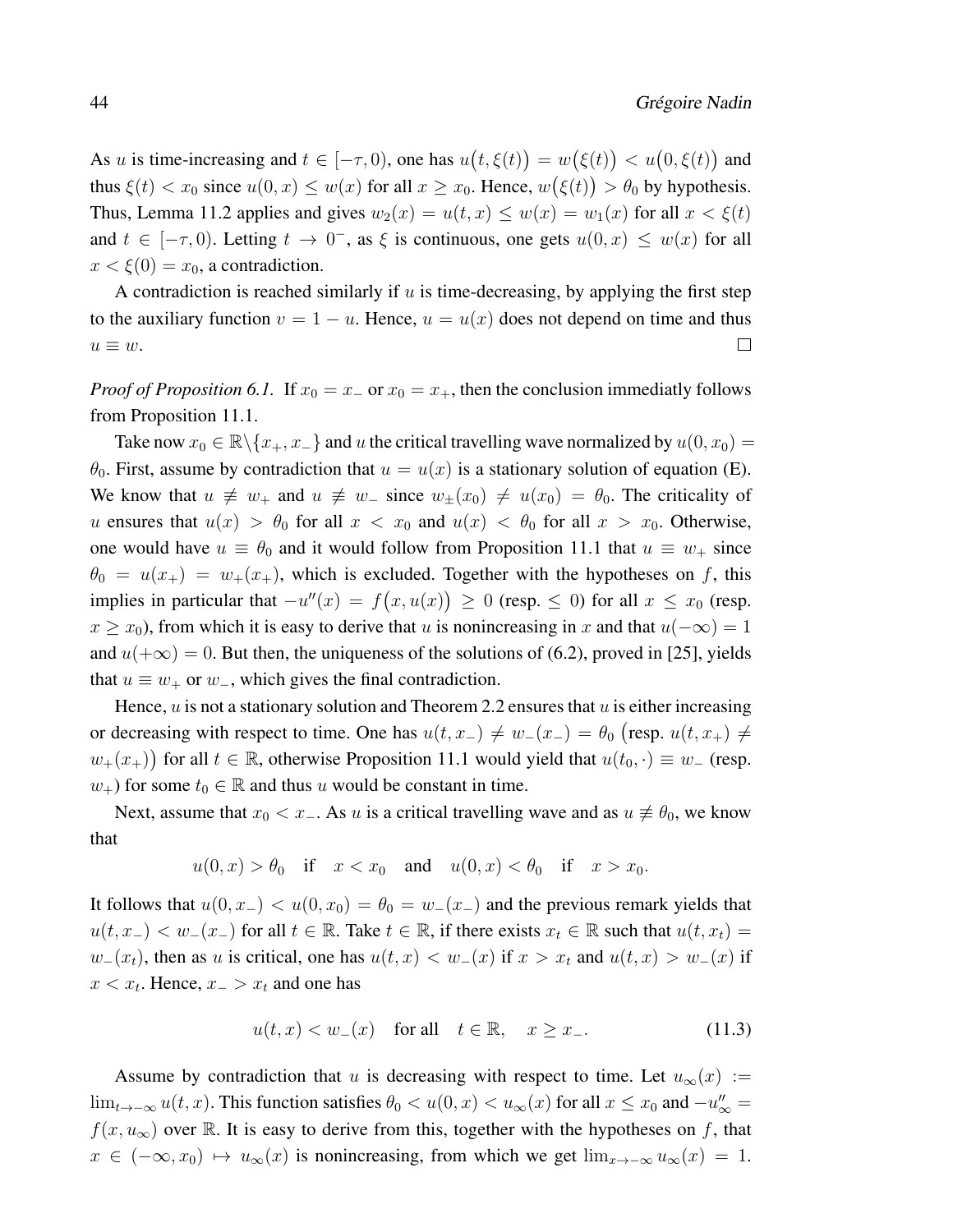Moreover, (11.3) implies  $u_{\infty}(x) \leq w_-(x)$  for all  $x \geq x_-$  and thus  $\lim_{x \to +\infty} u_{\infty}(x) = 0$ . We conclude from the uniqueness result proved in [17] that  $u_{\infty} \equiv w_{-}$ .

Next, we know from [17] that there exist a subsolution  $0 < \underline{w} < w_-\$  of equation (6.2) with  $w(-\infty) = 1$  and  $w(+\infty) = 0$ . Consider  $X \in \mathbb{R}$  such that  $\max\{w(X), u(0, X)\}$  $\theta_0 < w_-(X)$ . As  $\lim_{t\to-\infty}u(t,X) = w_-(X)$ , there exists  $T < 0$  such that  $u(T,X) = \theta_0$ . As u is decreasing with respect to time, one has  $-\partial_{xx}u(T,x) \ge f(x, u(T, x))$  over R. As u is critical,  $u(T, x) > \theta_0$  for all  $x < X$  and  $u(T, x) < \theta_0$  for all  $x > X$ . Hence, Lemma 11.2 applies with  $w_1 = u(T, \cdot)$ ,  $w_2 = w$  and  $x_1 < X$  small, leading to  $u(T, x) \ge w(x)$ for all  $x < X$ . Hence,  $u^{\infty}(x) := \lim_{t \to +\infty} u(t, x)$  is a steady state such that  $\underline{w} \leq u^{\infty}$  in  $(-\infty, X)$  and  $u_{\infty} < w_-,$  which contradicts the uniqueness of  $w_+.$ 

We have thus proved that

#### $u$  is increasing with respect to time.

Define  $u^{\infty}(x) = \lim_{t \to +\infty} u(t, x)$ . This function is a steady state such that  $u^{\infty}(x) \ge$  $u(0, x)$  and  $u^{\infty}(x) \leq w_-(x)$  for all  $x \geq x_-\$ . This gives  $\lim_{x \to -\infty} u^{\infty}(x) = 1$  and  $\lim_{x\to+\infty}u^{\infty}(x)=0$ , and thus

$$
\lim_{t \to +\infty} u(t, x) = u^{\infty}(x) = w_{-}(x) \quad \text{for all} \quad x \in \mathbb{R}.
$$

Next, let  $u_{\infty}(x) = \lim_{t \to -\infty} u(t, x) \le u^{\infty}(x) = w_-(x)$  for all  $x \in \mathbb{R}$ . We know from Lemma 5.5 in [1] that there exists a continuous function  $\xi : (-\infty, 0]$  such that  $u(t, \xi(t)) =$  $\theta_0$  for all  $t \leq 0$ , with  $\xi(0) = x_0$ . The criticality of u implies

$$
u(t, x) > \theta_0
$$
 for all  $x < \xi(t)$  and  $u(t, x) < \theta_0$  for all  $x > \xi(t)$ .

Clearly,  $\xi(t) \leq x_{-}$  for all  $t \leq 0$  since  $u(t, x) < w_{-}(x)$  for all  $x \in \mathbb{R}$ . Assume that there exists a sequence  $(t_n)_n$  such that  $\lim_{n\to+\infty}t_n=-\infty$  and the sequence  $(\xi(t_n))_n$  converges to a limit  $\xi_{\infty} \in \mathbb{R}$  as  $n \to +\infty$ . Then  $u_{\infty}(x) \geq \theta_0$  for all  $x < \xi_{\infty}$  and  $u_{\infty}(x) \leq \theta_0$  for all  $x > \xi_{\infty}$ . The hypotheses on f ensures that  $u''_{\infty}(x) = -f(x, u_{\infty}(x)) \leq 0$  for all  $x \leq \xi_{\infty}$ . As  $u'_{\infty}(\xi_{\infty}) \leq 0$ , it follows that  $x \in (-\infty, \xi_{\infty}) \mapsto u_{\infty}(x)$  is nonincreasing and thus  $\ell := \lim_{x \to -\infty} u_\infty(x)$  is well-defined. This limit satisfies  $f_0(\ell) = 0$ , implying that  $\ell = \theta_0$ or  $\ell = 1$ . If  $\ell = \theta_0$ , then  $u_{\infty}(x) = \theta_0$  for all  $x < \xi_{\infty}$  and thus  $u_{\infty} \equiv \theta_0$ , which contradicts  $u_{\infty} < w_{-}$ . Thus  $\ell = 1$ , that is,  $\lim_{x \to -\infty} u_{\infty}(x) = 1$ . The uniqueness of  $w_{+}$  would thus give  $u_{\infty} \equiv w_{-}$ , a contradiction. Hence,  $\lim_{t\to-\infty} \xi(t) = -\infty$ , which eventually gives  $u_{\infty} \leq \theta_0$  over R. Hence,  $u''_{\infty} = -f(x, u_{\infty}) \geq 0$ , and as  $u_{\infty}$  is bounded, it is constant. As  $u_{\infty} < w_{-}$ , one has  $u_{\infty} \equiv 0$ . In other words,

$$
\lim_{t \to -\infty} u(t, x) = 0 \quad \text{for all} \quad x \in \mathbb{R}.
$$

The identification of u when  $x_0 \in (x_-, x_+)$  or  $x > x_+$  is proved through similar  $\Box$ arguments.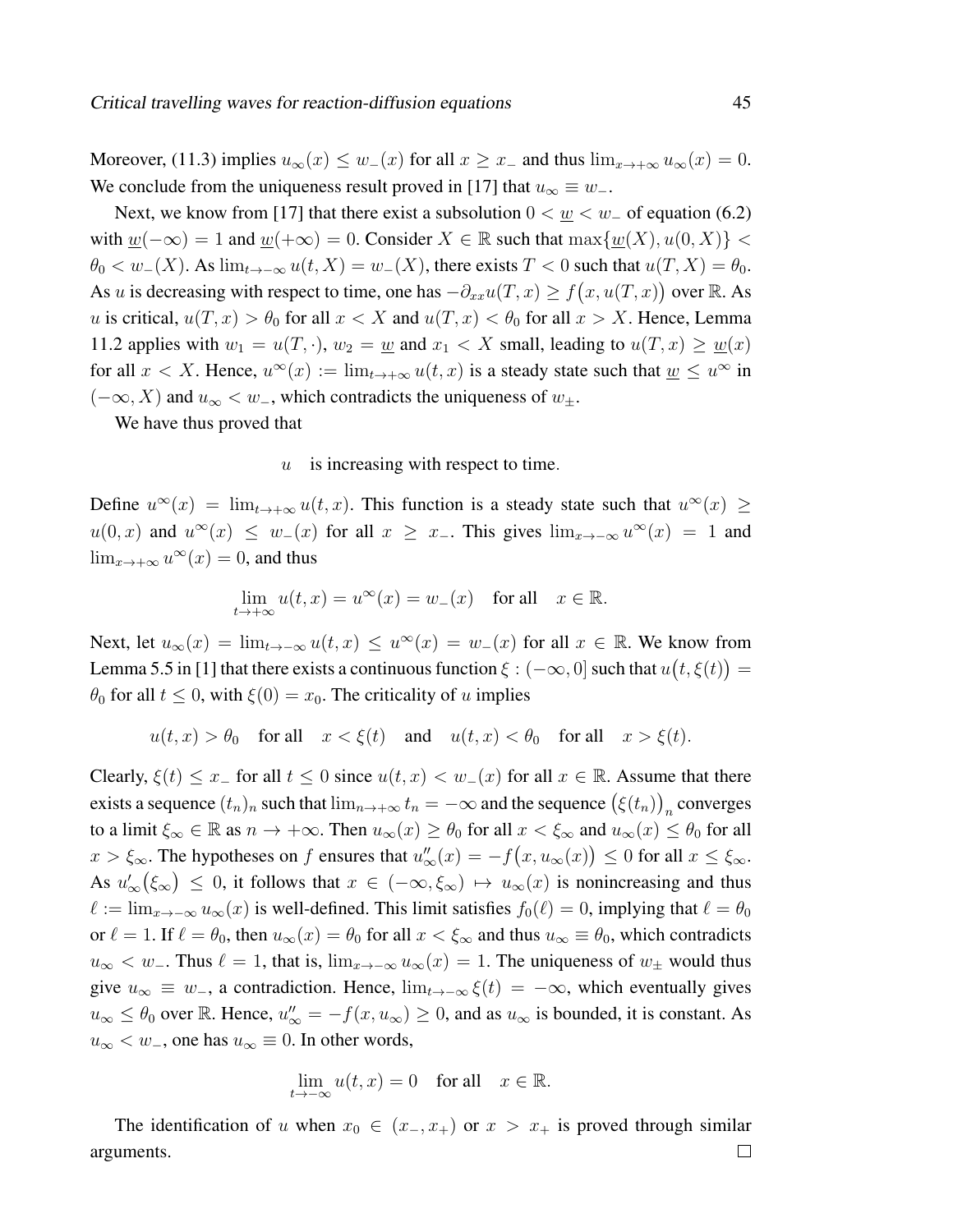## 12 Summary of the results

We have introduced a new notion of critical travelling waves for reaction-diffusion equations with arbitrary nonlinearity and general heterogeneous coefficients (Definition 2.1). These waves always exist, are monotonic in time and unique up to normalization (Theorem 2.2). If there exists a spatial transition wave, then critical travelling waves are necessarily spatial transition waves (Theorem 3.1). Hence, for ignition-type equations, the two notions are equivalent (Corollary 3.3). For monostable equations, critical travelling waves always exist, unlike spatial transition waves, and if there exists a spatial transition wave, then critical travelling waves have minimal least mean speed (Theorem 3.6).

In the cases where the critical travelling waves are unique up to translation in time, such as ignition-type or monostable equations, these waves satisfy a property which is close to the translation property introduced in [18] (Proposition 4.1). We derive from this result that if the coefficients are homogeneous/periodic, then the critical transition waves are planar/pulsating travelling waves in the ignition-type and monostable frameworks (Propositions 4.2 and 4.3) as well as in the bistable setting for homogeneous coefficients. If the heterogeneity of the coefficients is compactly supported, as in [23], then critical travelling waves are spatial transition waves with minimal speed if such waves exist, and bump-like solutions otherwise (Proposition 4.5). If the equation is monostable and the coefficients are random stationary ergodic in space, then the wave and its interface also satisfy such a dependence in space and admit a propagation speed, in a sense (Proposition 4.7). In the monostable setting, if the coefficients are "recurrent at infinty", then critical travelling waves attract the solution of the Cauchy problem with a Heaviside initial datum (Theorem 5.2) along a subsequence. Lastly, if the equation is bistable, then there might exist non-trivial steady states which block the propagation and in this case the identification of critical transition waves depends on the normalization of these waves (Proposition 6.1).

*Acknowledgments.* This study was supported by the French "Agence Nationale de la Recherche" within the project PREFERED. The author would like to thank professors François Hamel and Henri Berestycki for valuable comments and suggestions on earlier versions of this paper. This paper has been written while the author was visiting the Department of Mathematical Sciences of the University of Bath whose hospitality is gratefully acknowledged.

## References

- [1] S. Angenent. The zero set of a solution of a parabolic equation. *J. Reine Angew. Math.*, 390:79–96, 1988.
- [2] Aronson D.G., Weinberger H.F.: Multidimensional nonlinear diffusions arising in population genetics. Adv. Math. 30, 33–76 (1978).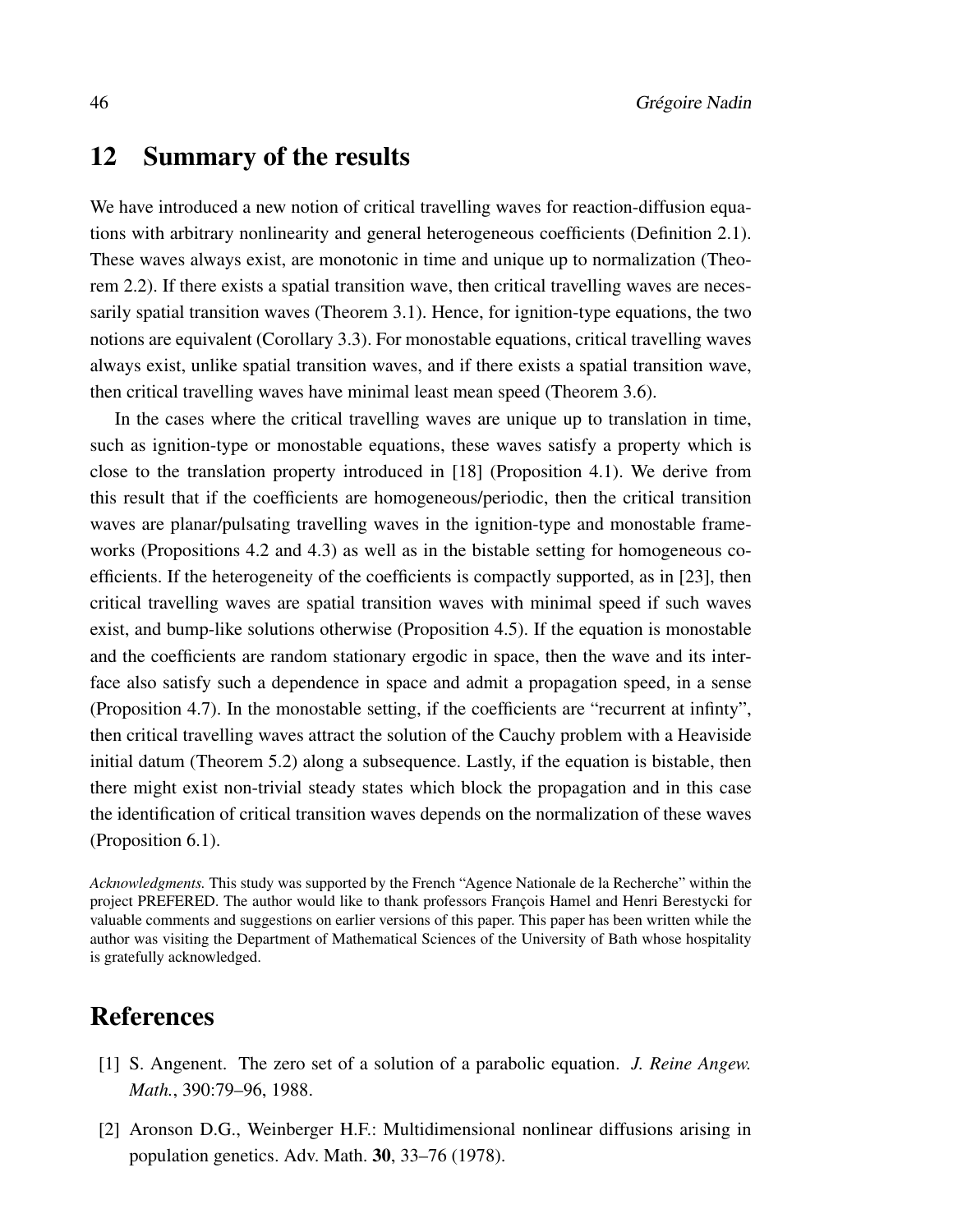- [3] Berestycki H., Hamel F.: Front propagation in periodic excitable media. Comm. Pure Appl. Math. **55**, 949–1032 (2002).
- [4] Berestycki H., Hamel F.: Generalized travelling waves for reaction-diffusion equations. Perspectives in Nonlinear Partial Differential Equations. In honor of H. Brezis, Contemp. Math. 446, Amer. Math. Soc., 101–123 (2007).
- [5] Berestycki H., Hamel F.: Generalized transition waves and their properties. Comm. Pure Appl. Math., to appear.
- [6] Berestycki H., Hamel F., Matano H.: Bistable travelling waves around an obstacle. Comm. Pure Appl. Math. 62, 729–788 (2009).
- [7] Berestycki H., Hamel F., Rossi L.: Liouville-type results for semilinear elliptic equations in unbounded domains. Ann. Mat. Pura Appl. 186, 469–507 (2007).
- [8] Chapuisat G., Grenier E.: Existence and nonexistence of traveling wave solutions for a bistable reaction-diffusion equation in an infinite cylinder whose diameter is suddenly increased. Commun. Partial Differ. Equations 30, 1805–1816 (2005).
- [9] Ducrot A., Giletti T., Matano H.: Existence and convergence to a propagating terrace in one-dimensional reaction-diffusion equations. In preparation.
- [10] Fife P.C., McLeod J.B.: The approach of solutions of nonlinear diffusion equations by travelling front solutions. Arch. Rat. Mech. Anal. 65, 335–361 (1977).
- [11] Fisher R.A.: The advance of advantageous genes. Ann. Eugenics 7, 335–369 (1937).
- [12] Hamel F.: Qualitative properties of monostable pulsating fronts : exponential decay and monotonicity. J. Math. Pures Appl. 89, 355–399 (2008).
- [13] Hamel F., N. Nadirashvili N.: Travelling fronts and entire solutions of the Fisher-KPP equation in  $\mathbb{R}^N$ . Arch. Ration. Mech. Anal. 157, 91–163 (2001).
- [14] Heinze S.: Wave solutions for reaction-diffusion systems in perforated domains. Z. Anal. Anwendungen 20, 661–670 (2001).
- [15] Kolmogorov A.N., Petrovsky I.G., Piskunov N.S.: Etude de l équation de la diffusion avec croissance de la quantité de matière et son application à un problème biologique. Bulletin Université d'Etat à Moscou (Bjul. Moskowskogo Gos. Univ.), 1–26 (1937).
- [16] Krylov N. V., Safonov M. V.: A certain property of solutions of parabolic equations with measurable coefficients. Mathematics of the USSR-Izvestiya 16, 151–164 (1981).
- [17] Lewis J., Keener J.P.: Wave-block in excitable media due to regions of depressed excitability. SIAM J. Appl. Math. 61, 293–316 (2000).